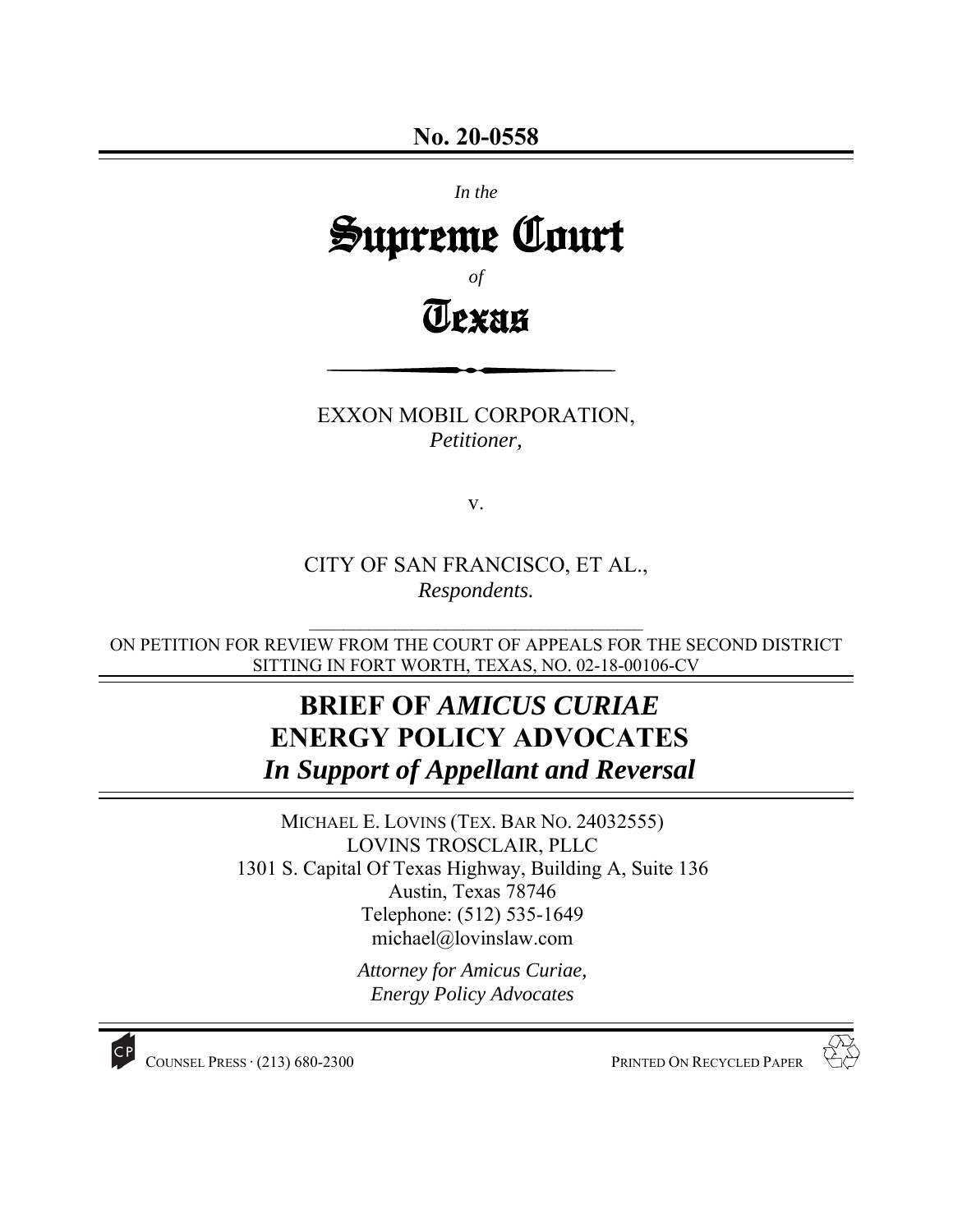# **TABLE OF CONTENTS**

|                |                                             | MOTION FOR LEAVE TO FILE PROPOSED AMICUS CURIAE BRIEF<br>OF ENERGY POLICY ADVOCATES IN SUPPORT OF APPELLANT                                                                                                                   |  |
|----------------|---------------------------------------------|-------------------------------------------------------------------------------------------------------------------------------------------------------------------------------------------------------------------------------|--|
|                |                                             | AMICUS CURIAE BRIEF OF ENERGY POLICY ADVOCATES                                                                                                                                                                                |  |
|                |                                             |                                                                                                                                                                                                                               |  |
|                |                                             |                                                                                                                                                                                                                               |  |
|                |                                             |                                                                                                                                                                                                                               |  |
|                |                                             |                                                                                                                                                                                                                               |  |
| $\mathbf{I}$ . | PUBLIC RECORDS AFFIRM THE INTEREST OF TEXAS |                                                                                                                                                                                                                               |  |
|                | a)                                          | "Our Joint Project": Outside Groups Have Instigated<br>and Funded a Multi-Front Campaign of State Law Tort<br>and "Consumer" Suits to Obtain Policy Goals. Texas is<br>not Powerless to Use its Own State Laws to Protect its |  |
|                | b)                                          | This Suit and Others Like it Represent an Attempt to<br>Extract Billions of Dollars in Settlements From a Texas                                                                                                               |  |
| II.            |                                             | DISCLOSURES WHICH UNDERMINE JUDICIAL<br>ASSERTIONS IN RELATED LITIGATION IN FEDERAL<br>COURT IN NEW YORK AFFIRM THE IMPORTANCE                                                                                                |  |
|                |                                             |                                                                                                                                                                                                                               |  |
|                |                                             |                                                                                                                                                                                                                               |  |
|                |                                             |                                                                                                                                                                                                                               |  |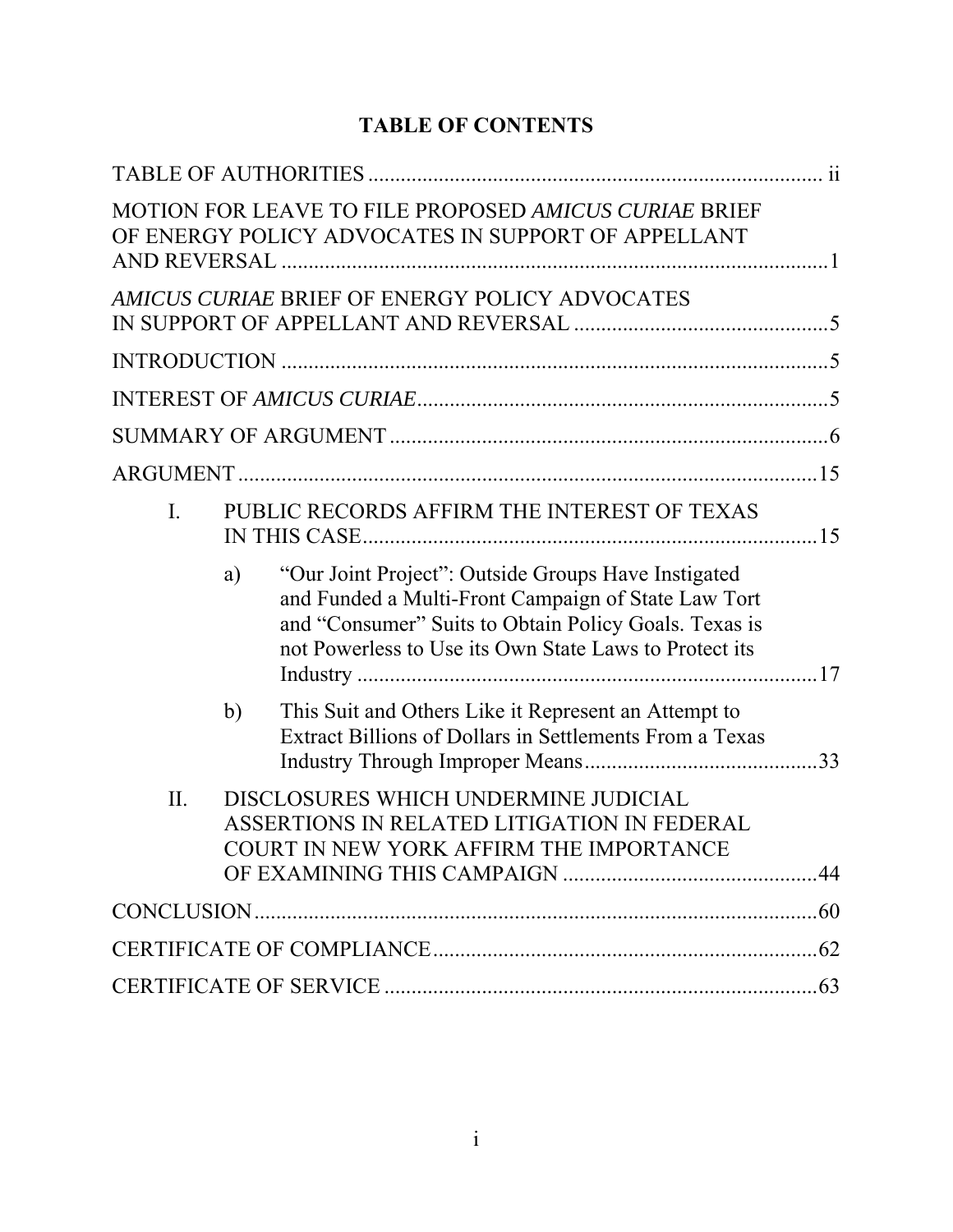# **TABLE OF AUTHORITIES**

# **CASES**

| AEP v. Connecticut                                                  |
|---------------------------------------------------------------------|
| American Electric Power v. Connecticut,                             |
| American Electric Power v. Connecticut,                             |
| American Petroleum Institute, et al. v. State of Minnesota,         |
| BP, P.L.C. v. Mayor & City Council of Baltimore,                    |
| Burger v. Burger,                                                   |
| Chevron Corp. v. Donziger,                                          |
| City of New York v BP PLC,                                          |
| City of New York v. Exxon Mobil Corp. et al.,                       |
| Ex parte Ellis,                                                     |
| Exxon Mobil Corporation v. Schneiderman,                            |
| In re Wingfield,                                                    |
| Johnson v. Conner,<br>No. 07-11-00055-CV, 2011 Tex. App. LEXIS 6505 |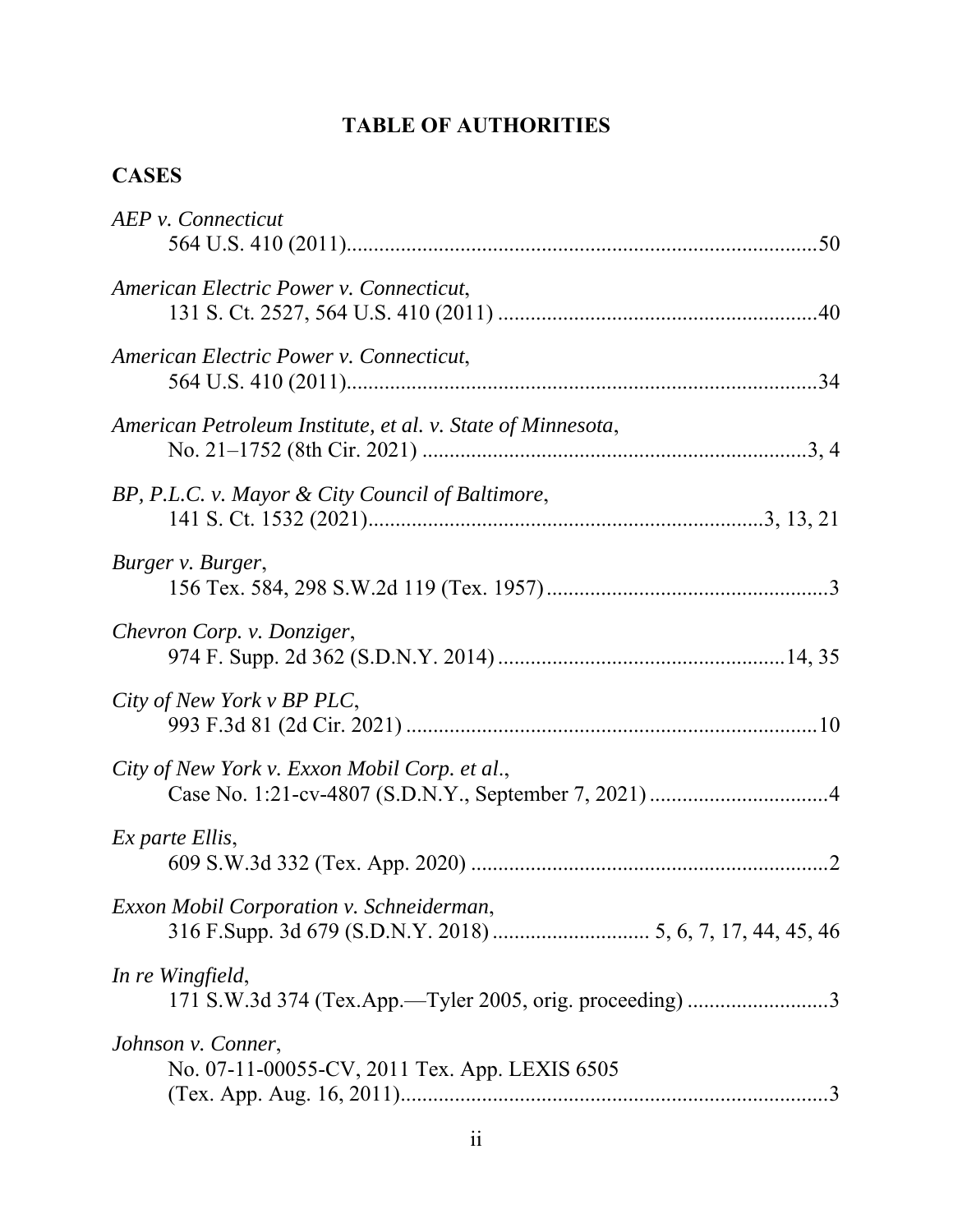| Konark Ltd. P'ship v. BTX Sch., Inc.,                                                                                                                                                                                                                                                                                                                                           |
|---------------------------------------------------------------------------------------------------------------------------------------------------------------------------------------------------------------------------------------------------------------------------------------------------------------------------------------------------------------------------------|
| New York v. EPA,                                                                                                                                                                                                                                                                                                                                                                |
| Preston Gate, IP v. Bukaty,                                                                                                                                                                                                                                                                                                                                                     |
| Reed v. State,                                                                                                                                                                                                                                                                                                                                                                  |
| Rhode Island v. Shell Oil Products Co.,                                                                                                                                                                                                                                                                                                                                         |
| San Francisco, et al., v. Exxon Mobil Corp,<br>No. 02-18-00106-CV, 2020 WL 3969558 (Tex. App.-Fort Worth                                                                                                                                                                                                                                                                        |
| Shell Oil Products, LLC, et al. v. Rhode Island,                                                                                                                                                                                                                                                                                                                                |
| <b>RULES</b>                                                                                                                                                                                                                                                                                                                                                                    |
|                                                                                                                                                                                                                                                                                                                                                                                 |
| <b>OTHER AUTHORITIES</b>                                                                                                                                                                                                                                                                                                                                                        |
| Christin Nielsen, "Evidence of coordination in climate litigation is eroding<br>AG arguments for keeping cases in state court, watchdog says," Legal<br>Newsline, August 27, 2021,<br>https://legalnewsline.com/stories/606856062-evidence-of-<br>coordination-in-climate-litigation-is-eroding-ag-arguments-for-<br>.59                                                        |
| Climate Accountability Institute and Union of Concerned Scientists,<br><b>Establishing Accountability for Climate Change Damages: Lessons</b><br>from Tobacco Control 11 (Oct. 2012),<br>http://www.climateaccountability.org/pdf/Climate%20Accountability<br>%20Rpt%20Oct12.pdf (Summary of the Workshop on Climate<br>Accountability, Public Opinion, and Legal Strategies)47 |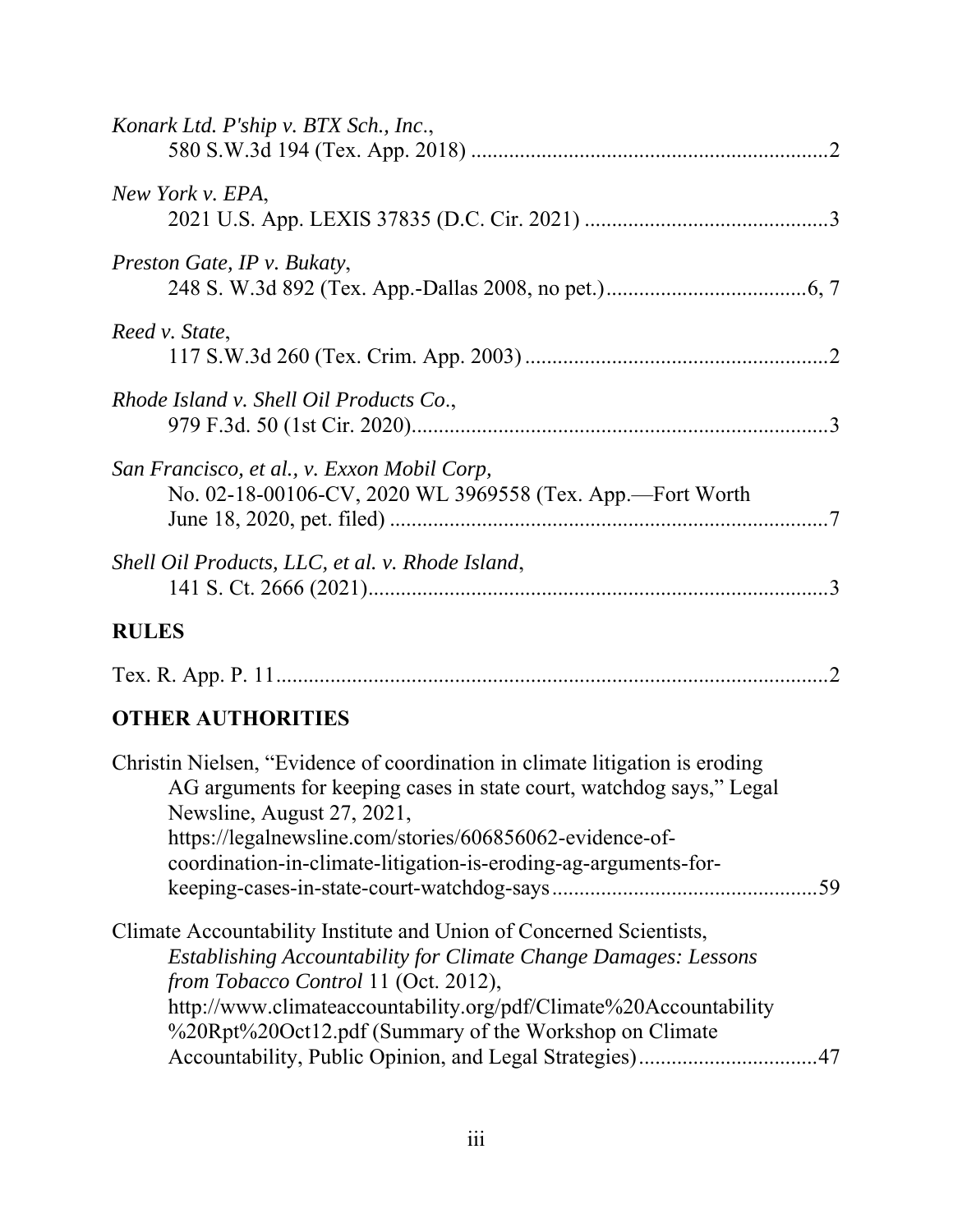| "Confidential Review Draft—March 20, 2016, Potential State Causes of<br>Action Against Major Carbon Producers: Scientific, Legal, and<br>Historical Perspectives." Released by Vermont in <i>Energy &amp;</i><br>Environment Legal Institute v. Attorney General, Superior Court of<br>the State of Vermont, 349-16-9 Wnc, December 6, 2017.<br>https://climatelitigationwatch.org/wp-content/uploads/2018/08/FN-55-<br>Harvard-AGs-briefing-UCS-fundraiser-agenda-copy.pdf 11 |
|--------------------------------------------------------------------------------------------------------------------------------------------------------------------------------------------------------------------------------------------------------------------------------------------------------------------------------------------------------------------------------------------------------------------------------------------------------------------------------|
| Daniel Fisher, "Oakland, San Francisco Switch Lawyers As Climate Change<br>Lawsuits Face Possible Reckoning," Forbes, November 18, 2018,<br>https://www.forbes.com/sites/legalnewsline/2018/11/28/oakland-san-<br>francisco-switch-lawyers-as-climate-change-lawsuits-face-possible-                                                                                                                                                                                           |
| E&E News, July 22, 2021,<br>https://subscriber.politicopro.com/article/eenews/2021/07/22/lawsuits-                                                                                                                                                                                                                                                                                                                                                                             |
| Editorial, "State AGs' Climate Cover-up", Wall Street Journal, June 7, 2019,<br>https://www.wsj.com/articles/state-ags-climate-cover-up-<br>11559945410; Editorial, "State AGs for Rent", Wall Street Journal,<br>Nov 6, 2018, https://www.wsj.com/articles/state-ags-for-rent-<br>.29                                                                                                                                                                                         |
| Editorial, "The New Climate Litigation," Wall Street Journal, December 28, 2009,<br>https://www.wsj.com/articles/SB10001424052748703478704574612150621<br>257422<br>.34                                                                                                                                                                                                                                                                                                        |
| Government Accountability & Oversight, "Private Funders, Public<br>Institutions: 'Climate' Litigation and a Crisis of Integrity'' (May 18,<br>2021), available at: https://climatelitigationwatch.org/wp-<br>content/uploads/2021/05/GAO-EPA-CCI-RFF-Climate-Paper.pdf<br>.24                                                                                                                                                                                                  |
| Jess Delaney, Lee Wasserman Fights Climate Change with Rockefeller<br>Funds, Institutional Investor (Apr. 18, 2016),<br>https://www.institutionalinvestor.com/article/b14z9ppfj9nlv4/lee-<br>wasserman-fights-climate-change-with-rockefeller-funds53                                                                                                                                                                                                                          |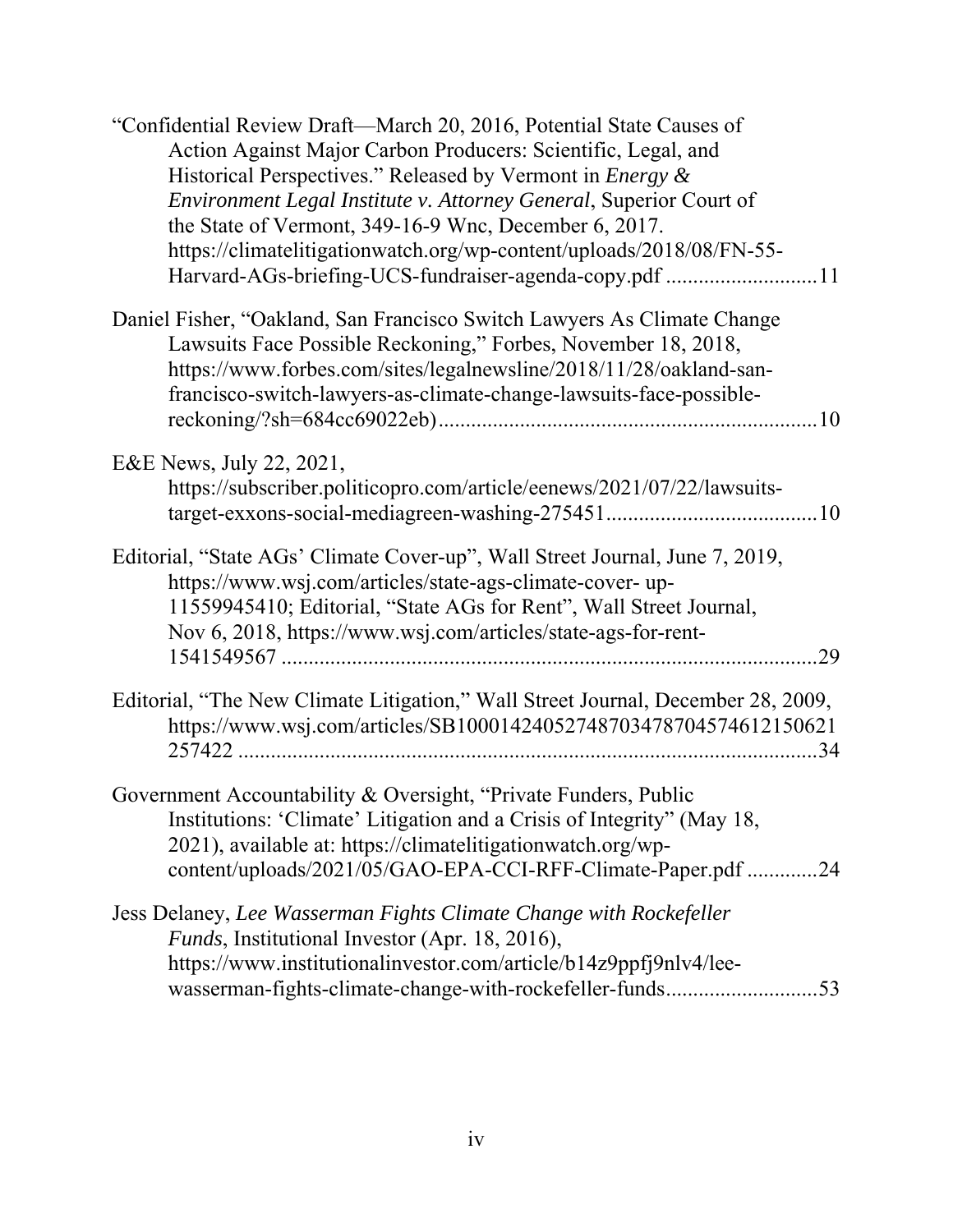| Manufacturers' Accountability Project, "Beyond the Courtroom: Climate<br>Liability Litigation in the United States,",<br>https://mfgaccountabilityproject.org/wp-<br>content/uploads/2019/06/MAP-Beyond-the-Courtroom-Chapter-                                                          |  |
|-----------------------------------------------------------------------------------------------------------------------------------------------------------------------------------------------------------------------------------------------------------------------------------------|--|
| Matt Egan, "Exxon uses Big Tobacco's playbook to downplay the climate<br>crisis, Harvard study finds," CNN, May 25, 2021,<br>https://www.cnn.com/2021/05/13/business/exxon-climate-change-                                                                                              |  |
| "O, What a Tangled Web They Weave," Climate Litigation Watch, August<br>11, 2021, https://climatelitigationwatch.org/o-what-a-tangled-web-                                                                                                                                              |  |
| Sean Higgins, NY atty. general sought to keep lawyer's role in climate<br>change push secret, Washington Examiner (Apr. 18, 2016),<br>http://www.washingtonexaminer.com/ny-atty-general-sought-to-keep-<br>lawyers-role-in-climate-change-push-secret/article/258887455                 |  |
| Susanne Rust, "California communities suing Big Oil over climate change<br>face a key hearing Wednesday," Los Angeles Times, February 5, 2020,<br>https://www.latimes.com/california/story/2020-02-05/california-<br>counties-suing-oil-companies-over-climate-change-face-key-hearing- |  |
| Terry Wade, U.S. state prosecutors met with climate groups as Exxon<br>probes expanded, Reuters (Apr. 15, 2016),<br>http://www.reuters.com/article/us-exxonmobil-states/u-s-state-<br>prosecutors-met-with-climate-groups-as-exxon-probes-expanded-                                     |  |
| United States Chamber of Commerce, "Mitigating Municipality Litigation:<br>Scope and Solutions," U.S. Chamber Institute for Legal Reform,<br>March 2019,<br>https://www.instituteforlegalreform.com/uploads/sites/1/Mitigating-                                                         |  |
| William Allison, "Bombshell: Naomi Oreskes on Retainer with Plaintiffs'<br>Law Firm," Energy in Depth, May 13, 2021,<br>https://eidclimate.org/bombshell-naomi-oreskes-on-retainer-with-                                                                                                |  |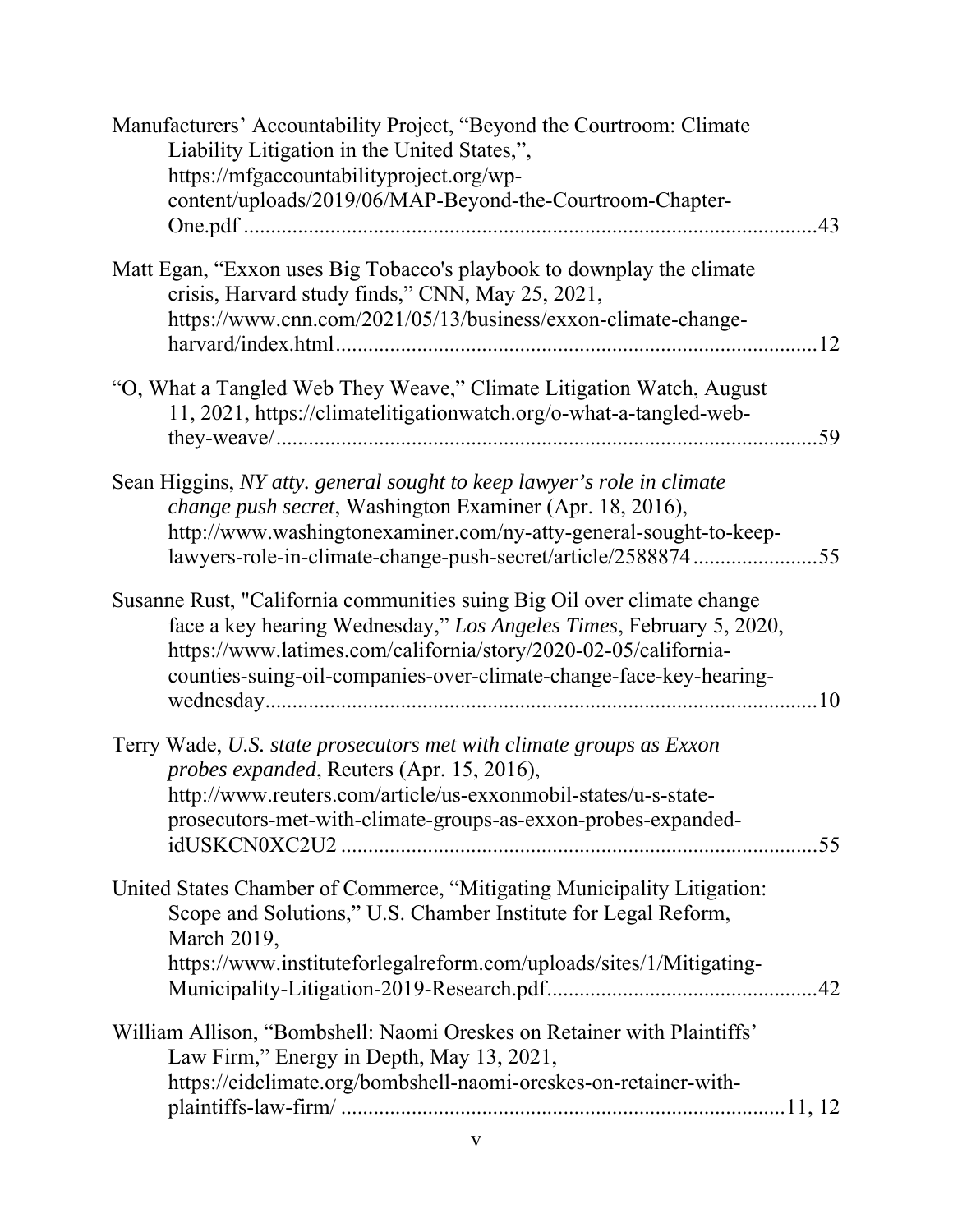| William Allison, "Four Things To Know About Washington, D.C.'s New<br>Climate Lawsuit," Energy in Depth, June 25, 2020,                                                                                           |     |
|-------------------------------------------------------------------------------------------------------------------------------------------------------------------------------------------------------------------|-----|
| https://eidclimate.org/four-things-to-know-about-washington-d-c-s-                                                                                                                                                | .59 |
| William Allison, "Key Documents Raise Troubling Questions About Money"<br>Behind Hoboken Climate Lawsuit," Energy In Depth, September 3,<br>2020, https://eidclimate.org/key-documents-raise-troubling-questions- |     |
| Zoe Carpenter, The Government May Already Have the Law It Needs to Beat<br><i>Big Oil</i> , The Nation (July 15, 2015),<br>https://www.thenation.com/article/the-government-may-already-have-                     |     |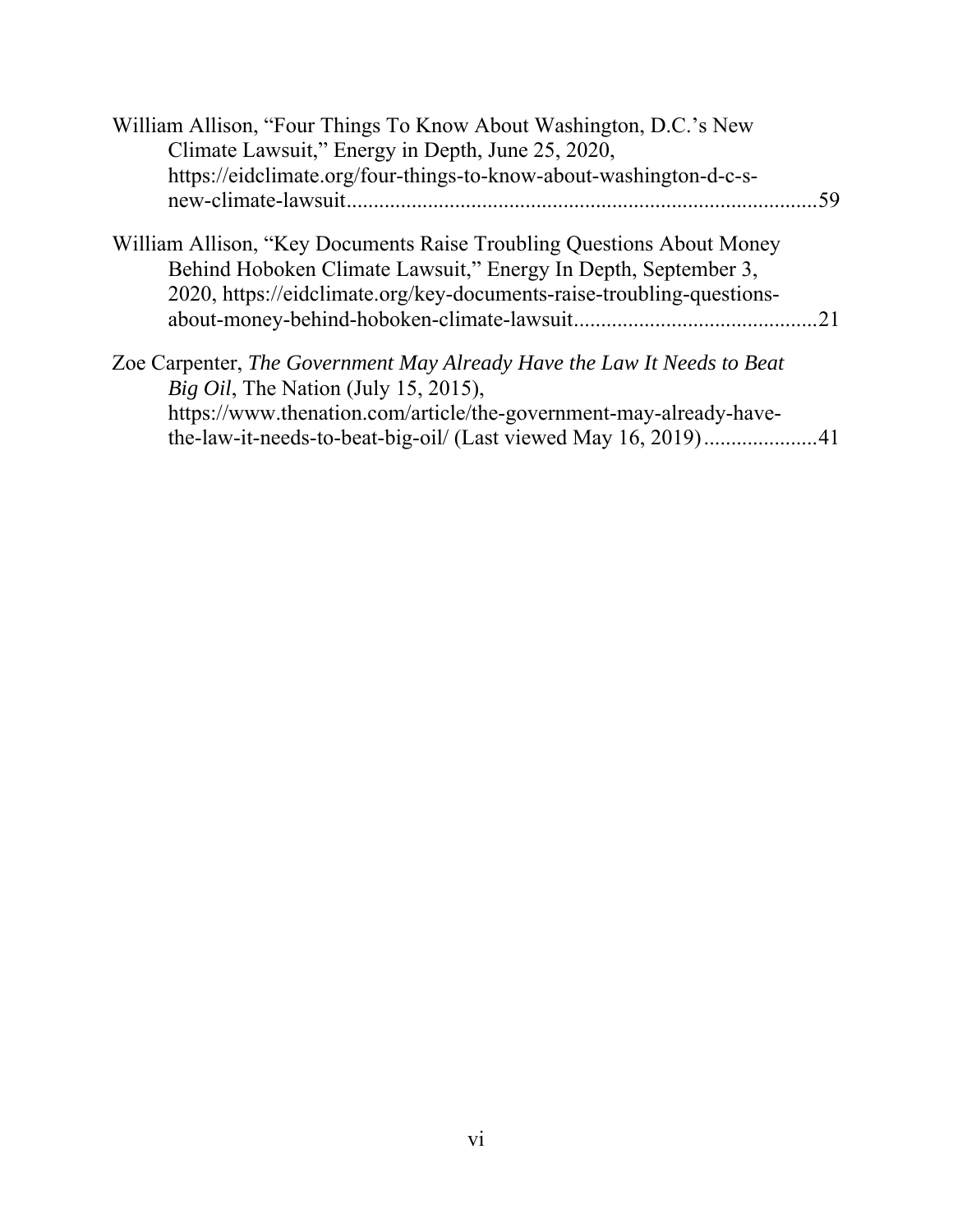## **MOTION FOR LEAVE TO FILE PROPOSED** *AMICUS CURIAE* **BRIEF OF ENERGY POLICY ADVOCATES IN SUPPORT OF APPELLANT AND REVERSAL**

NOW COMES ENERGY POLICY ADVOCATES, by and through undersigned counsel, and moves for leave to file the attached brief as an *amicus curiae*. In support of this Motion, Energy Policy Advocates states as follows:

1) Energy Policy Advocates is a nonprofit organization incorporated under the laws of Washington State, with a mission of bringing transparency to the operations of government using the federal Freedom of information Act and analogous state statutes.

2) Energy Policy Advocates became interested in this matter upon reading the briefs of the Appellees, Matthew Pawa and the City of San Francisco. Those briefs made the case that the Texas courts have no jurisdiction over what the Appellees argue was purely litigious, fairly minimal and lawful conduct conducted in other states, most notably the State of California.

3) Through its work seeking records under various sunshine statutes since 2018, Energy Policy Advocates has become aware that the actions at issue in this case, characterized by the Appellees as *de minimus* and taking place outside of Texas, are actually part of a coordinated, nationwide campaign targeting Texas businesses and far more extensive than characterized by Appellees.

1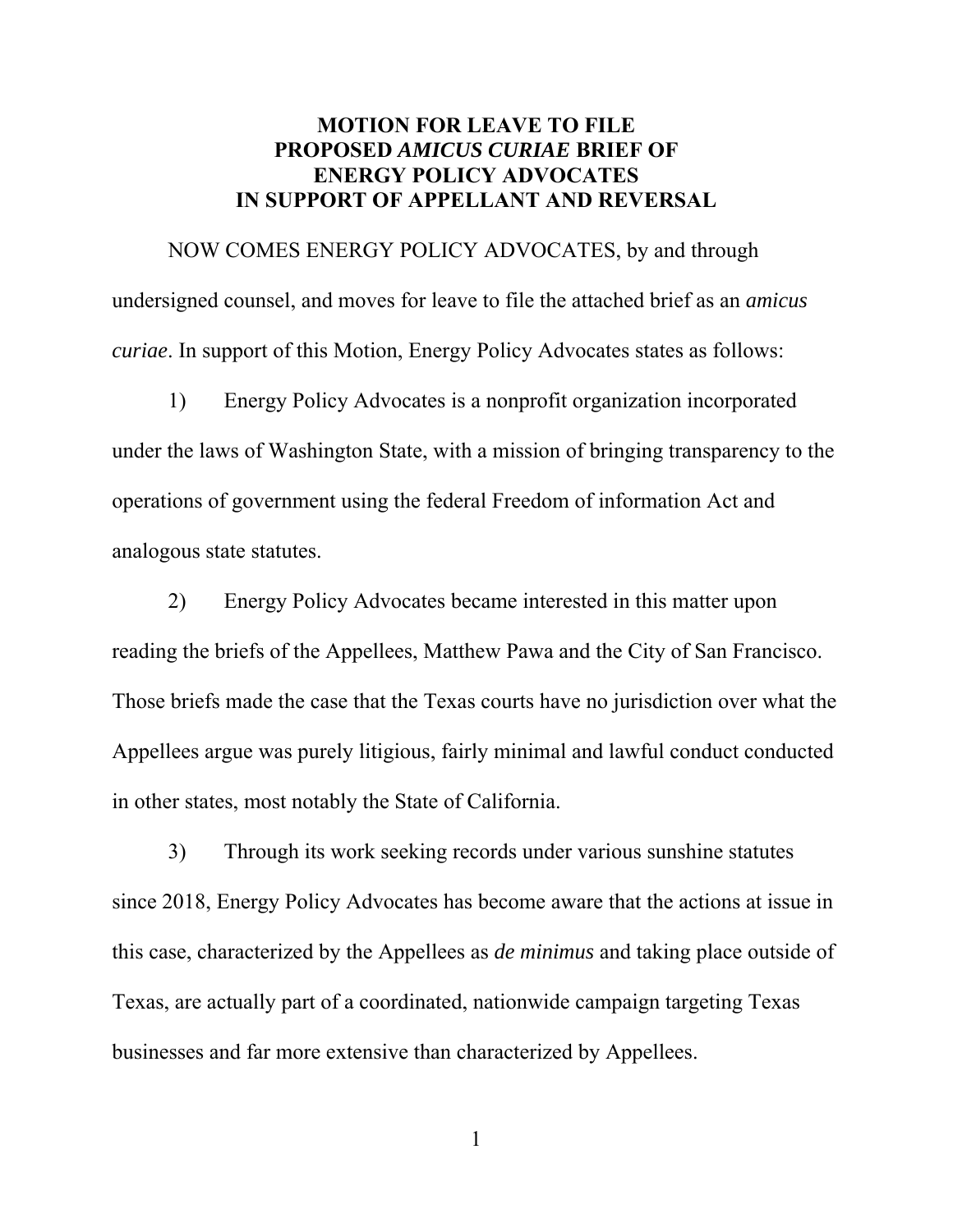4) Pursuant to Tex. R. App. P. 11, an *amicus curiae* brief must: (a) comply with the briefing rules for parties; (b) identify the person or entity on whose behalf the brief is tendered; (c) disclose the source of any fee paid or to be paid for preparing the brief; and (d) certify that copies have been served on all parties. Energy Policy Advocates therefore certifies as follows:

a. This brief complies with the briefing rules for the parties because it meets the formatting and page-length requirements of the Texas Rules of Appellate Procedure. This Court has received amicus briefs from other parties as recently as January 24, 2022, including an amicus brief from a party that alleges the underlying appellate decision was in violation of applicable ethical rules. Texas courts routinely accept amicus briefs after the briefs of the parties to the case and even after submission of the case by the parties. See, e.g,, *Ex parte Ellis*, 609 S.W.3d 332 (Tex. App. 2020), *Reed v. State*, 117 S.W.3d 260 (Tex. Crim. App. 2003), *Konark Ltd. P'ship v. BTX Sch., Inc*., 580 S.W.3d 194 (Tex. App. 2018).

b. This brief is being filed on behalf of Energy Policy Advocates, a Washington State nonprofit corporation.

c. The source of funds paid for the preparation of this brief is Matthew Hardin, who serves in an unpaid capacity on the Board of Directors

2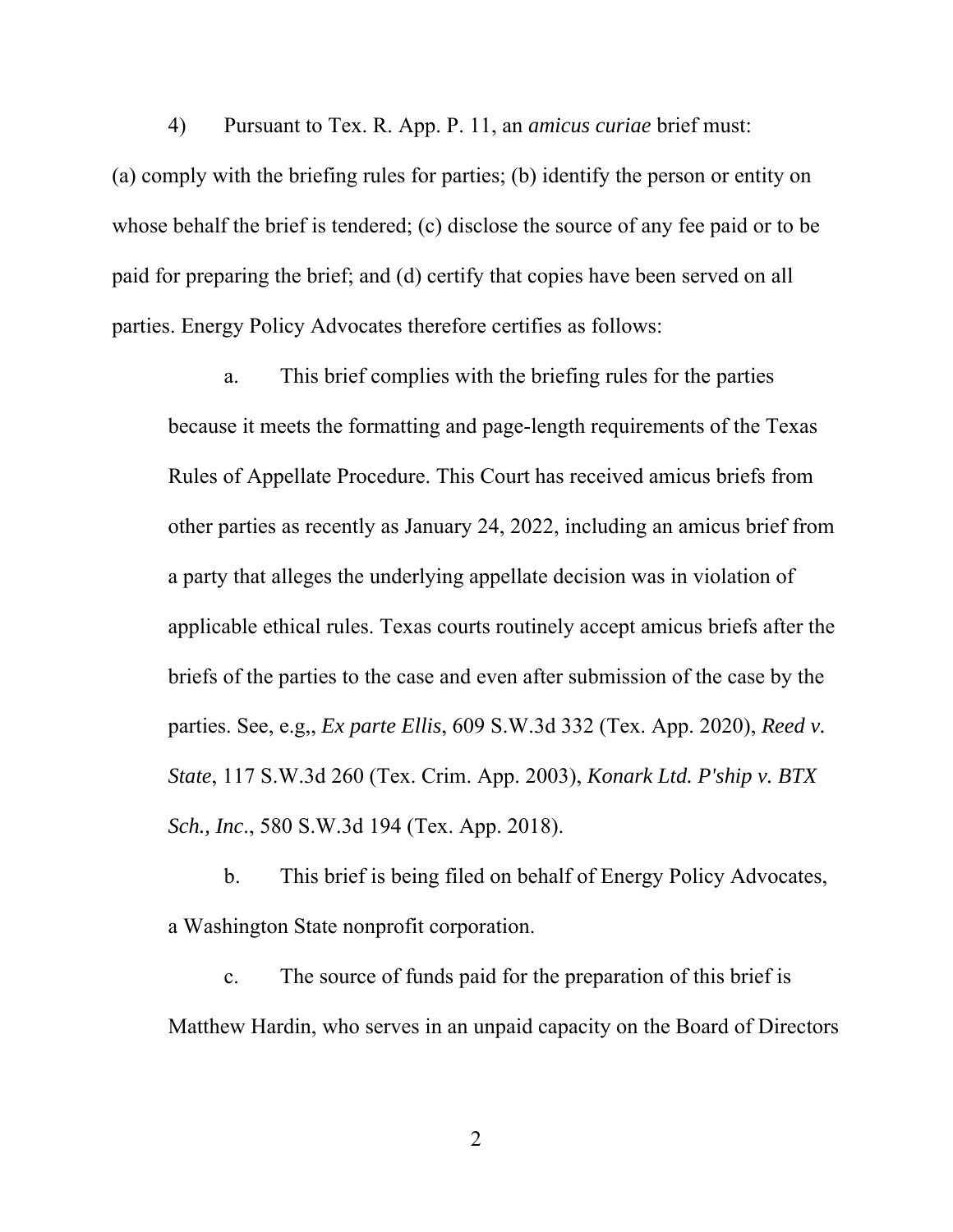of Energy Policy Advocates and represents Energy Policy Advocates *pro bono* in this matter.

d. Copies of this brief have been served on all parties, as demonstrated by the certificate of service on the brief itself.

5) Texas courts have held that an "amicus curiae is without interest in the proceeding in which it appears." See *In re Wingfield*, 171 S.W.3d 374, 381 (Tex.App.—Tyler 2005, orig. proceeding) (citing *Burger v. Burger*, 156 Tex. 584, 298 S.W.2d 119, 120-21 (Tex. 1957)). An *amicus curiae* is a "bystander" whose mission is to aid the court, to act only for the benefit of the court. *Id.* An *amicus curiae* "is not a party to a lawsuit but who petitions the court or is requested by the court to file a brief in the action because that person has a strong interest in the subject matter." See also *Johnson v. Conner*, No. 07-11-00055-CV, 2011 Tex. App. LEXIS 6505, at \*4-5 (Tex. App. Aug. 16, 2011)

6) Pursuant to the authorities cited above, Energy Policy Advocates is not a party to the underlying proceedings, but has an interest in the subject matter. It has also filed as an *amicus curiae* in federal litigation relating to the same subject matter. See, e.g., *Rhode Island v. Shell Oil Products Co.*, 979 F.3d. 50 (1<sup>st</sup> Cir. 2020), *Shell Oil Products, LLC, et al. v. Rhode Island*, 141 S. Ct. 2666 (2021), *New York v. EPA*, 2021 U.S. App. LEXIS 37835 (D.C. Cir. 2021), *BP, P.L.C. v. Mayor & City Council of Baltimore*, 141 S. Ct. 1532 (2021), *American Petroleum*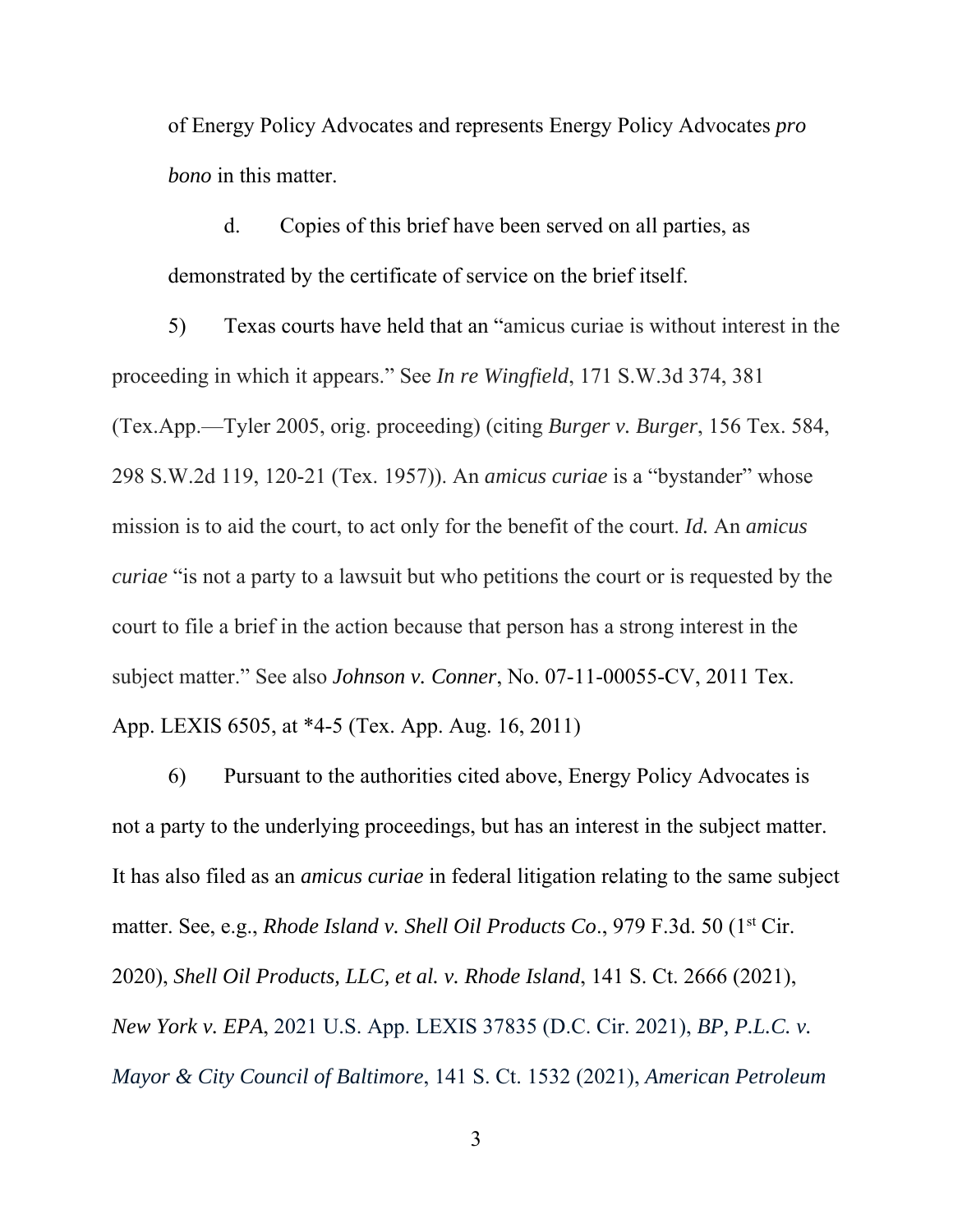*Institute, et al. v. State of Minnesota, No.* 21–1752 (8<sup>th</sup> Cir. 2021), and *City of New* 

*York v. Exxon Mobil Corp. et al*., Case No. 1:21-cv-4807 (S.D.N.Y.) (order

granting leave to file dated September 7, 2021).

WHEREFORE, Energy Policy Advocates respectfully requests that this

Court grant leave to file the annexed brief.

Dated: February 9, 2022 Respectfully submitted,

*/s/ Michael E. Lovins*  Michael E. Lovins (Tex. Bar No. 24032555) Lovins Trosclair, PLLC 1301 So. Capital Of Texas Highway Building A, Suite 136 Austin, TX 78746 michael@lovinslaw.com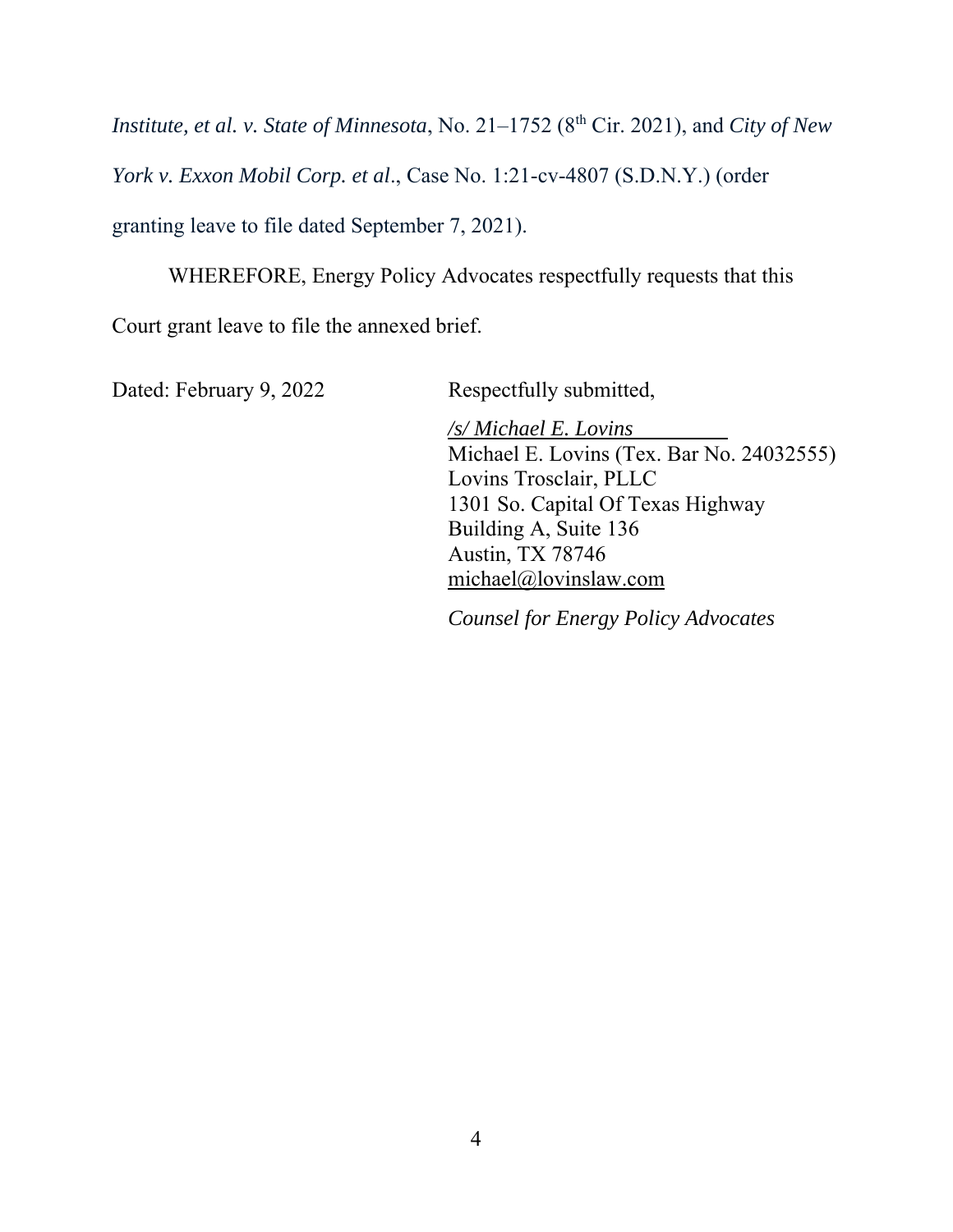### *AMICUS CURIAE* **BRIEF OF ENERGY POLICY ADVOCATES IN SUPPORT OF APPELLANT AND REVERSAL**

#### **INTRODUCTION**

 NOW COMES Energy Policy Advocates, and submits this brief as an Amicus Curiae in support of Plaintiff/Appellant and in favor of reversal.

#### **INTEREST OF AMICUS CURIAE**

 Energy Policy Advocates ("EPA") is a nonprofit organization incorporated under the laws of Washington State, dedicated to bringing transparency to the actions of government. As part of that mission, EPA has obtained public records that illustrate the genesis and orchestration of the wave of litigation targeting Texas businesses, including the Appellant here, at the root of Appellant's Rule 202 Petition. EPA has obtained records demonstrating the improper use of public institutions toward these ends and the origins of the veritable tsunami of "climate nuisance" and now consumer fraud or consumer protection state-court lawsuits including suits targeting the Appellant in numerous far-flung and inconvenient, yet nevertheless strategically chosen, venues. Additionally, EPA is uniquely positioned, in light of the information that it has obtained through its research mission, to address facts which throw great doubt on assertions made by a federal court in New York, in *Exxon Mobil Corporation v. Schneiderman*, 316 F. Supp. 3d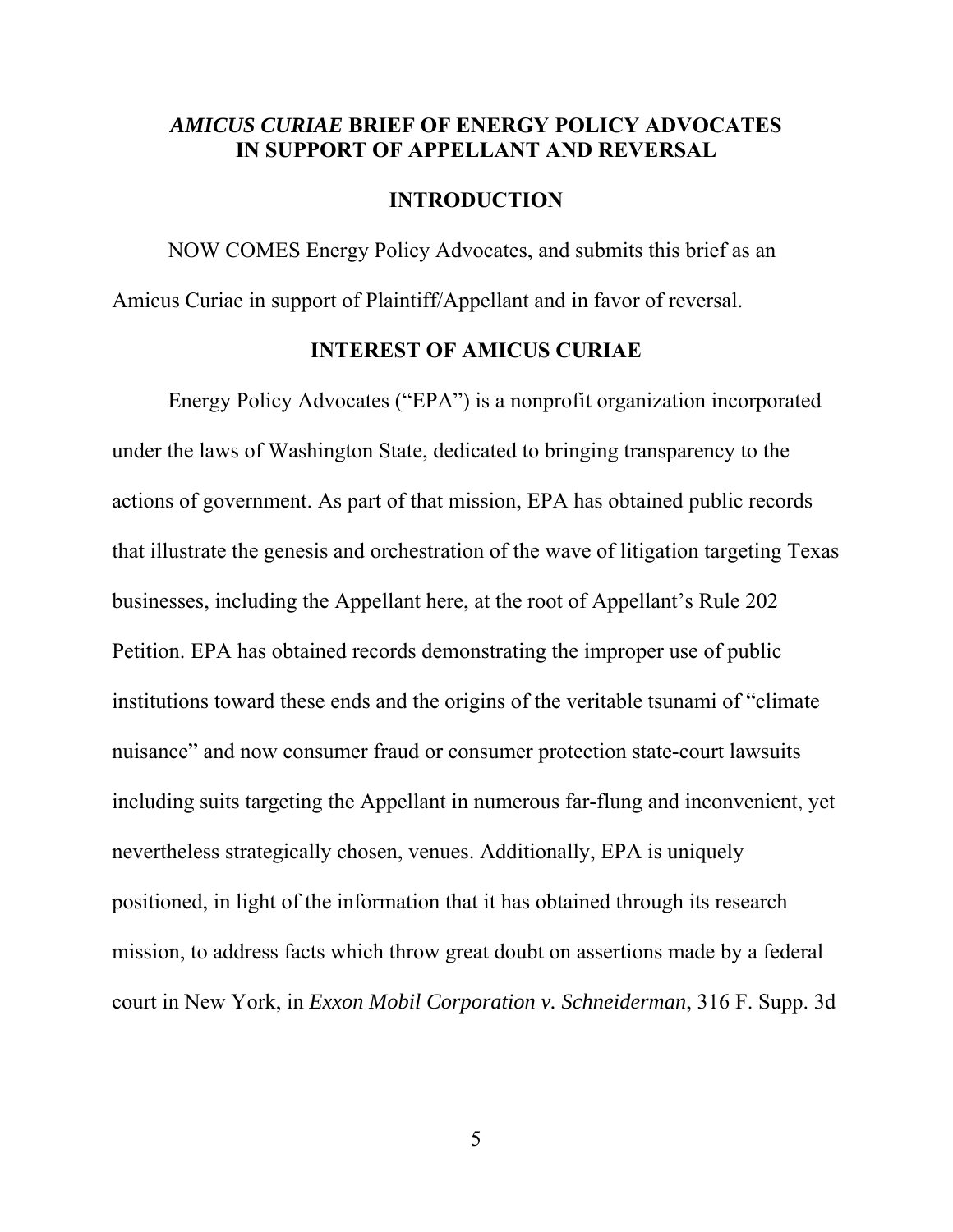$679$  (S.D.N.Y. 2018),<sup>1</sup> minimizing and claiming a "missing link between the activists and the [state attorneys general]" helping drive this campaign of investigations and litigation, specifically with revelations not cited in briefs filed in this matter to date and how they reflect upon claims made by the parties, all of which inform a resolution of the instant case.

#### **SUMMARY OF ARGUMENT**

 Appellees in this matter, particularly Matthew Pawa, minimize to the point of gross mischaracterization their actions that led to this action being filed. This matter involves exploration by one Texas corporate citizen which is one of several which are the focus of a multi-front campaign of lawfare demonstrably based on the desire of certain activists and parties to obtain not merely transfers in the hundreds of billions of dollars but also national policy which has eluded them through the proper means, among other improper uses of the judicial system (e.g., to coerce defendants "to the table" on policy issues or prospecting for "sustainable funding streams" or "new streams of revenue," see, *infra*). Mr. Pawa acknowledges that while, an "abuse of process claim fails where it alleges no more than the filing of a complaint" (Respondent Matthew Pawa's Brief on the Merits, at 25, citing *Preston Gate, IP v. Bukaty*, 248 S. W.3d 892, 897 (Tex. App.-Dallas 2008, no

<sup>&</sup>lt;sup>1</sup> On appeal before the Second Circuit as *Exxon Mobil Corp. v. Healey*, Case No. 18-1170.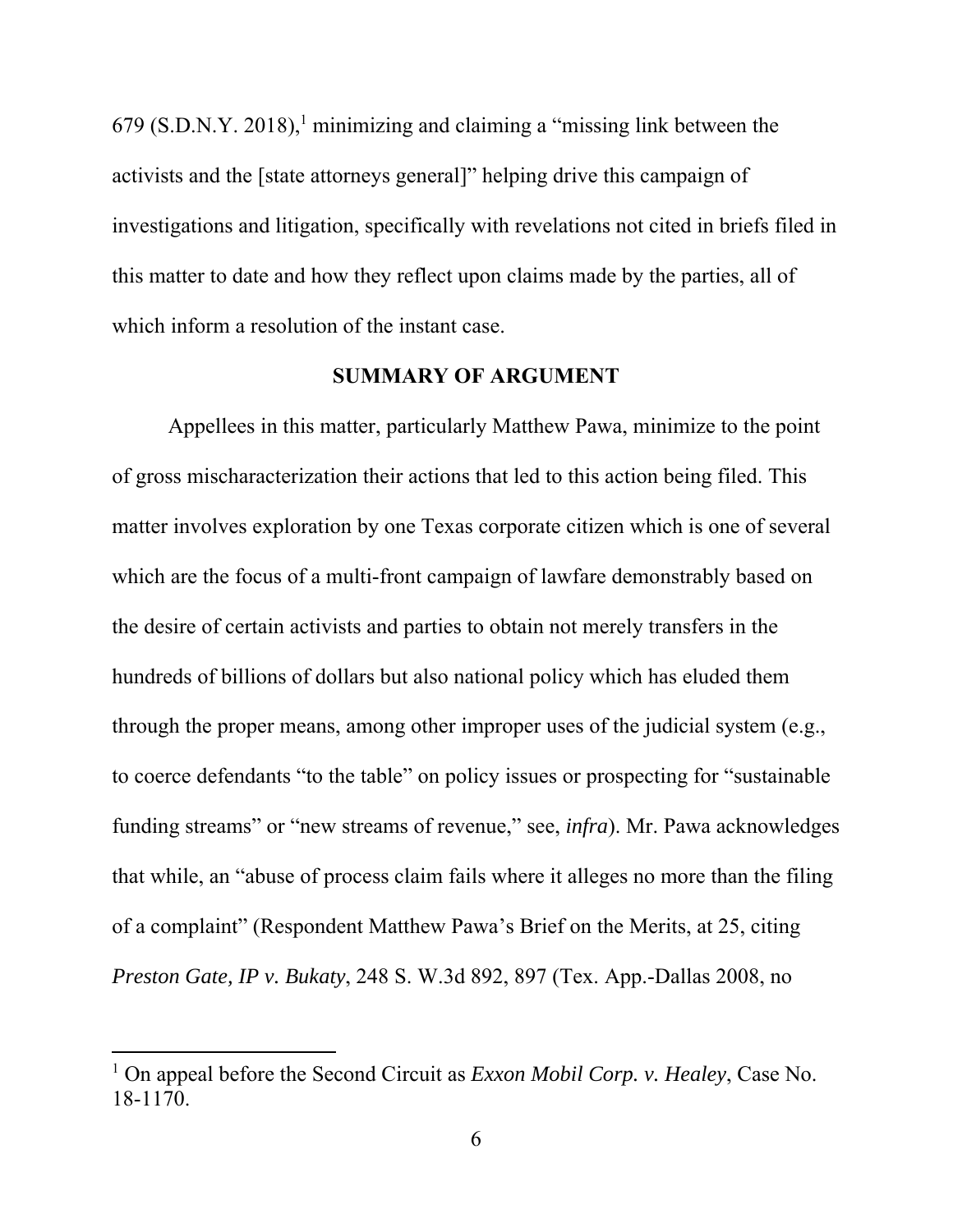pet.)), and "lawsuits by their nature do not obstruct the law. Extraordinary actions taken *outside* of court that obstruct Texas law might be imagined" (Respondent Pawa's Brief on the Merits, p. 47, emphasis in original). Mr. Pawa is far too modest about his actions taken outside of court to instigate this "lawfare"<sup>2</sup> which the facts, including those set forth, *infra*, militate toward this Court permitting Texas citizens and courts to examine.

 Energy Policy Advocates ("EPA") has obtained voluminous information from its public records requests in the four years since Appellant first filed its Rule 202 petition at issue in this matter. Most of this has come to light only after a federal court in New York State ruled in *Exxon Mobil Corporation v. Schneiderman*, 316 F.Supp. 3d 679 (S.D.N.Y. 2018), dismissing Appellant's (there, plaintiff's) assertions of coordination between state attorneys general, activists, donors and the plaintiff's bar. EPA presents, herein, many revelations some of which are truly remarkable about the coordinated, "nationwide" effort by plaintiffs suing Texas companies in the name of "climate torts" or, more recently, consumer fraud, who were recruited by tort lawyers including but not limited to Mr. Pawa. These revelations have continued to emerge, often grudgingly, in public

<sup>&</sup>lt;sup>2</sup> "Lawfare is an ugly tool by which to seek the environmental policy changes the [potential defendants] desire, enlisting the judiciary to do the work that the other two branches of government cannot or will not do." Memorandum Opinion by Justice Kerr, *San Francisco, et al., v. Exxon Mobil Corp,* No. 02-18-00106-CV, 2020 WL 3969558 (Tex. App.—Fort Worth June 18, 2020, pet. filed), at 20.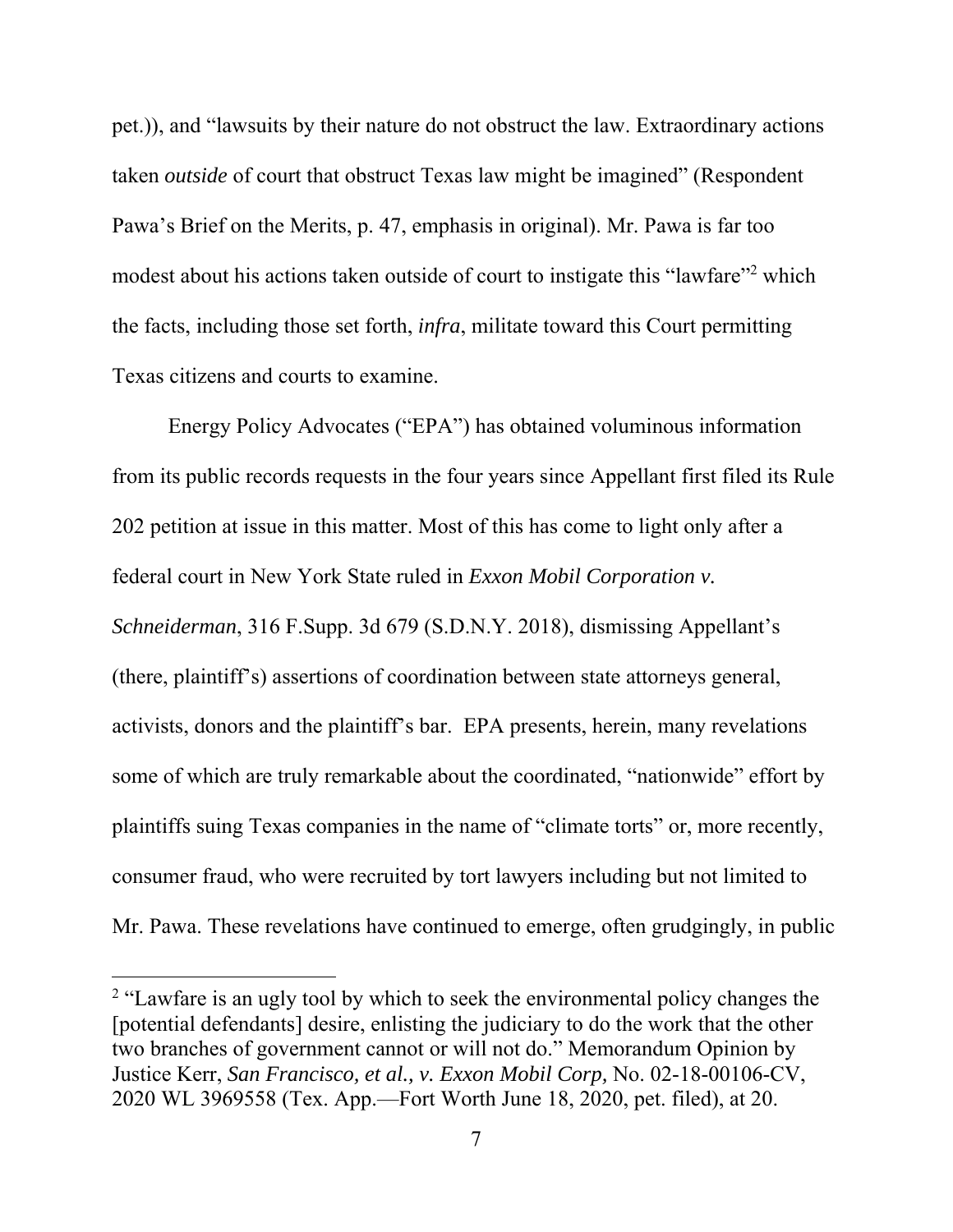records productions from various state attorney general and municipal custodians. Not all custodians are forthcoming with public records, timely or otherwise. As such, this brief relies principally on records of various compatriot (to Appellees) "climate" plaintiffs who have filed similar suits, making similar claims and often also using the same plaintiff's outside counsel. These public records from numerous institutions across the country demonstrate without ambiguity the common origins and principals, the definitive links and private coordination in underwriting and recruiting governments to file suit against Texas companies, "nationwide." In this campaign, advocacy interests previously revealed to have directly lobbied for these suits and underwritten the media campaign in support of the suits even enjoy sign-off on materials behind the filing of lawsuits in state courts against traditional "fossil fuel" energy companies. After exposure, including in the courts below in the instant matter, these principals have turned to enlisting local activist groups as their intermediaries, and apparently in return for financial support according to emails obtained under public records laws. Records show the intermediaries then recruit law faculty, attorneys general and municipal plaintiffs, to claim billions of dollars of losses at these parties' hands, in a multi-front campaign seeking to extract hundreds of billions of dollars for distribution to political constituencies, as well as influence national policy.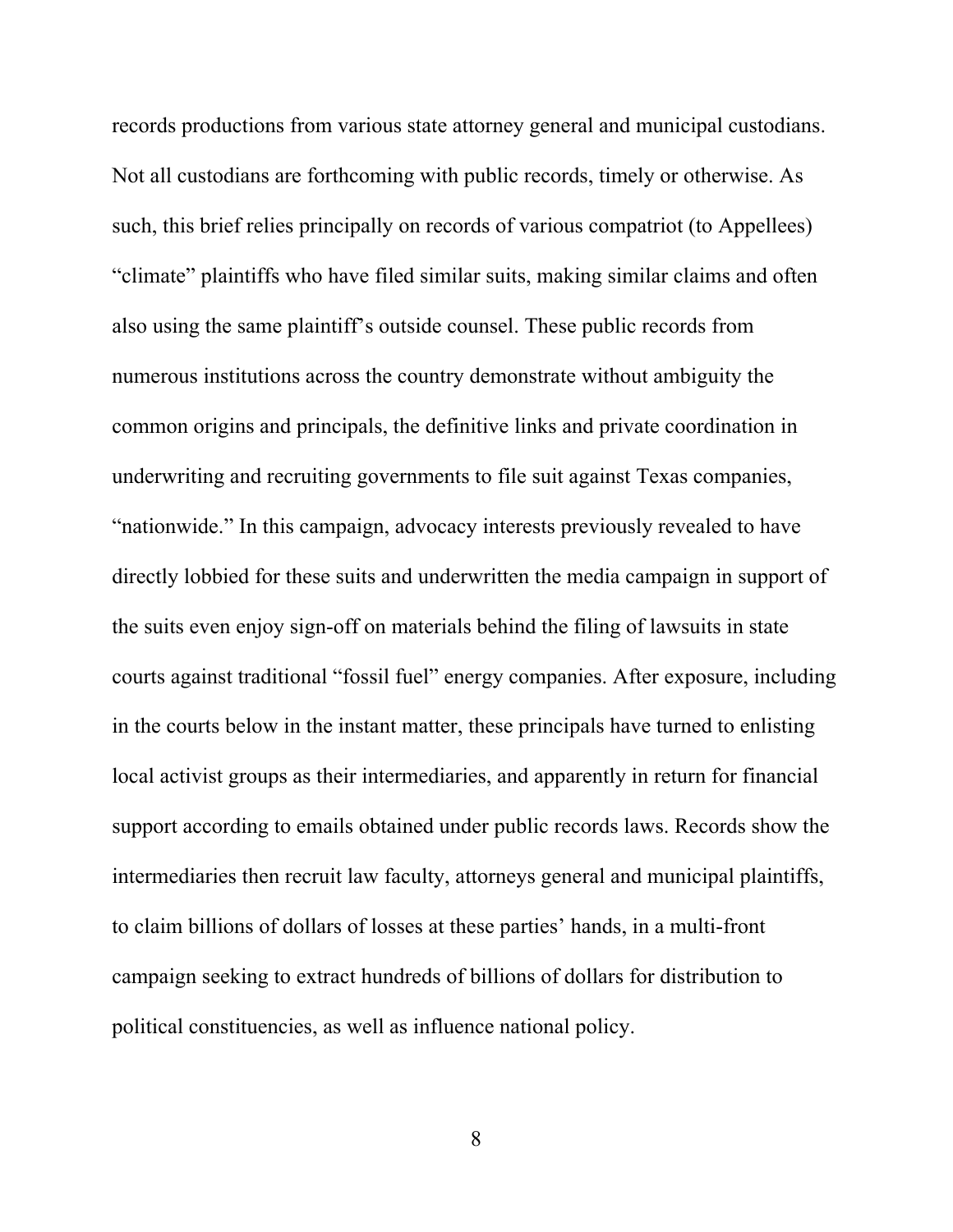The outside counsel representing many of the Appellees here as plaintiff's counsel also brought in academics to assist its effort, who presented at an organizational meeting which another academic presenter boasted of as a "secret meeting at Harvard",<sup>3</sup> to discuss "Potential State Causes of Action by Major Carbon Producers," held for staff of state attorneys general, local prosecutors, activists, and "prospective funders"<sup>4</sup> (presumably of such actions, despite that they are nominally brought by governmental actors). One such plaintiff's consultant and Hardvard presenter was UCLA School of Law Prof. Cara Horowitz, of the UCLA Emmett Institute on Climate Change and the Environment. The Emmett Center was for years co-counsel to the Defendant/Appellees, via Sher Edling, LLP,<sup>5</sup> from

<sup>&</sup>lt;sup>3</sup> "I will be showing this Monday at a secret meeting at Harvard that I'll tell you about next time we chat. very [sic] exciting!" April 22, 2016, email from Oregon State University Professor Philip Mote to unknown party, Subject: [REDACTED], and "I'm actually also planning to show this in a secret meeting next Monday will tell you sometime." April 20, 2016, Philip Mote email to unknown party, Subject: [REDACTED]. Both obtained from Oregon State University on March 29, 2018, in response to a January 9, 2018, Public Records Act (PRA) request by the Competitive Enterprise Institute. https://climatelitigationwatch.org/wpcontent/uploads/2019/09/Mote-emails-re-\_secret-meeting\_-at-Harvard.pdf.

<sup>&</sup>lt;sup>4</sup> "We will have as small number of climate science colleagues, as well as prospective funders, at the meeting." March 14, 2016, email from Frumhoff to Mote; Subject: invitation to Harvard University—UCS convening. Obtained under same PRA request cited in fn. 3, *supra*. https://climatelitigationwatch.org/wpcontent/uploads/2018/08/FN-71-Frumhoff-to-Mote-for-AGs-briefing-UCSfundraiser-copy.pdf

<sup>&</sup>lt;sup>5</sup> See, e.g., "There is a lot at stake in this appeal,' said Sean Hecht, co-executive director of the Emmett Institute on Climate Change and the Environment at UCLA School of Law. 'If the cases can move forward in state court, the courts are likely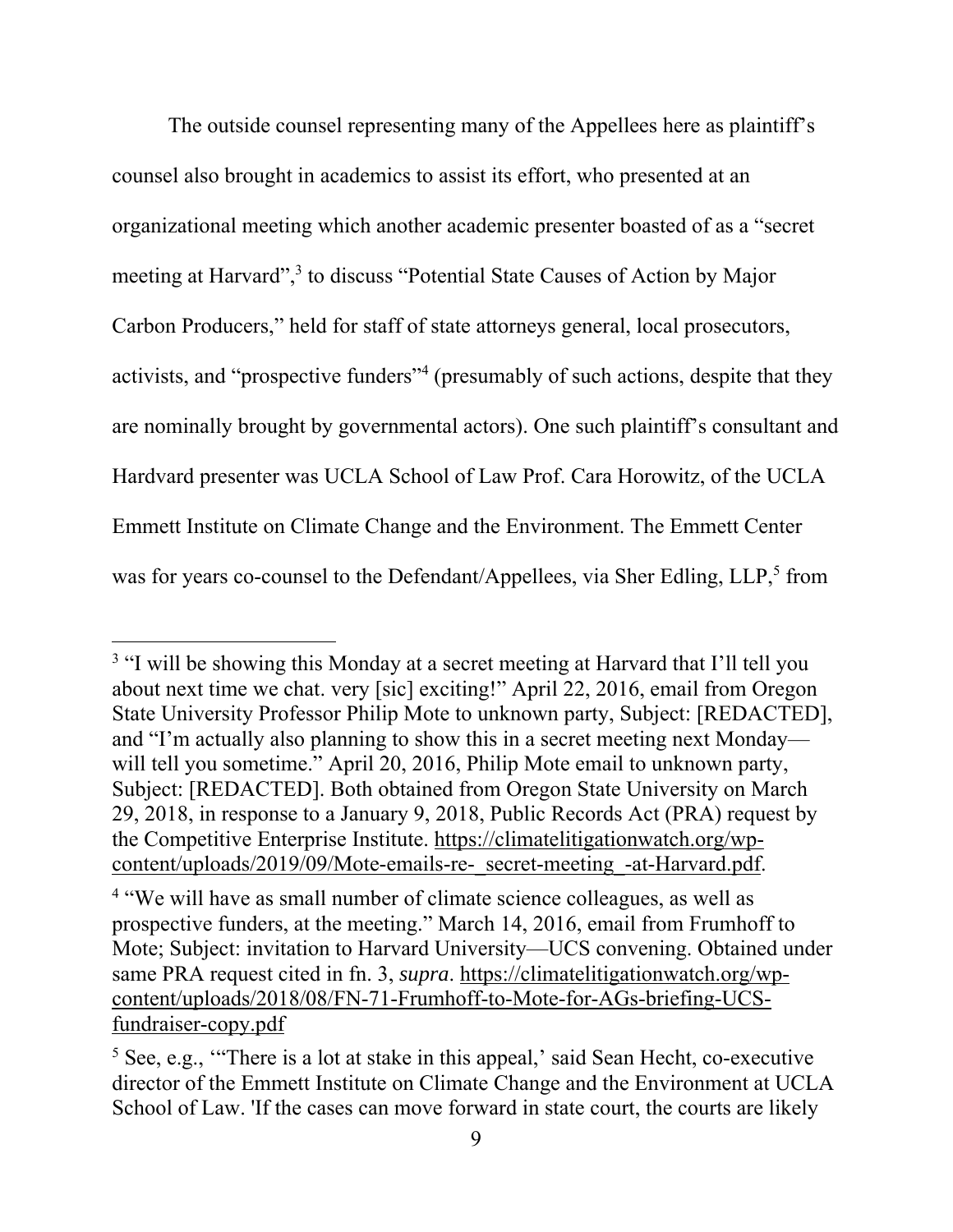around the moment of the firm's founding in 2016.<sup>6</sup> From the "secret Harvard" event, Prof. Horowitz wrote an email to Dan Emmett, the principal private financial backer of the Emmett Institute who is also the namesake of a similar

<sup>6</sup> https://climatelitigationwatch.org/wp-content/uploads/2021/03/Carlson-reportingforms-Responsive-Documents-20-8525.pdf.

Appellee Pawa represented Appellees San Francisco and Oakland when they first filed suit against Appellant Exxon Mobil, as well as climate-plaintiffs in *King County v BP PLC*, Case No. 2:18-cv-758 (W.D. Wash.), and *City of New York v BP PLC*, 993 F.3d 81 (2nd Cir. 2021) (Daniel Fisher, "Oakland, San Francisco Switch Lawyers As Climate Change Lawsuits Face Possible Reckoning," Forbes, November 18, 2018,

https://www.forbes.com/sites/legalnewsline/2018/11/28/oakland-san-franciscoswitch-lawyers-as-climate-change-lawsuits-face-possible-

reckoning/?sh=684cc69022eb). Pawa originally recruited state attorneys general to this cause (see, *infra*).

to take the plaintiffs 'claims seriously, and this may affect prospects for cases in other states as well.' Hecht's environmental law clinic provided legal analysis for the plaintiffs in some of the cases." Susanne Rust, "California communities suing Big Oil over climate change face a key hearing Wednesday," *Los Angeles Times*, February 5, 2020, https://www.latimes.com/california/story/2020-02-05/californiacounties-suing-oil-companies-over-climate-change-face-key-hearingwednesday. See also, "UCLA's Emmett Institute has previously consulted for Sher Edling LLP, the California-based law firm representing many of the challengers in the climate liability litigation, including New York City." Maxine Joselow, "Lawsuits target Exxon's social media 'green washing'," E&E News, July 22, 2021, https://subscriber.politicopro.com/article/eenews/2021/07/22/lawsuits-targetexxons-social-mediagreen-washing-275451. See also, June 24, 2018, email from UCLA's Ann Carlson to Dan Emmett, "And as you may remember the clinic has been working on the nuisance cases." https://climatelitigationwatch.org/wpcontent/uploads/2021/03/Carlson-Discretionary-Fund-Requested-Records-20- 8371.pdf.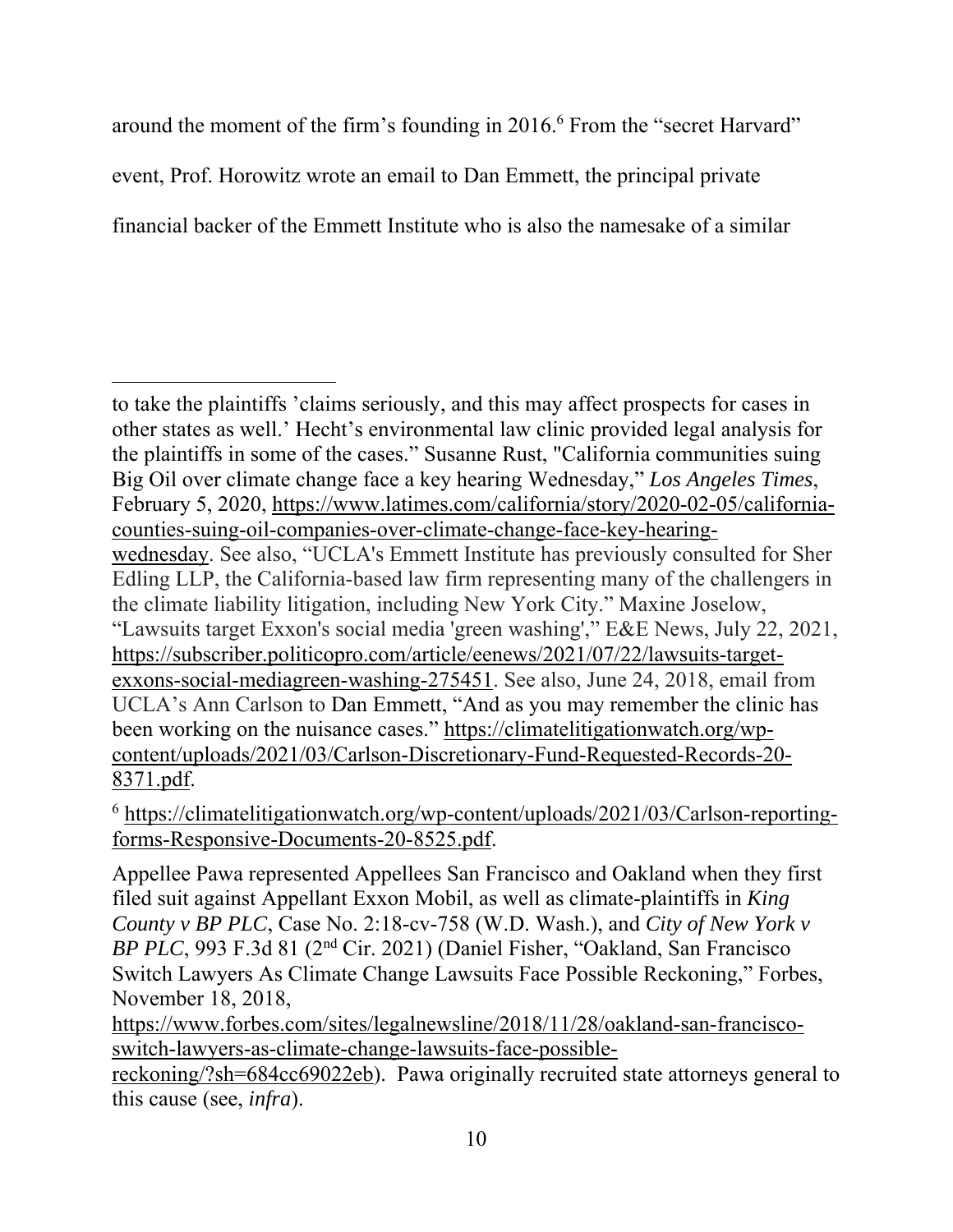center at Harvard Law School, describing this campaign as "going after climate denialism - along with a bunch of state and local prosecutors nationwide."<sup>7</sup>

It is possible that, somehow, Prof. Horowitz's characterization does not confess to an organized effort to silence protected speech through litigation. However, records produced in litigation with Vermont's state attorney general reveal it was Prof. Horowitz who, at that very meeting from which she wrote her donor describing the gathering to him, presented the case for "Consumer protection claims," "against major carbon producers"8 (i.e., Texas companies). Those claims,

<sup>8</sup> "Confidential Review Draft—March 20, 2016, Potential State Causes of Action Against Major Carbon Producers: Scientific, Legal, and Historical Perspectives." Released by Vermont in *Energy & Environment Legal Institute v. Attorney General*, Superior Court of the State of Vermont, 349-16-9 Wnc, December 6, 2017. https://climatelitigationwatch.org/wp-content/uploads/2018/08/FN-55- Harvard-AGs-briefing-UCS-fundraiser-agenda-copy.pdf. Listed presenters included UCS's policy director Peter Frumhoff, the Oregon State University professor who boasted of the "secret meeting," as well as at least one academic who testified that she had been retained by Appellees' plaintiff's counsel, Naomi Oreskes who, "[t]he New York Times previously reported …"conceived" the infamous 2012 La Jolla conference where the playbook for the entire campaign was developed in her role as co-founder of the Rockefeller-funded Climate Accountability Institute." William Allison, "Bombshell: Naomi Oreskes on Retainer with Plaintiffs' Law Firm," Energy in Depth, May 13, 2021,

<sup>&</sup>lt;sup>7</sup> "Hi Dan, Thought you would like to hear that Harvard's enviro clinic, UCLA Emmett Institute, and the Union of Concerned Scientists are talking together today about going after climate denialism [sic]—along with a bunch of state and local prosecutors nationwide. Good discussion." April 25, 2016, email from UCLA Law School's Cara Horowitz to Dan Emmett, namesake and funder of the Harvard and UCLA centers, Subject: UCLA and Harvard Emmetts come together today. Obtained by the Competitive Enterprise Institute under California's Public Records Act. Available at https://climatelitigationwatch.org/on-the-subject-of-recruitinglaw-enforcement-email-affirms-origin-of-prosecutorial-abuses/.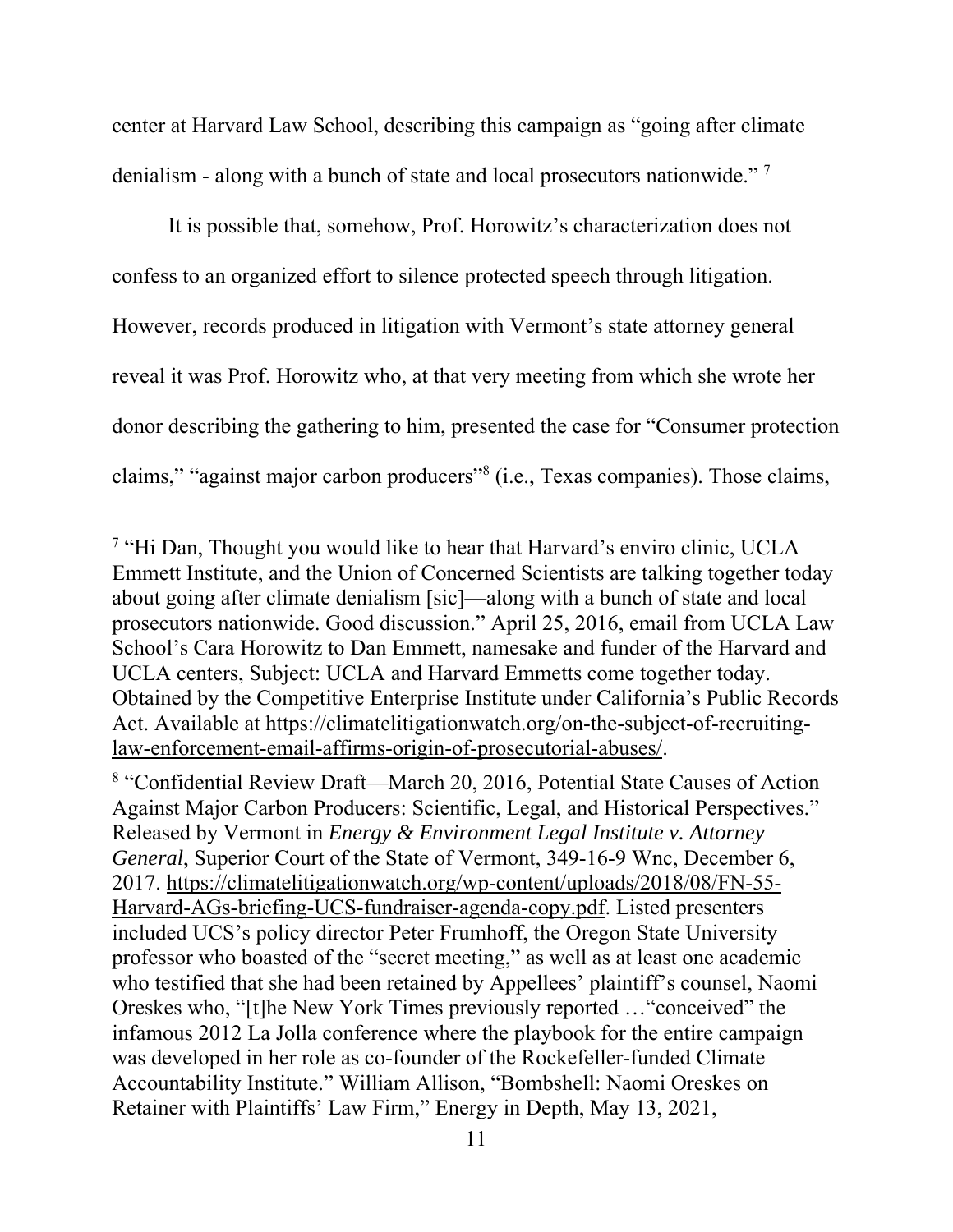of course, have become the re-tooled rationale behind the organized litigation campaign that began as "climate nuisance" and is, at root, at play in the instant

matter.<sup>9</sup>

https://eidclimate.org/bombshell-naomi-oreskes-on-retainer-with-plaintiffs-lawfirm/; see also, Matt Egan, "Exxon uses Big Tobacco's playbook to downplay the climate crisis, Harvard study finds," CNN, May 25, 2021, https://www.cnn.com/2021/05/13/business/exxon-climate-changeharvard/index.html. A May 25, 2021, update appended to the story reads: "A previous version of this story misstated the nature of Oreskes' legal work for a complaint. She commented on briefs and complaints on climate cases for a law firm that is leading lawsuits against Exxon and others in the industry." See also list of "Technical Advisors and Experts" produced by California's Office of Attorney General in response to a Public Records Act request by the Competitive Enterprise **Institute** 

 The Massachusetts OAG, which sent five attorneys to this briefing, subsequently filed a complaint against ExxonMobil for "potential violations of the Massachusetts consumer protection statute," now pending. *Commonwealth of Massachusetts v. Exxon Mobil Corporation*, Suffolk County Superior Court, 19- 3333. See, March 17, 2016, email from OAG's Melissa Hoffer to Harvard Law School's Shaun Goho, Subject: RE: SAVE THE DATE—HLS/UCS Meeting on April 25, 2016. https://climatelitigationwatch.org/wp-

content/uploads/2019/10/MA-AAG-Hoffer-to-HLS-on-MA-OAG-attendees.pdf.

<sup>9</sup> This wave of litigation began as public nuisance-focused and later shifted, after failures in federal courts, to consumer protection or consumer fraud causes of action and theories of recovery, in an effort to gain more favorable reception in state courts. Emails obtained by Amicus EPA from a "Disaster Law" listserv (https://sites.law.lsu.edu/coast/), via the University of California at Los Angeles, of sympathetic law faculty affirm a consensus that, e.g., "I've always considered suits like this to be long-shots regardless of forum, though the state courts provide somewhat better odds than federal court", and "There is little chance that the claims will survive federal review in the long-term. By recognizing them in the short-term, the court gets the cases out of state court. The only chance the cases had was to stay in state court, where there might be a sympathetic state judge who would let the cases go forward." March 4, 2018 email from Daniel Farber to disaster law@lists.berkeley.edu, Subject A California Court Might Have Just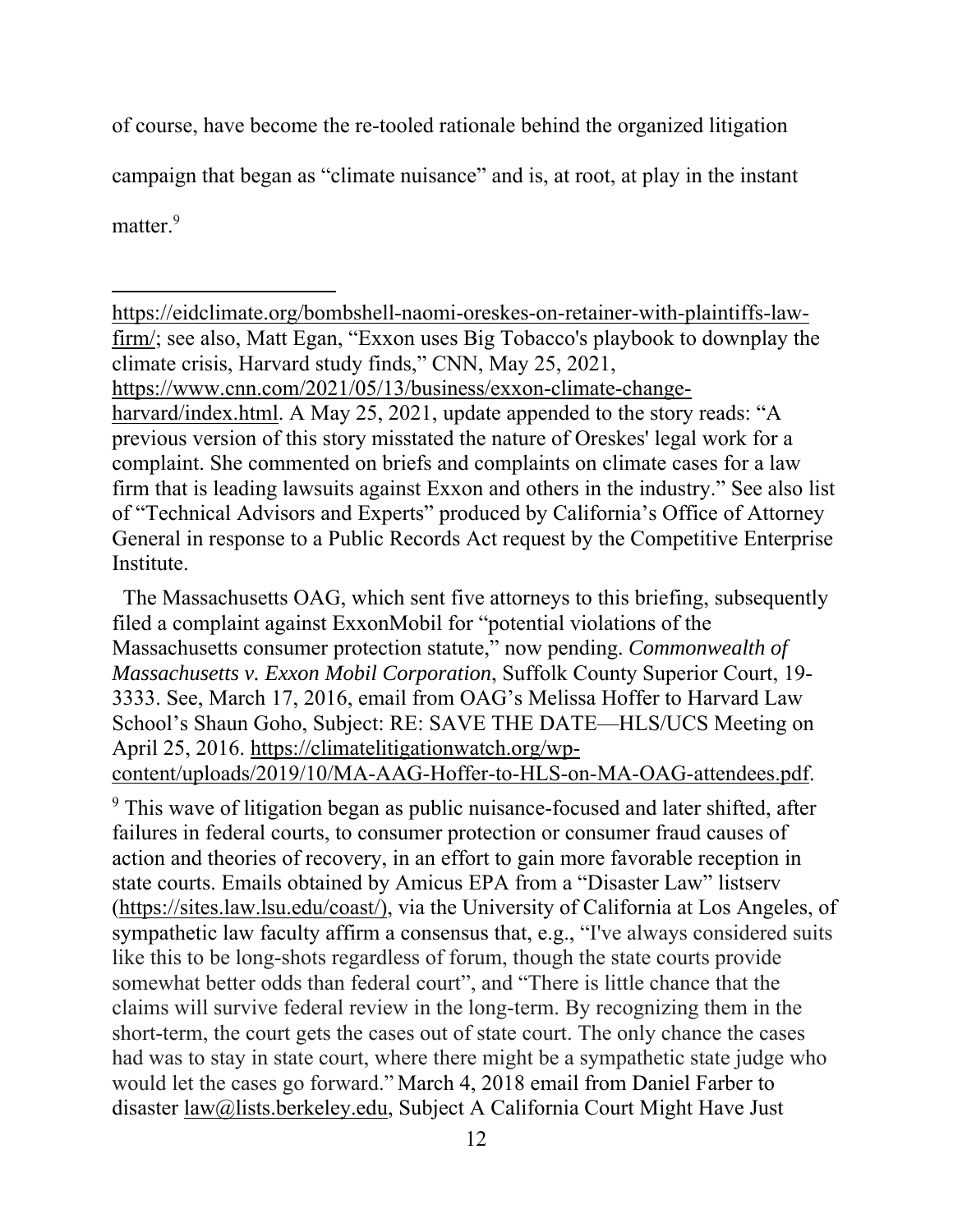The courts below were made aware of and detailed other facts underlying this engineering of a nationwide campaign of governmental lawsuits filed at the instigation of outside policy activists, including how one party, the Rockefeller Family Fund ("RFF"), has long targeted Appellant Exxon Mobil for investigation and prosecution by recruiting elected attorneys general and underwriting supportive media campaigns.<sup>10</sup> This has been further established in judicial proceedings in New York and, ultimately, by the financier's own admission to having organized the media campaign to support the filing of such lawsuits specifically targeting Appellant.<sup>11</sup> However, Amicus EPA is now able to detail much more about RFF's role.

Opened The Floodgates For Climate Litigation," at https://climatelitigationwatch.org/wp-content/uploads/2021/08/Responsive-Documents-Redacted-21-9211.pdf.

<sup>10</sup> Findings of Fact and Conclusions of Law, Exxon Mobil Corporation, Petitioner, Case No. 096-297222-18 (District Court of Tarrant County, TX), Opinion dated April 25, 2018, which is available at https://climatelitigationwatch.org/wpcontent/uploads/2019/10/Tarrant-County-Facts-and-Conclusions.pdf ¶¶ 10-13, 49.

 $11$  This has been established in judicial proceedings in the states of Texas and New York and, ultimately, by the financier's own admission to having organized the media campaign to support the filing of such lawsuits. See *Exxon Mobil Corporation v. Schneiderman*, 17-cv-02301, and *Exxon Mobil Corp. v. City of San Francisco, et al.,* Tx. Sup. Ct. 20-0558, and in amicus briefs filed in the past two years by Plaintiff Energy Policy Advocates in the United States Courts of Appeal for the 1st, 2nd, 4th, 8th, and District of Columbia Circuits, the United States Supreme Court in *BP, P.L.C. v. Mayor and City Council of Baltimore*, 141 S. Ct. 1532, heard in January and decided in May 2021, and the U.S. District Court for the Southern District of New York.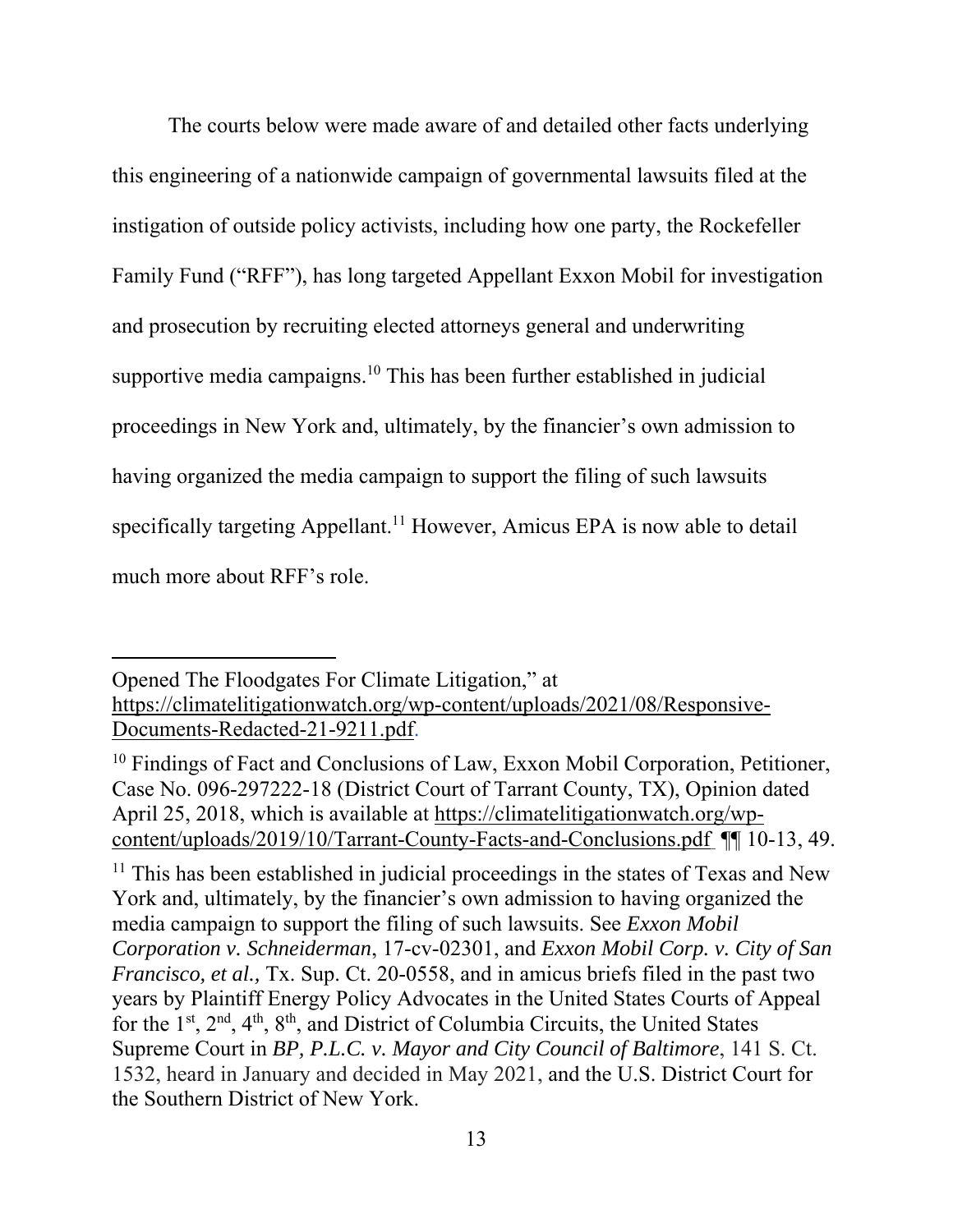Records obtained under state open records laws, detailed *infra*, reveal important details about the expanding, and arguably improper, deployment of municipalities, attorneys general, public law schools, and tax-exempt advocacy groups by or on behalf of private donors in the climate litigation industry, to target private parties whom the activists hope to coerce "to the table," ultimately enlisting these same targets as supporters in their policy campaign through the same coercive means of multi-front litigation, and to finance their desired "joint projects" of state and local prosecution of their ideological opponents. The links among the various principals in this campaign are undeniable and material to jurisdictional and other aspects of the cases.

As described by the Appellees' own "climate" lawyers and those lawyers' consultants and advisors, after negative outcomes under one theory in federal court including suited initiated by Appellees, these repackaged "climate nuisance" suits have serially been brought quite deliberately in out-of-state courts as the plaintiffs seek to bring their targets "to the table" to agree on public policy, and to provide "new sources of revenue" for activists and other states' budgets. For these reasons and the attendant concerns that accompany such multi-front litigation campaigns (see *Chevron Corp. v. Donziger,* 974 F. Supp. 2d 362, 475 (S.D.N.Y. 2014)), these suits are improper in their motives and rightly viewed as abusive of the industries that are targeted. Such coordinated campaigns cannot be rewarded once their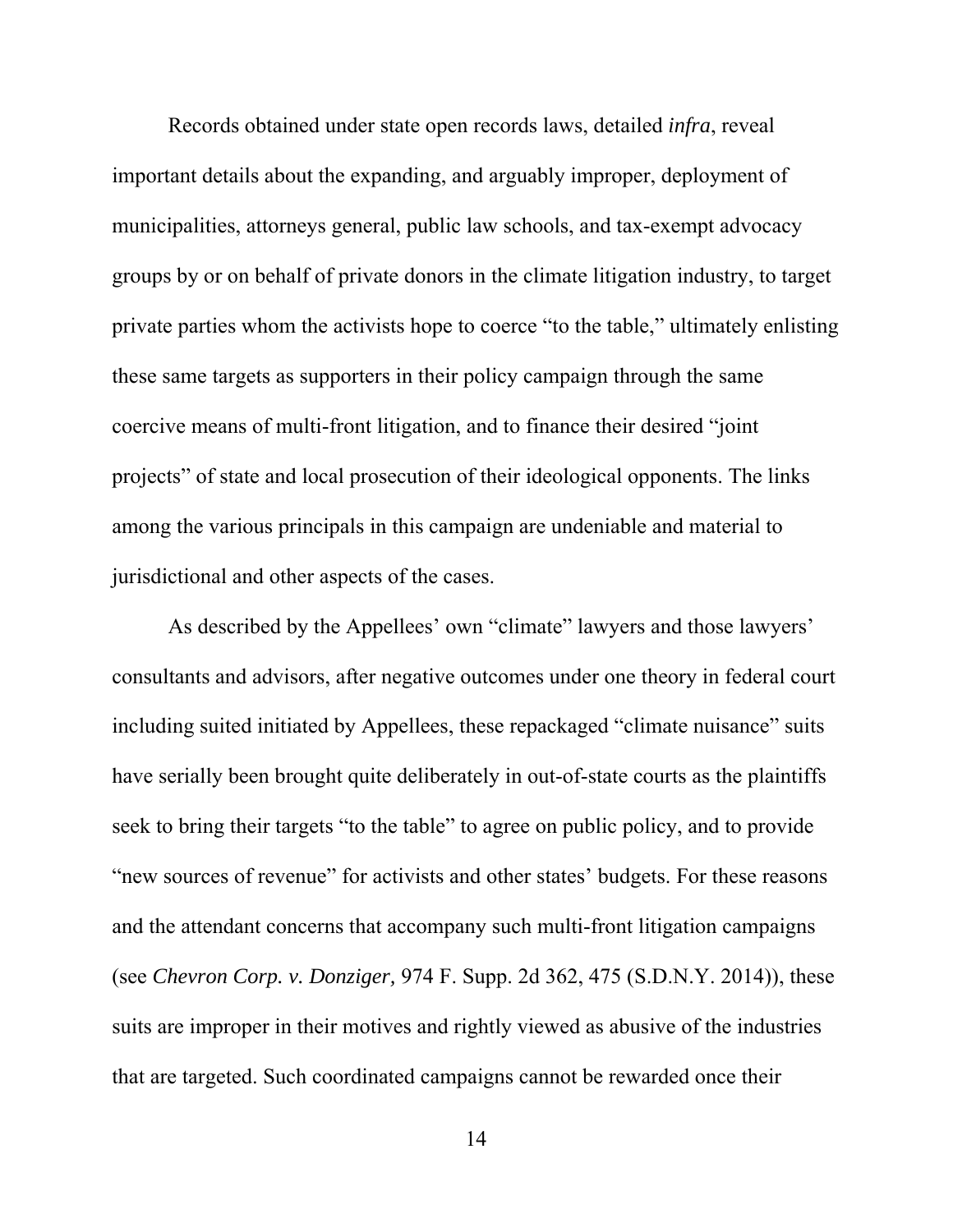reality is exposed as an attempt to drain Texas businesses through out-of-state courts in a politically-motivated crusade of litigation; similarly, their proponents cannot be shielded from scrutiny of this unprecedented predatory campaign. Further, these records also provide strong impetus to acknowledge, as a formal matter, that the "climate nuisance" and "failure to warn" litigation campaign of various, largely copycat (and indeed coordinated) lawsuits is an impermissible use of the court system, seeking the most favorable forum to obtain political ends by judicial means in selectively chosen venues. This Court should not reward litigants who abuse Texas businesses in this way in out-of-state *fora*, and it is not powerless to allow its citizens to use this forum to explore the organization of such a campaign when such vexatious litigation is filed.

Finally, but importantly, the documents herein thoroughly undermine the earlier conclusions of at least one court, highly relevant to this matter, of a "missing link between the activists and the AGs" executing this campaign of investigation and litigation, in part to assist tort and now purported consumer protection lawsuits against Texas businesses in the name of purported "climate" sins.

#### **ARGUMENT**

# **I. PUBLIC RECORDS AFFIRM THE INTEREST OF TEXAS IN THIS CASE.**

 Thanks to EPA's tenacious use of public-records laws, it is clear that the litigation campaign of which the Appellant complains and seeks to explore with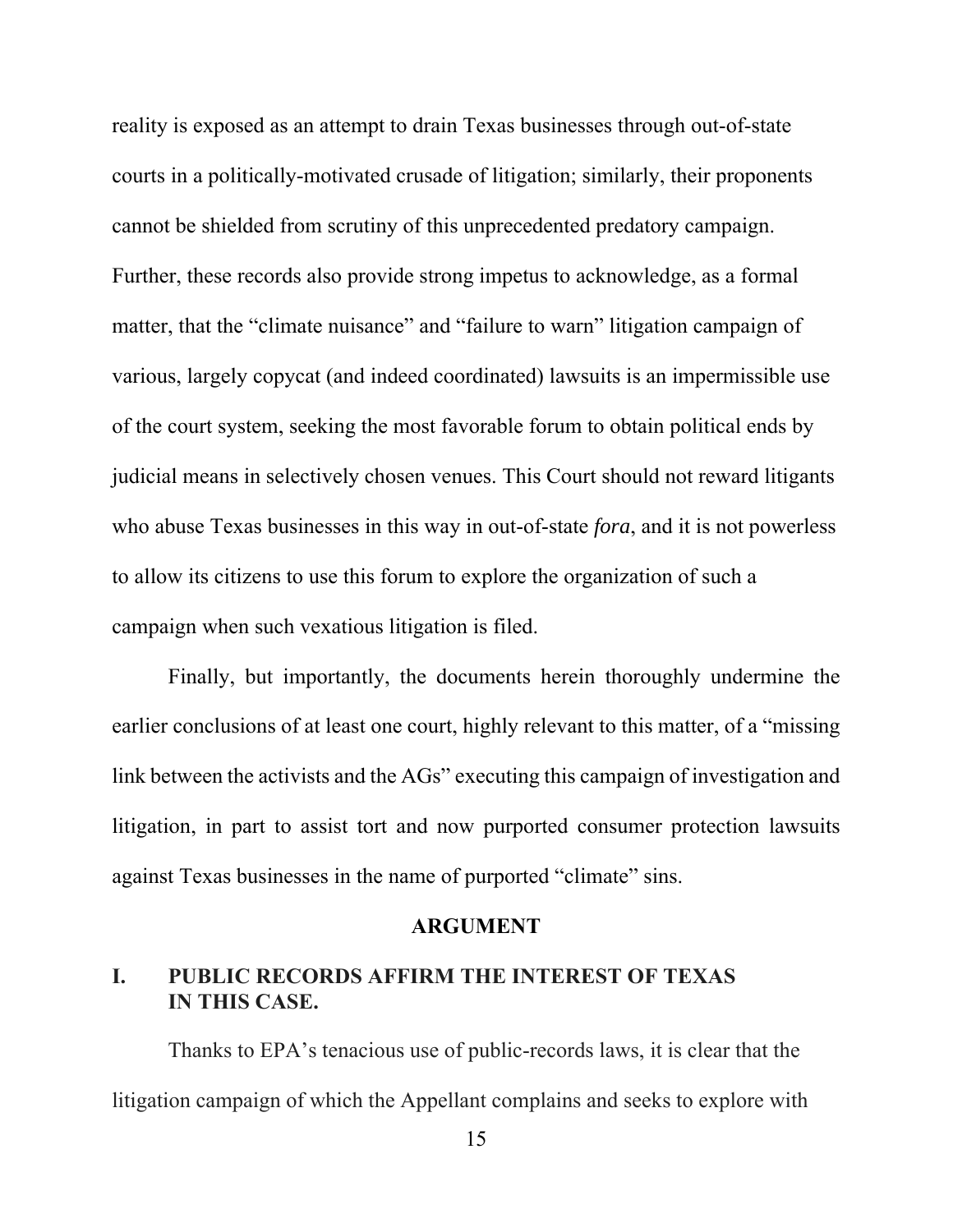pre-suit discovery has a very troubling origin. EPA details herein much of the documentation that this campaign of remarkably similar lawsuits was funded and conceived, and is now being executed, by the same organizers and financiers, and that the suits were quietly midwifed by outside attorneys working with and funded by the same sources. Equally troubling, this litigation appears to have had its genesis not in well-founded investigation of cognizable legal claims, but in lobbying from ideological activists seeking an outcome that could not be obtained through the political process. Only after being so lobbied, these "climate" plaintiffs have claimed to courts across the country that they suffered billions of dollars in damages at the hands of scheming producers and transporters of energy products who, the plaintiffs believe, might provide them with "new sources of revenue," which are "sustainable" (a term apparently used not in the fashionable, political sense but in the sense that they expect the money will keep flowing).

Several years ago one judge below issued a finding of fact that municipal litigation targeting energy companies for ostensible violations of state law in this manner springs from the states' desire "to obtain leverage over these companies... that could eventually lead to… support for legislative and regulatory responses to global warming…," having seen admissions that, e.g., "Even if your ultimate goal might be to shut down a company, you still might be wise to start out by asking for compensation for injured parties." That alarming conclusion came on a small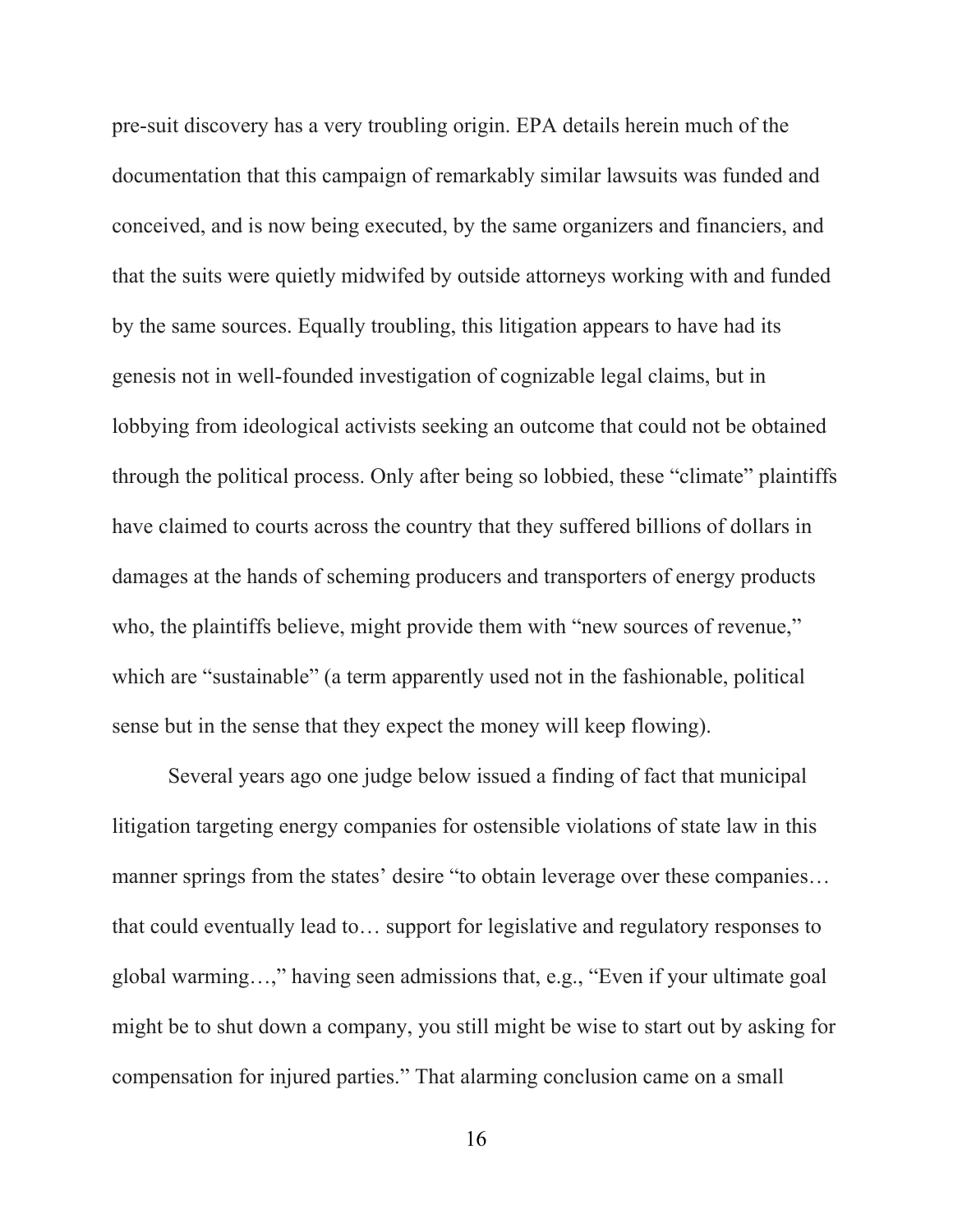fraction of the evidence that now exists, the above-cited confessions of "rentseeking" by the plaintiffs, and other admissions cited herein about coercing defendants "to the table", as embodied in a remark by an official with climateplaintiff the City of Boulder, Colorado who wrote, in correspondence obtained by Amicus EPA, "the pressure of litigation could also lead companies…to work with lawmakers on a deal" about climate policies. (See *infra*).

# **a) "Our Joint Project": Outside Groups Have Instigated and Funded a Multi-Front Campaign of State Law Tort and "Consumer" Suits to Obtain Policy Goals. Texas is not Powerless to Use its Own State Laws to Protect its Industry.**

These revelations have moved well beyond links between the activists and the attorneys general and municipal plaintiffs who have brought suit as part of this "nationwide" litigation campaign. Indeed, these records document extraordinary levels of private, third-party coordination in drafting and bringing these suits as well as laboring to manufacture state jurisdiction. They also raise substantial questions about the sincerity of the claims made.

As demonstrated in the *Exxon v. Schneiderman* case and as also demonstrated in the Texas state courts below, the Rockefeller Family Fund and Appellee Pawa instigated the first climate suits against oil companies and orchestrated the media campaign supporting the initial pre-suit preparations therefor. Appellee Pawa's role extends far beyond "the filing of a complaint," but instead we now know reflected a zealous campaign soliciting the "sympathetic"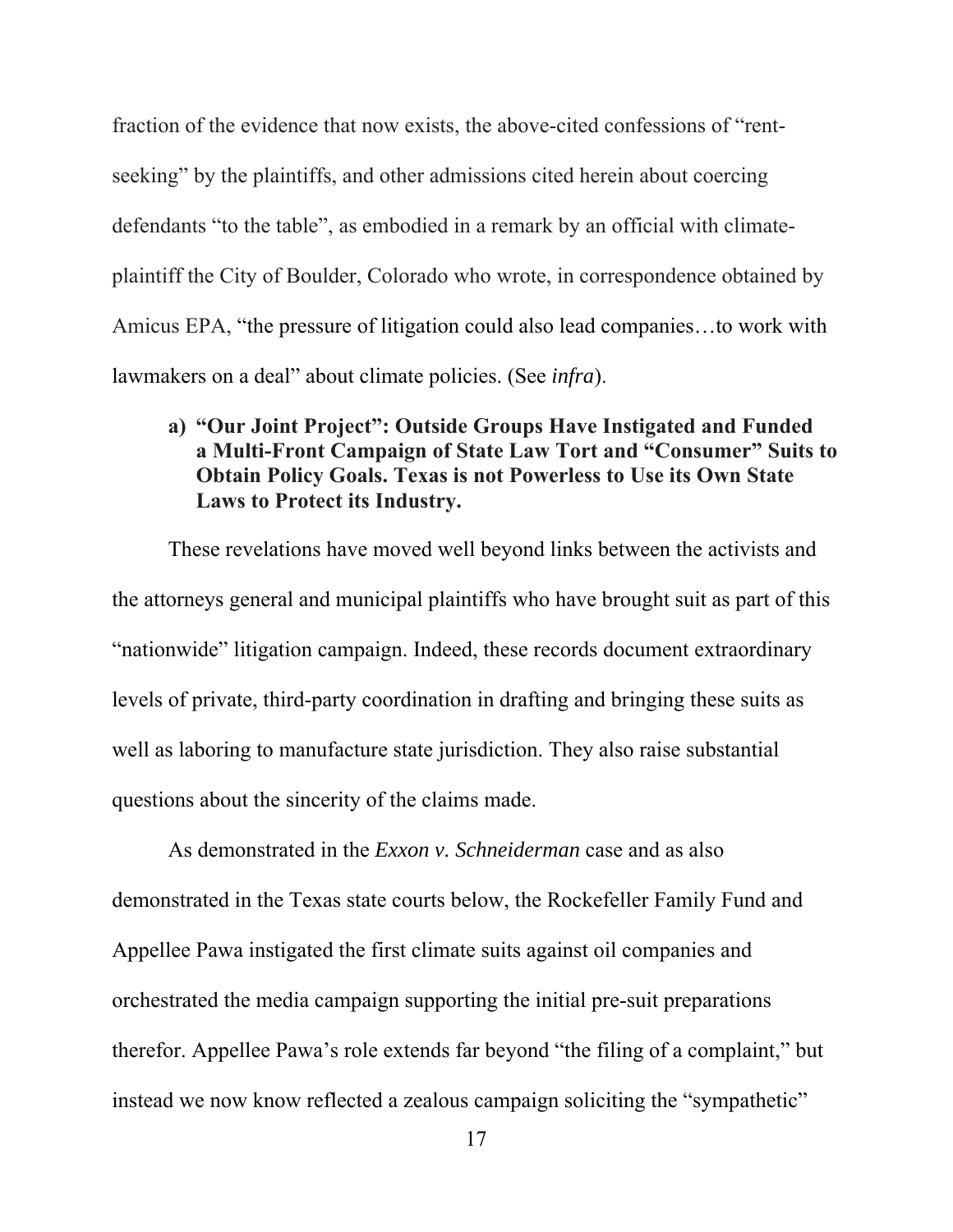attorney general investigations and litigation of the sort he and his colleagues called for to assist their tort campaigns in a report that, according to emails, was not intended for publication (*infra*).

For example, the New York Attorney General's doomed prosecution of Appellant ExxonMobil for alleged climate crimes, gamely replicated in a filing by Massachusetts AG Maura Healey as the New York case disintegrated in court<sup>12</sup>, was preceded by Pawa's lobbying. This included in correspondence with Pawa some of which had been sealed in the New York prosecution, only to be subsequently released under the state's Freedom of Information Law after an administrative appeal by Amicus EPA. Among these records we see correspondence between Pawa and an active political donor named Patricia Bauman<sup>13</sup> — who directs the Bauman Foundation, which is a major donor to the New Venture Fund, Tides Foundation, and Rockefeller Family Fund all of which the public record shows finance components of the climate litigation industry. Ms. Bauman refers Pawa, who at the time is pitching his efforts, to an activist

<sup>12</sup> *Commonwealth of Massachusetts v. Exxon Mobil Corporation*, Suffolk County Superior Court, 19-3333. The Massachusetts OAG sent five attorneys to the "secret meeting at Harvard" briefing. See, March 17, 2016, email from OAG's Melissa Hoffer to Harvard Law School's Shaun Goho, Subject: RE: SAVE THE DATE— HLS/UCS Meeting on April 25, 2016. https://climatelitigationwatch.org/wpcontent/uploads/2019/10/MA-AAG-Hoffer-to-HLS-on-MA-OAG-attendees.pdf. 13 https://climatelitigationwatch.org/wp-content/uploads/2020/05/New-Pawaemails.pdf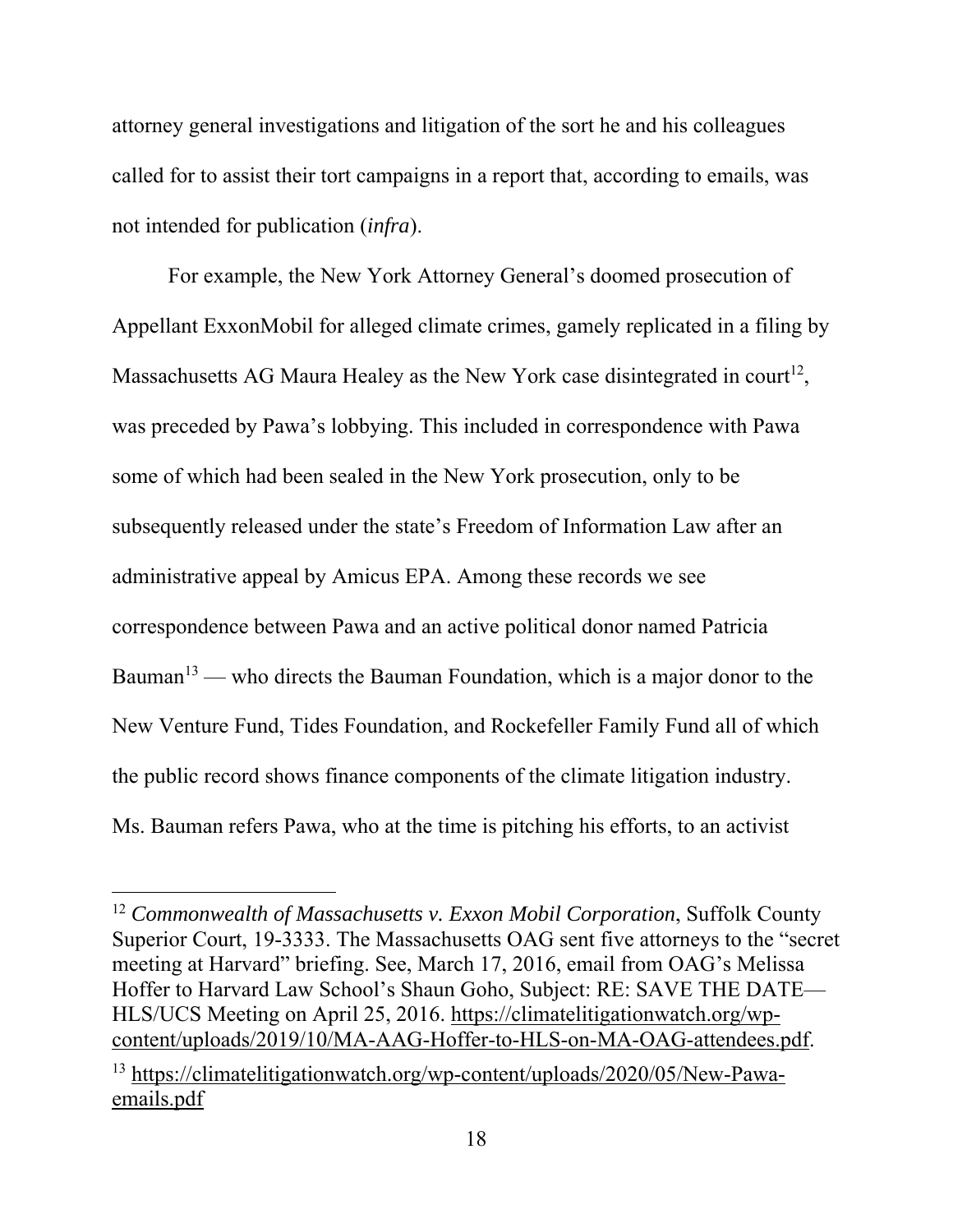attorney and participant in the 2012 La Jolla meeting (*infra*.) named Richard Ayres and New York's then-AG Schneiderman, after which Pawa sent the latter a memo which Schneiderman then forwarded to his staff.<sup>14</sup> This memo pitched Schneiderman on pursuing Appellant for alleged climate sins. The correspondence then shows Pawa followed up with Schneiderman, with one of several emails encouraging the AG to use his office as Pawa had been calling and recruiting support for. These investigations and suits sought by Pawa and RFF were eventually launched by attorneys general, and municipalities, beginning with New York followed soon thereafter by another Pawa recruit, Massachusetts' AG.

The public record is now clear that the principals behind this litigation campaign have a *modus operandi*, common across the various lawsuits. Amicus EPA has actively sought documentation of the climate industry, and how public institutions have come to be used the way they have, from offices and universities across the country. State laws and institutional compliance therewith both vary and, as such, Amicus presents here a composite of documentation about the origins and coordination of these suits. This includes the actions of Appellee Pawa, and certain litigants other than Appellee municipalities but who the original instigators, Rockefeller Family Fund also rrecruited and in whose lawsuits RFF officials have

<sup>14</sup> https://climatelitigationwatch.org/wp-content/uploads/2020/06/PLG-Tobaccoremedy-memo.pdf.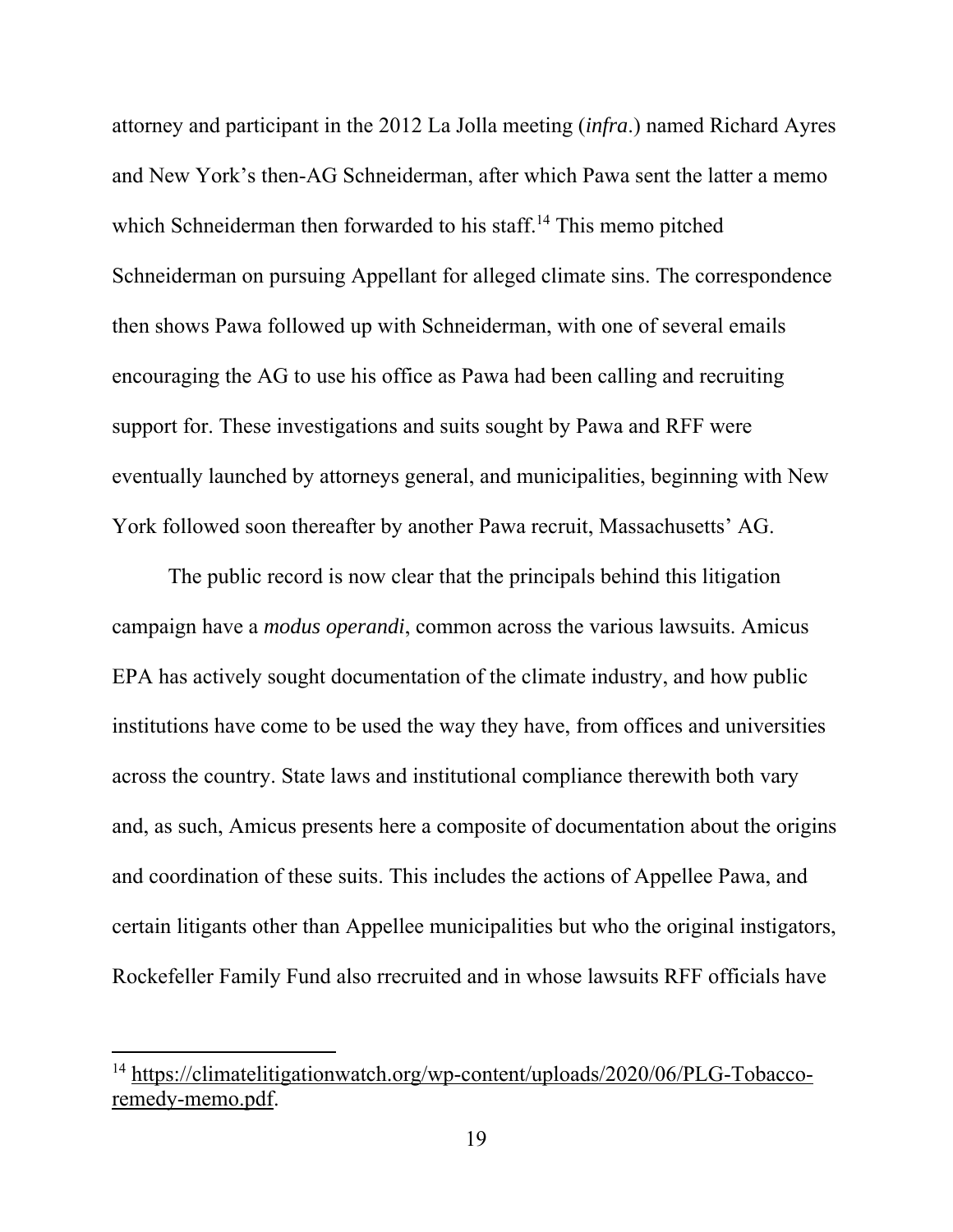played a behind-the-scenes role. Amicus EPA details, as illustrative examples, those offices from which Amicus has managed to obtain the most public information on the topic.

Much of what Amicus is now able to detail about RFF's role is courtesy of one particularly voluble "cutout" engaged by RFF in one of these matters, whose confessory correspondence has emerged in public record productions in Minnesota. Those records indicate that, after RFF and its Director Lee Wasserman came under much scrutiny for their role in launching these investigations, they outsourced the job of recruiting plaintiffs (and even prosecutorial assistance) to local intermediaries. These intermediaries then work with "lawyers advising Rockefeller family fund" [*sic*], who are described as "Judith [Enck] and Alyssa [Johl]" of a group called the "Center for Climate Integrity" ("CCI"). Public records show Rockefeller interests tour the country raising money for  $CCI<sup>15</sup>$ , which has also been shown in records obtained by Amicus EPA in Maryland to have recruited that state's climate plaintiffs Annapolis and Anne Arundel County<sup>16</sup>, in addition to

<sup>15</sup> See, e.g., June 23, 2019, Ann Carlson email to Dan Emmett, "I'm writing because folks from the Center for Climate Integrity, including Rick Reed (who I think is technically with the Rockefeller Family Fund) have said they've been in touch with you and are coming to LA and would love to meet with you." Available at https://climatelitigationwatch.org/of-smoking-guns-and-just-so-stories/. Records show that meeting did occur and resulted in a \$25,000 contribution from Emmett to CCI.

<sup>&</sup>lt;sup>16</sup> Records pertaining to CCI and the Annapolis and Anne Arundel suits obtained by Prospective Amicus under the Maryland Public Information Act are available at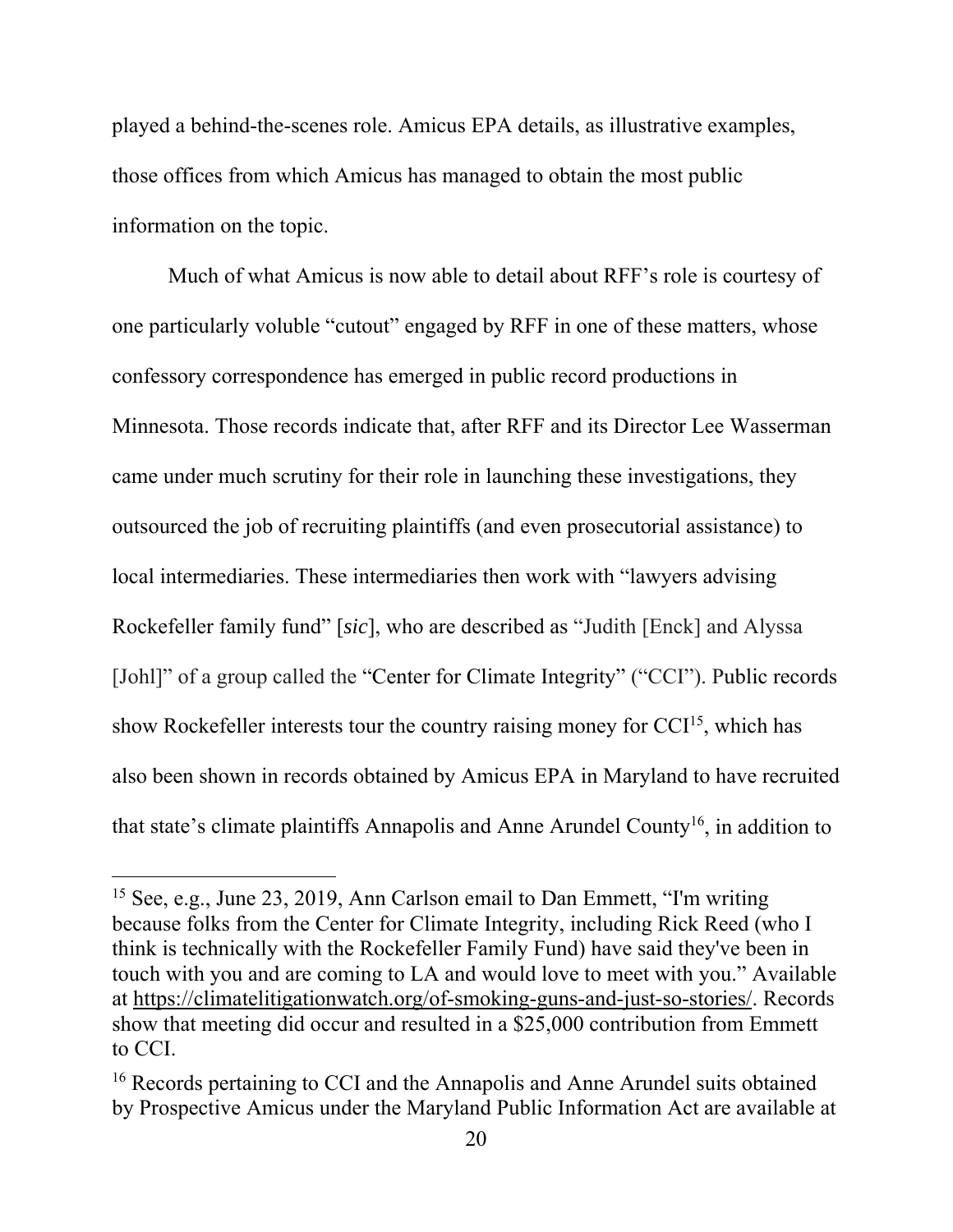Hoboken, New Jersey, and the State of Minnesota. In Hoboken, CCI went so far as to pay for private attorneys to bring the municipality's suit,  $17$  in addition to serving as legal advisors for RFF, which has bankrolled this litigation campaign.

 CCI is also implicated in the one case in this campaign of litigation by outof-state interests against Texas corporations that has made its way to the United States Supreme Court, *BP, P.L.C v. Mayor and City Council of Baltimore*, 141 S. Ct. 1532 (2021). Public records litigation brought by Amicus EPA inquiring into the origins of that action elicited a claim by the City of Baltimore that CCI and the co-host of the "secret meeting at Harvard," Union of Concerned Scientists ("UCS"), $^{18}$  are "outside energy firms" whose correspondence with the City should

<sup>18</sup> UCS's role in attempting to influence government actors to pursue a certain agenda is illuminated at, e.g., Findings of Fact and Conclusions of Law, Exxon Mobil Corporation, Petitioner, Case No. 096-297222-18 (District Court of Tarrant County, TX), Opinion dated April 25, 2018. See also, e.g., https://climatelitigationwatch.org/emails-suggest-ucusa-union-of-concernedscientists-is-at-the-center-of-the-climate-litigation-industry/, https://climatelitigationwatch.org/wp-content/uploads/2018/08/FN-42-UCS-saysworking-the-state-AGs-copy.pdf, https://climatelitigationwatch.org/fn-51 frumhoff-coordinated-with-ags-in-prior-briefings/,

https://climatelitigationwatch.org/wp-content/uploads/2021/04/CCAN-CCI-Anne-Arundel-lobbying.pdf and https://climatelitigationwatch.org/wpcontent/uploads/2021/04/Problematic-Annapolis-withholdings.pdf, and https://eidclimate.org/annapolis-leaders-admit-activist-group-convinced-city-fileclimate-lawsuit/.

<sup>17</sup> See, William Allison, "Key Documents Raise Troubling Questions About Money Behind Hoboken Climate Lawsuit," Energy In Depth, September 3, 2020, https://eidclimate.org/key-documents-raise-troubling-questions-about-moneybehind-hoboken-climate-lawsuit/.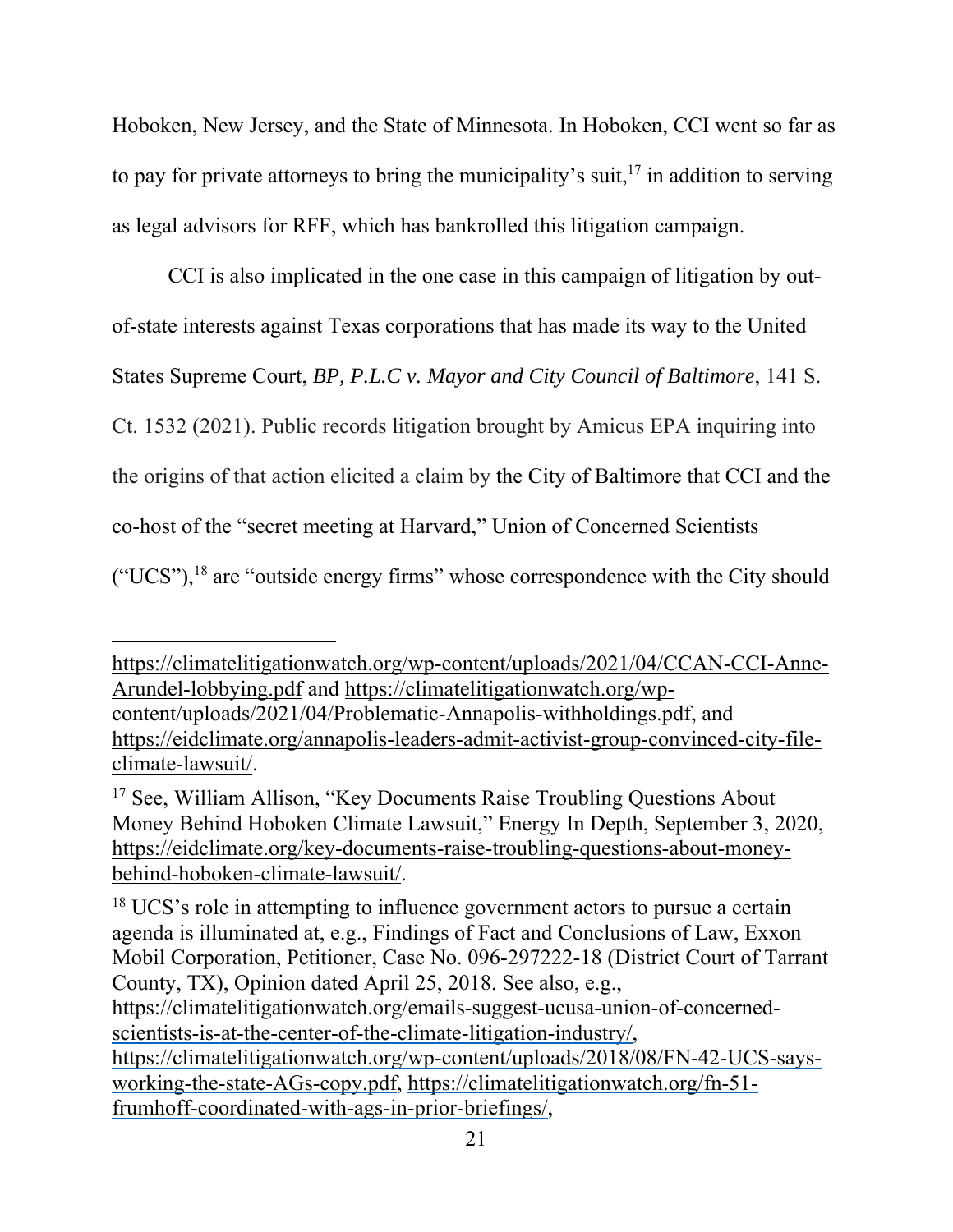be shielded from the public as the work product of consulting experts.<sup>19</sup> The public record makes clear that this in no way accurately characterizes these groups which in fact have filed amicus briefs supporting plaintiffs in this series of litigation even in suits they in fact helped arrange<sup>20</sup>, including in the very same *City of Baltimore* case and, most recently, in the 8<sup>th</sup> Circuit. The City of Baltimore later changed tack to characterize these groups instead as "outside, for lack of a better way to describe them, environmental groups who are, you know, climate change environmental groups,"21 and "groups that we were working with and

https://climatelitigationwatch.org/fn-71-frumhoff-to-mote-for-ags-briefing-ucsfundraiser/, https://climatelitigationwatch.org/fn-frumhoff-has-made-thisargument-to-ags-in-prior-briefings/.

<sup>19</sup> See, e.g., Mayor and City Council of Baltimore's Motion To Dismiss, Or In The Alternative, Motion For Summary Judgment and Request For Hearing, *Energy Policy Advocates v. Mayor and City Council of Baltimore*, Circuit Court of Baltimore City, Case No. 24-C-20-001784.

<sup>20</sup> In addition to CCI's amicus brief in *Mayor & City of Baltimore v. BP P.L.C*. *., et al.*, 4th Cir. 19-1644, other cases include *State of Rhode Island v. Shell Oil Prods. Co., et al.*, 1st Cir. 20-900)(CCI and UCS), *City of Oakland v. BP P.L.C., et al*, 9th Cir., 18-16663 (CCI and UCS), *County of San Mateo v. Chevron Corp*., *County of Imperial Beach v. Chevron Corp., County of Marin v. Chevron Corp.*,, *County of Santa Cruz v. Chevron Corp.,* 9th Cir., 18-15499, 18-15502, 18-15503, 18-16376, *State of Minnesota v. American Petroleum Institute*, United States Court of Appeals for the Eighth Circuit,  $21-1752$  (CCI). CCI filed the  $8<sup>th</sup>$  Circuit brief together with, *inter alia*, its partner in engineering that Minnesota lawsuit, a local activist group called Fresh Energy which RFF engaged for the purpose as detailed, *infra*.

<sup>21</sup> *Energy Policy Advocates v. Mayor and City Council of Baltimore*, Circuit Court of Baltimore City, Case No. 24-C-20-001784, Transcript of October 23, 2020, hearing at 4:13 *et seq*.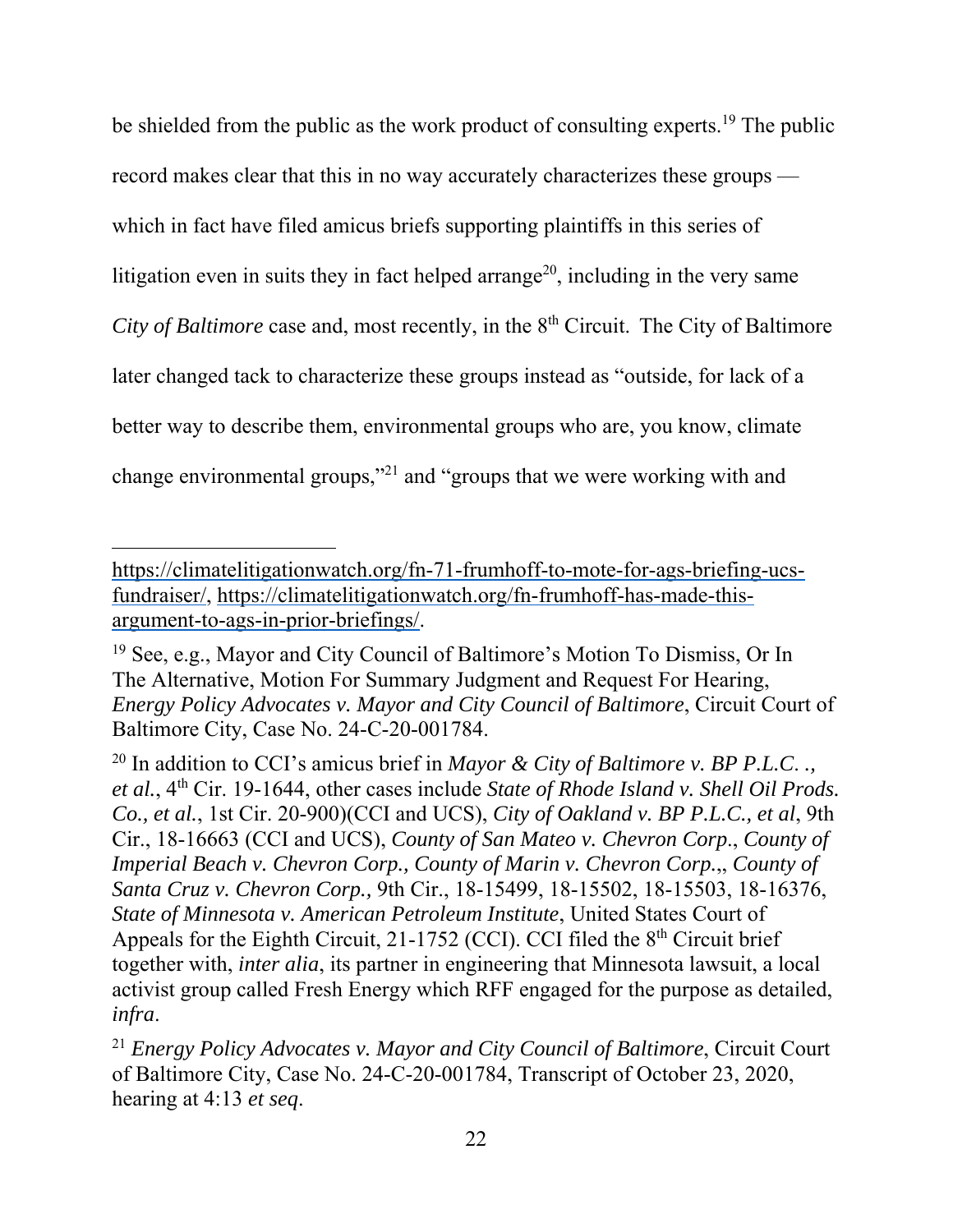talking to" prior to filing a climate nuisance and product liability lawsuit against nearly two dozen entities.<sup>22</sup>

 Although the City of Baltimore has refused to produce its correspondence with CCI and UCS to Amicus, and Annapolis and Anne Arundel County have stopped producing and forced litigation before releasing more correspondence, emails released by the University of Minnesota illustrate the anatomy of these RFF/CCI-instigated suits, in the context of a similar lawsuit whose removal is now pending before the 8th Circuit.

Emails and text messages obtained by Amicus EPA show that, prior to that suit being filed, RFF Director Lee Wasserman emailed a Minnesota advocacy group's director, a man named Michael Noble with Fresh Energy. Wasserman attached pleadings which Wassermann suggested the activist review prior to "making initial calls," to familiarize himself with RFF's desires — and Noble's own newfound priority, for which his group "only accepted a modest amount of money" at the outset, because he did not "want to launch any big effort unless" the AG was receptive.<sup>23</sup> It is not yet clear how much money Fresh Energy then accepted once it became clear they had a receptive attorney general.

<sup>22</sup> *Id*., at 6:21-7:1.

<sup>&</sup>lt;sup>23</sup> December 30, 2018, email from Michael Noble to Alexandra Klass, Subject: materials, https://climatelitigationwatch.org/wp-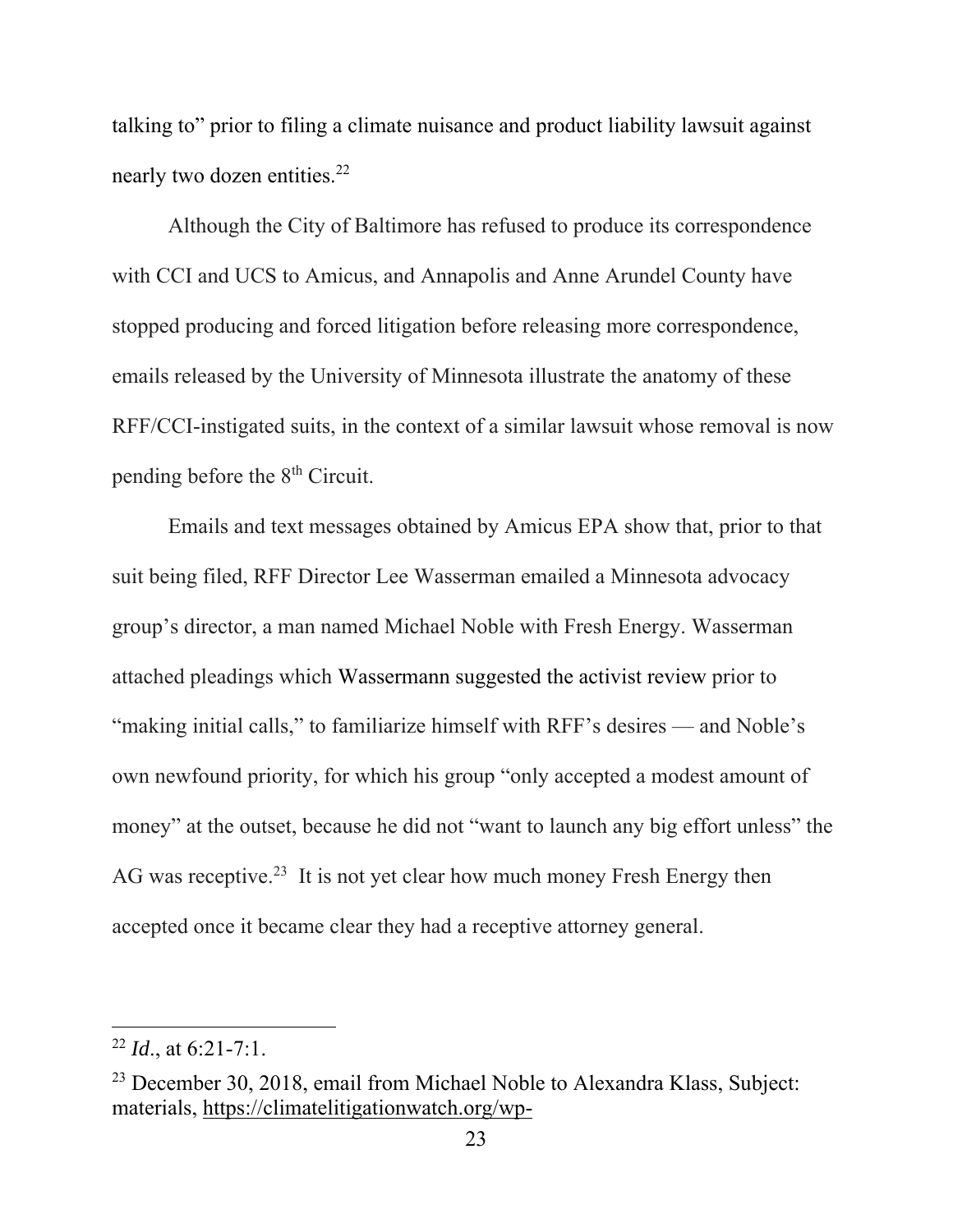Wasserman, whose involvement had emerged as an issue in such litigation including before the courts below, concluded his email, "PS using this email for a specific reason we can discuss when we next talk."24 Given the history and context, the reasonable conclusion is that Wasserman's rationale for using an alternate email account, to be explained on a phone call or in-person involves litigation discovery and public records requests: at that time, RFF had already become a focus of discussion in two proceedings then underway in state courtrooms in New York and Texas. Noble helpfully forwarded Wasserman's private-account email to a public institution, the University of Minnesota's law school, with a note to a faculty member there he had recruited to "this project,"<sup>25</sup> "I think the politics of the day will give [Minnesota Attorney General Keith Ellison] cover… I'll call the folks in NY and we'll get the whole team on a call."26 "This project" was to enlist Minnesota's Ellison to also enter the multi-front climate litigation campaign

# content/uploads/2021/05/aklass\_4366\_20200325\_export0001-SDred Redacted.pdf.

<sup>&</sup>lt;sup>24</sup> November 19, 2018, email from Lee Wasserman to Michael Noble, Subject: materials.

<sup>&</sup>lt;sup>25</sup> Government Accountability & Oversight, "Private Funders, Public Institutions: 'Climate' Litigation and a Crisis of Integrity" (May 18, 2021), available at: https://climatelitigationwatch.org/wp-content/uploads/2021/05/GAO-EPA-CCI-RFF-Climate-Paper.pdf, at pp. 5-6, and November 19, 2018, email from Lee Wasserman to Michael Noble, Subject: materials.

<sup>26</sup> December 30, 2018, email from Michael Noble to Alexandra Klass, Subject: materials,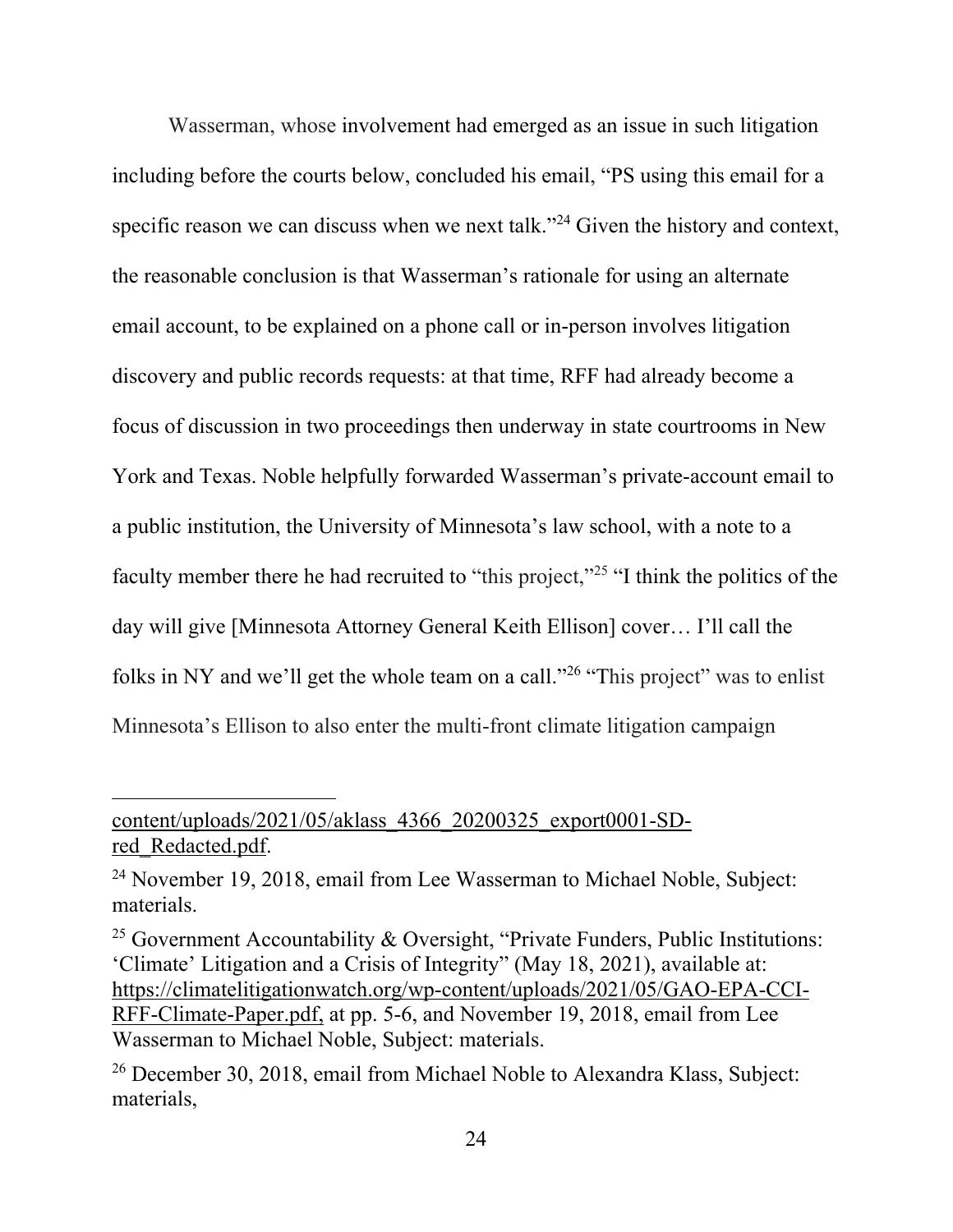against Appellant and, *inter alia*, other Texas companies, what Noble also called "our joint project"27 in another email to Wasserman, CCI, a law professor, and an environmental activist.

The faculty member who emailed Noble following Wasserman's engagement is University of Minnesota Law Professor, Alexandra Klass, to whom Noble's opening missive was titled, "Big idea! Need your reaction (and hopefully enthusiasm)."28 Noble then arranged for Klass to work with "lawyers advising Rockefeller family fund [*sic*]," and learn, from "the folks at Rockefeller," 29 "what is needed"30 for a memo to Minnesota AG Ellison urging him to file his lawsuit

content/uploads/2021/05/aklass\_4366\_20200325\_export0001-SDred\_Redacted.pdf.

 $27$  June 19, 2019, email from Michael Noble to Alexandra Klass, Lee Wasserman, Jeff Blodgett, Judith Enck, Subject, Project Update Call. Available at https://climatelitigationwatch.org/wp-content/uploads/2021/08/aklass\_21- 319\_20210730\_LBK\_Redacted.pdf.

<sup>28</sup> November 30, 2018, email from Michael Noble to Alexandra Klass, Subject: Big idea! Need your reaction (and hopefully enthusiasm), at https://climatelitigationwatch.org/wp-

<sup>&</sup>lt;sup>29</sup> "Should the three of us speak with the folks at Rockefeller?", December 29, 2018 email from Alexandra Klass to Michael Noble, Subject: materials, at https://climatelitigationwatch.org/wpcontent/uploads/2021/05/aklass\_4366\_20200325\_export0001-SDred\_Redacted.pdf.

 $30$  "Then, yes, I (or both of us) should do a phone call to see what is needed. I don't have a good sense of that right now." December 29, 2018 email from Alexandra Klass to Michael Noble, Subject: materials, at https://climatelitigationwatch.org/wp-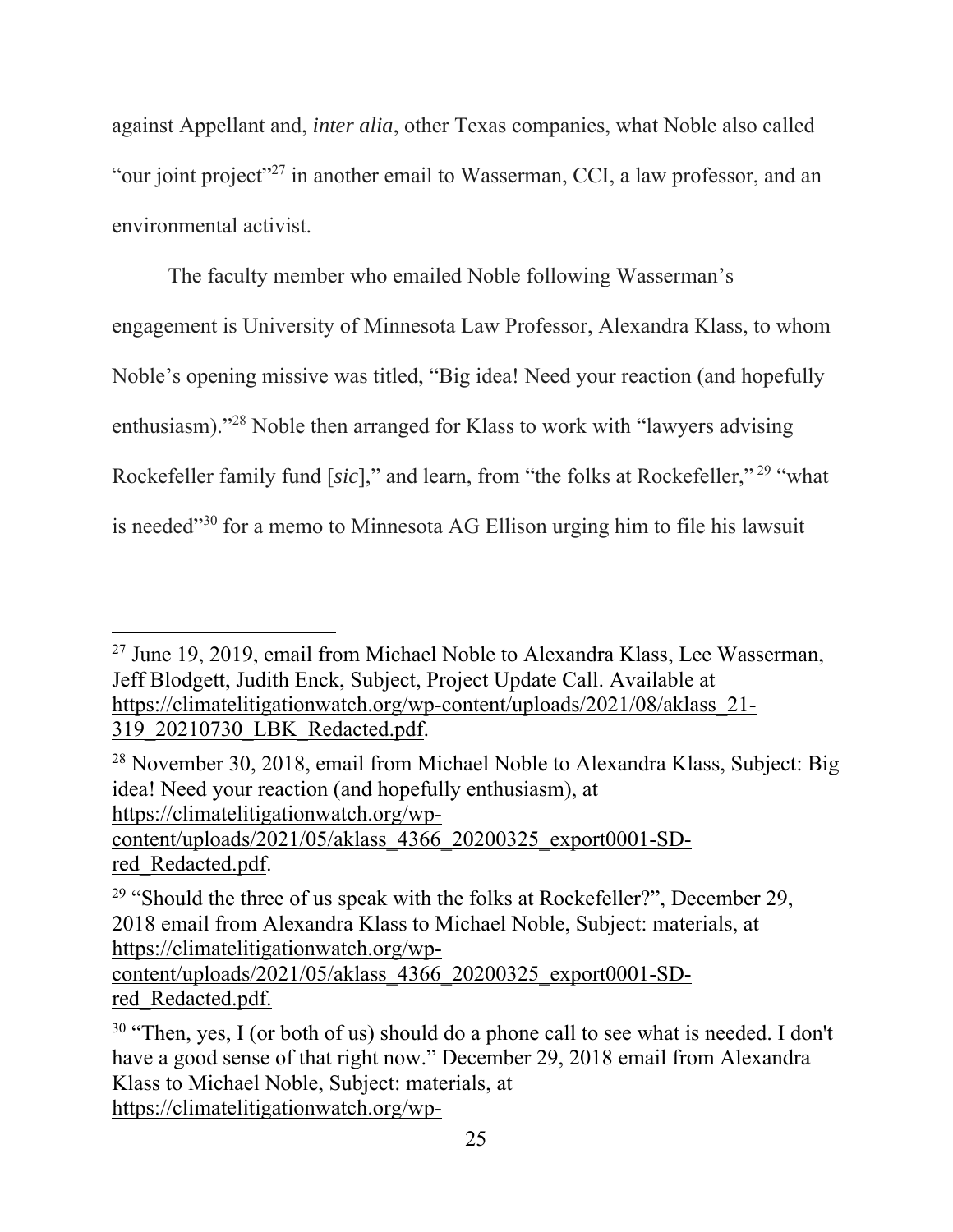very similar to the others in the litigation campaign of which Appellees are a part. The professor then produced a memo with these outside lawyers with CCI but placed the memo on Minnesota letterhead as the scholarship of the professor and four research-assistant students.31 The four law students listed as co-authors on the memo to Ellison were paid by Fresh Energy, with the payment very intentionally run through the University, on the grounds that Prof. Klass "strongly agrees that there shouldn't be Fresh Energy funding law students direct."32 [*sic*] Whether that funding came from Rockefeller Family Fund or was routed through another entity also is still unclear.

Other public records obtained by Amicus EPA, specifically text messages between Noble and Klass, state that Noble and CCI both ran the draft "University of Minnesota" memo by RFF's Director Wasserman, and RFF consultant Rick Reed, prior to sending it to AG Ellison on University stationery.<sup>33</sup> For example,

content/uploads/2021/05/aklass\_4366\_20200325\_export0001-SDred\_Redacted.pdf.

<sup>&</sup>lt;sup>31</sup> Memorandum, March 11, 2019 at, e.g., https://climatelitigationwatch.org/wpcontent/uploads/2021/05/aklass 4366\_export0003-SD-LBK\_Redacted.pdf.

<sup>&</sup>lt;sup>32</sup> January 8, 2019 email from Michael Noble to Ellen Palmer, copy Alexandra Klass, Subject: \$3k contract, https://climatelitigationwatch.org/wpcontent/uploads/2021/05/aklass\_4366\_20200325\_export0001-SDred\_Redacted.pdf.

<sup>33</sup> The University's Board of Regents Policy, *Individual Business or Financial Conflict of Interest* and Board of Regents Policy: *Institutional Conflict of Interest*, suggests that it was improper to place an advocacy document prepared for a private interest on University of Minnesota stationery, which bore no disclosure either of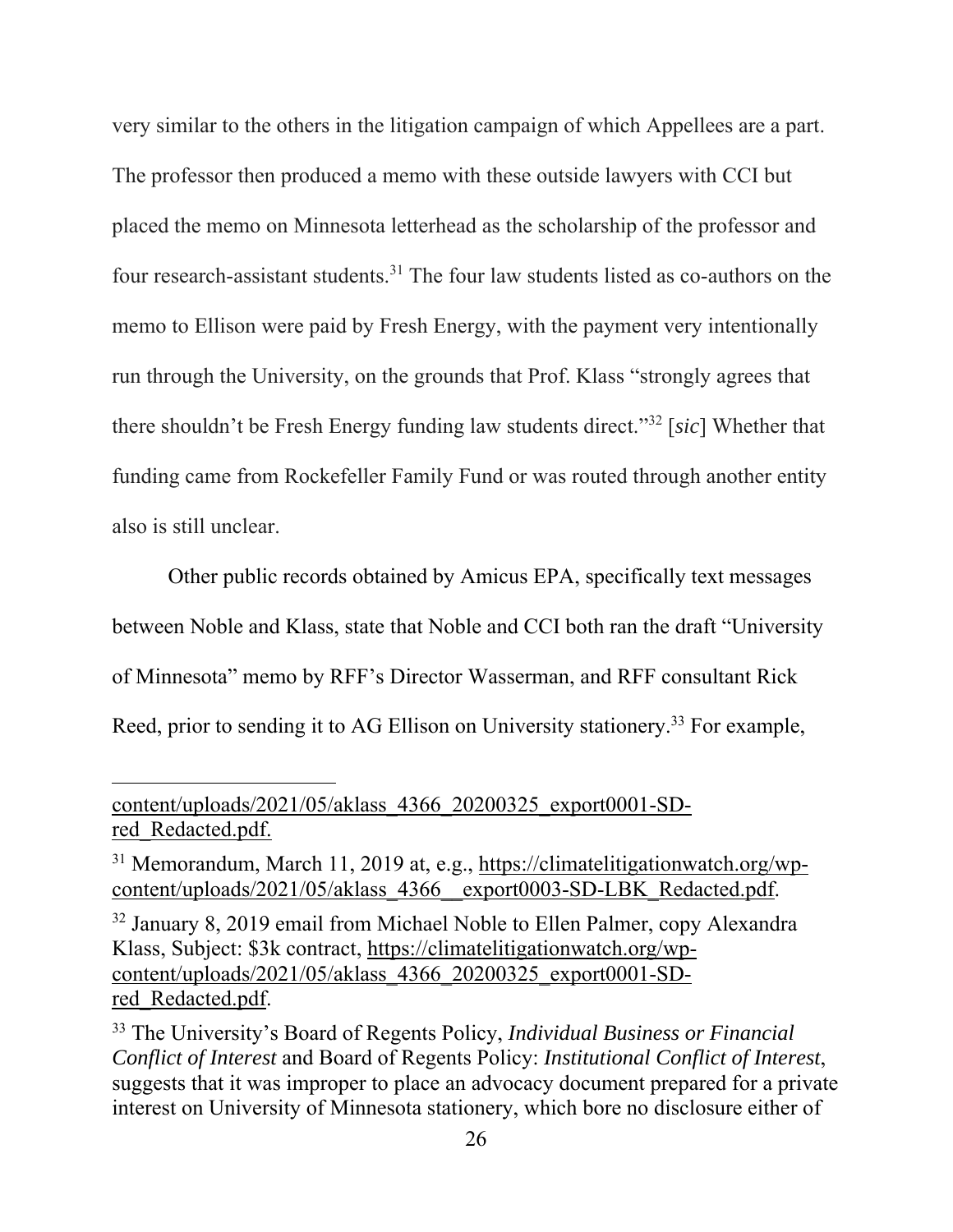Responding to Noble's text message that "I want to assemble my documents as a package today to send to Lee and Rick at RFF," prior to signing off on its presentation to the state attorney general, the professor confessed that she was running the purported University scholarship past the RFF's outside lawyers first: "Judith and Alyssa…seem to want to run it by their people first so check with them before going forward." Noble replied, "Yes I am running all the docs by the same people they are running them by."34

Emails show RFF's Wasserman recruited Noble and his group Fresh Energy almost immediately after Ellison was elected AG in November 2018.<sup>35</sup> Noble excluded this from his logorrheic acclamation of Fresh Energy's organic role in enlisting the AG to pursue RFF's opponents with climate litigation, which boast soon made its way to YouTube stating, incompletely, that his group had been

Fresh Energy's role or the co- authorship of the memo by those outside "lawyers advising the Rockefeller family fund," who Prof. Klass understood would advise her "what is needed" in the memo. According to this policy, University faculty may not represent their participation in service of Outside Commitments as being performed in their capacity as faculty, and shall not use University stationery in these pursuits. Outside Commitments also must be approved through a formal process involving University administration.

<sup>&</sup>lt;sup>34</sup> Text messages released by University of Minnesota to Amicus are available, in full, at https://climatelitigationwatch.org/wp-content/uploads/2021/07/Klass-Noble-texts.pdf-redacted.pdf.

<sup>35</sup> November 19, 2018, email from Lee Wasserman to Michael Noble, Subject: materials.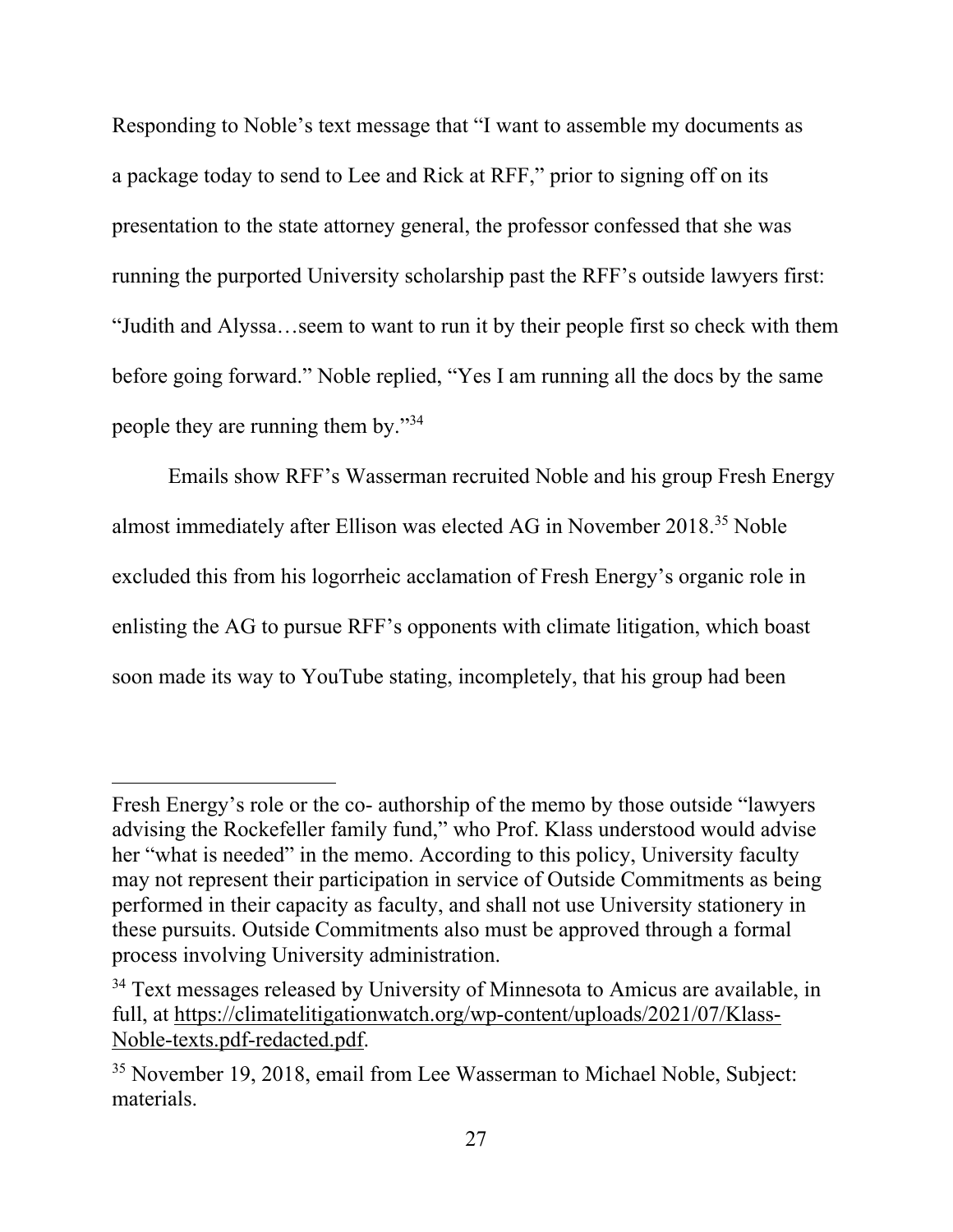approached by CCI.36 That detail aside, public record productions from both the University of Minnesota Law School and AG Ellison's Office otherwise affirm the troubling chain of events described here.

These records also show that the local activist Noble in turn engaged Ellison post-election transition team members, including another Minnesota Law faculty member named Prentiss Cox who, public records show, then began using an Office of the Attorney General email account, which he provided to Noble to correspond about this matter despite having no publicly acknowledged position with the AG's Office.<sup>37</sup>

After the Wasserman private-account email giving sample pleadings to Noble, Noble describing this enlistment of law enforcement to Wasserman as "our joint project," Noble and Klass admitting that RFF got sign-off on the purported University scholarship providing AG Ellison with his case all described, *supra*, the final detail of how these suits are in fact mere extensions of private activists'

<sup>36</sup> https://www.youtube.com/watch?v=jbK9XjjkJrs, last viewed August 23, 2021, full video available at https://www.youtube.com/watch?v=2MqX14GTm-o, see  $1:45 - 2:26$ .

<sup>&</sup>lt;sup>37</sup> April 19, 2019 email from Prentiss Cox to Michael Noble, Subject untitled, https://climatelitigationwatch.org/wp-content/uploads/2021/07/coxxx-211\_21- 102.pdf See also other Noble correspondence about conversations with Cox at https://climatelitigationwatch.org/wpcontent/uploads/2021/05/aklass\_4366\_20200325\_export0001-SDred\_Redacted.pdf.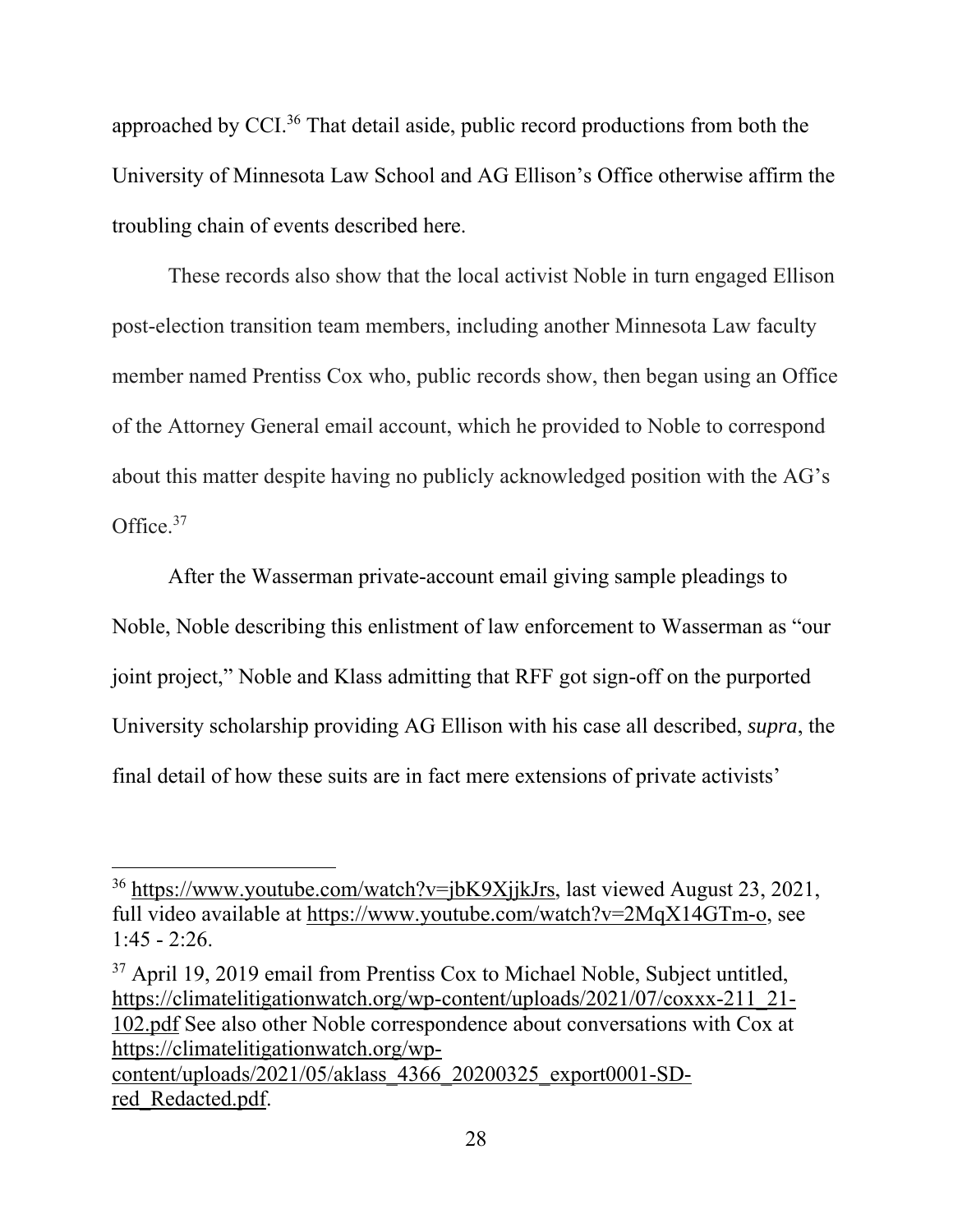requests emerged. In another email obtained by Amicus EPA, from Noble to RFF's Wasserman and copying Prof. Klass, an outside activist named Jeff Blodgett, and one of "the lawyers advising Rockefeller family fund" Judith Enck, Noble writes, *inter alia*:

"As you recall, we are waiting for the hire of the "environmental fellows". They have been chosen… One is longtime MCEA Energy and Climate Program Director Leigh Currie who Fresh Energy has worked with extremely closely her entire public interest career (woo hoo, yay!!). She starts after Labor Day, and the other has just started, Pete Burda [sic] of the Robins firm, who is an experienced class action litigator. I will reach out to him next week and send Leigh our doc tomorrow. I already spoke to her today to congratulate her and she was super excited to hear about our request to AG".38

The "environmental fellows" here refers to two lawyers hired, paid for and

provided to Ellison's Office by the private foundation of climate activist, major

political donor, and former Mayor of New York Michael Bloomberg, through a

group he established to advance the "climate" agenda.<sup>39</sup> These "Special Assistant

Attorney Generals" or SAAGs are provided to "advanc[e] progressive clean

energy, climate change, and environmental legal positions." In his application

<sup>&</sup>lt;sup>38</sup> July 11, 2019 email from Michael Noble to Lee Wasserman, Jeff Blodgett, Alexandra Klass, Judith Enck, Subject: Ellison Update. Available at https://climatelitigationwatch.org/wp-content/uploads/2021/08/Screen-Shot-2021- 08-03-at-8.04.54-PM.jpg.

<sup>39</sup> See, e.g., Editorial, "State AGs' Climate Cover-up", Wall Street Journal, June 7, 2019, https://www.wsj.com/articles/state-ags-climate-cover- up-11559945410; Editorial, "State AGs for Rent", Wall Street Journal, Nov 6, 2018, https://www.wsj.com/articles/state-ags-for-rent-1541549567.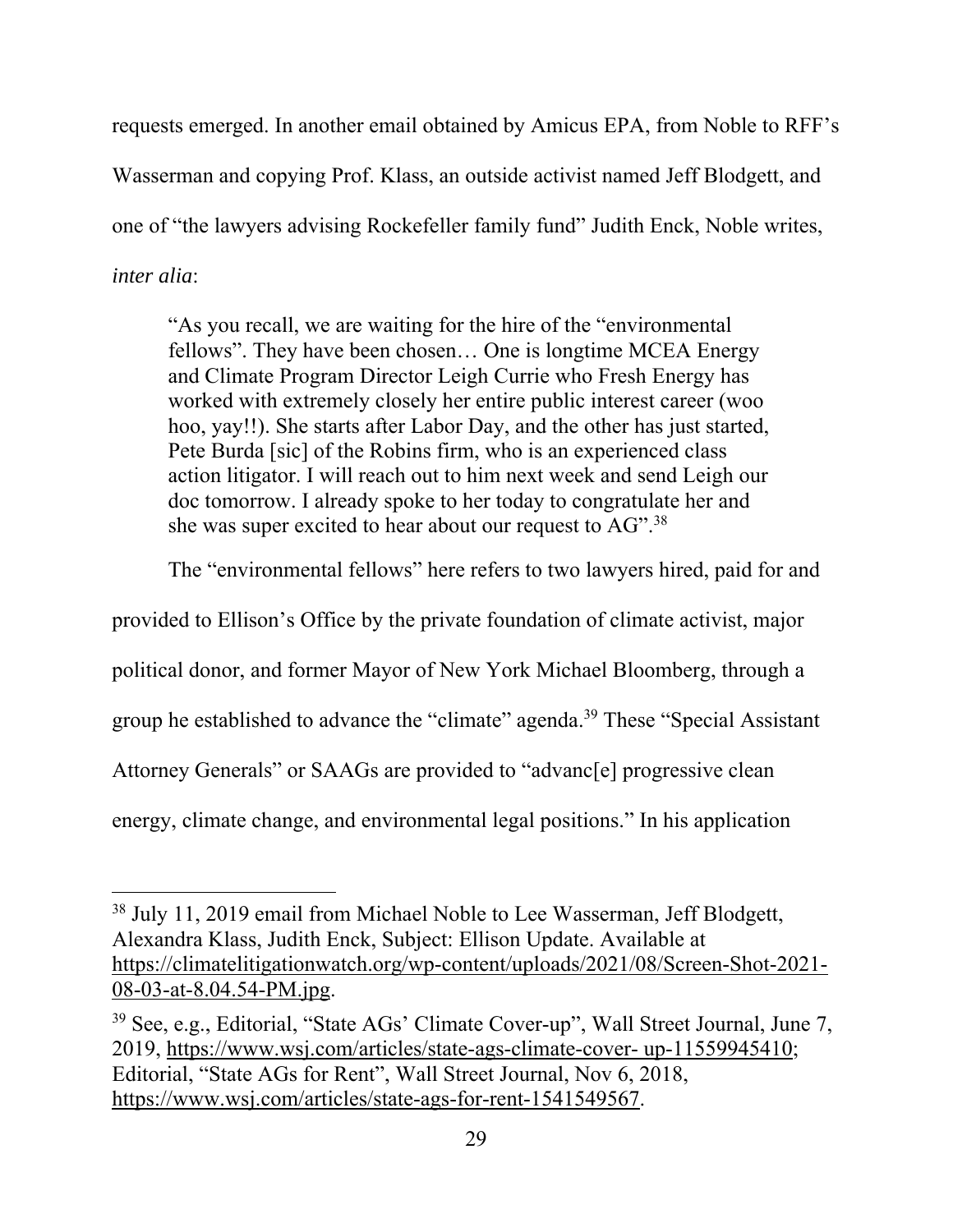seeking these private lawyers, Ellison specifically cited his past efforts in pursuing Exxon Mobil, claiming that activities such as "supporting state- led efforts to investigate Exxon Mobil" were and would remain curtailed barring provision of additional resources to his Office such as those on offer from the Bloomberg  $\text{group}^{\,40}$ 

Those two "fellows" or SAAGs placed in the Minnesota Office of the Attorney General in fact filed AG Ellison's lawsuit. Shortly thereafter, on a July 6, 2020, Zoom call after these SAAGs filed this suit, now available on YouTube, Noble boasted of personal knowledge that these two attorneys, by name, had "basically been working on this full time over the last few months."41

Another email and a text message obtained by Amicus under MGDPA, both from Noble to Klass, both state, *inter alia*, "When we get a meeting, our delegation will be me, you, CEO of Climate Integrity, CEO Rockefeller Family Fund and Jeff Blodgett." ("Jeff Blodgett is a political consultant" in Minnesota.

<sup>&</sup>lt;sup>40</sup> The Application released under Minnesota's Government Data Practices Act is available at https://climatelitigationwatch.org/wp-content/uploads/2019/09/MN-OAG-NYU-Application.pdf. Other AGs receiving these lawyers and the accompanying public relations support that the group also provides, include climate plaintiffs Connecticut, Delaware, District of Columbia, New York, and Massachusetts; further, two SAAGs provided to the Maryland Office of Attorney General filed an amicus brief in the United States Court of Appeals for the Fourth Circuit on behalf of one of the municipalities which CCI helped bring into the stable of plaintiffs, the Mayor & City of Baltimore.

<sup>41</sup> See *fn*. 36.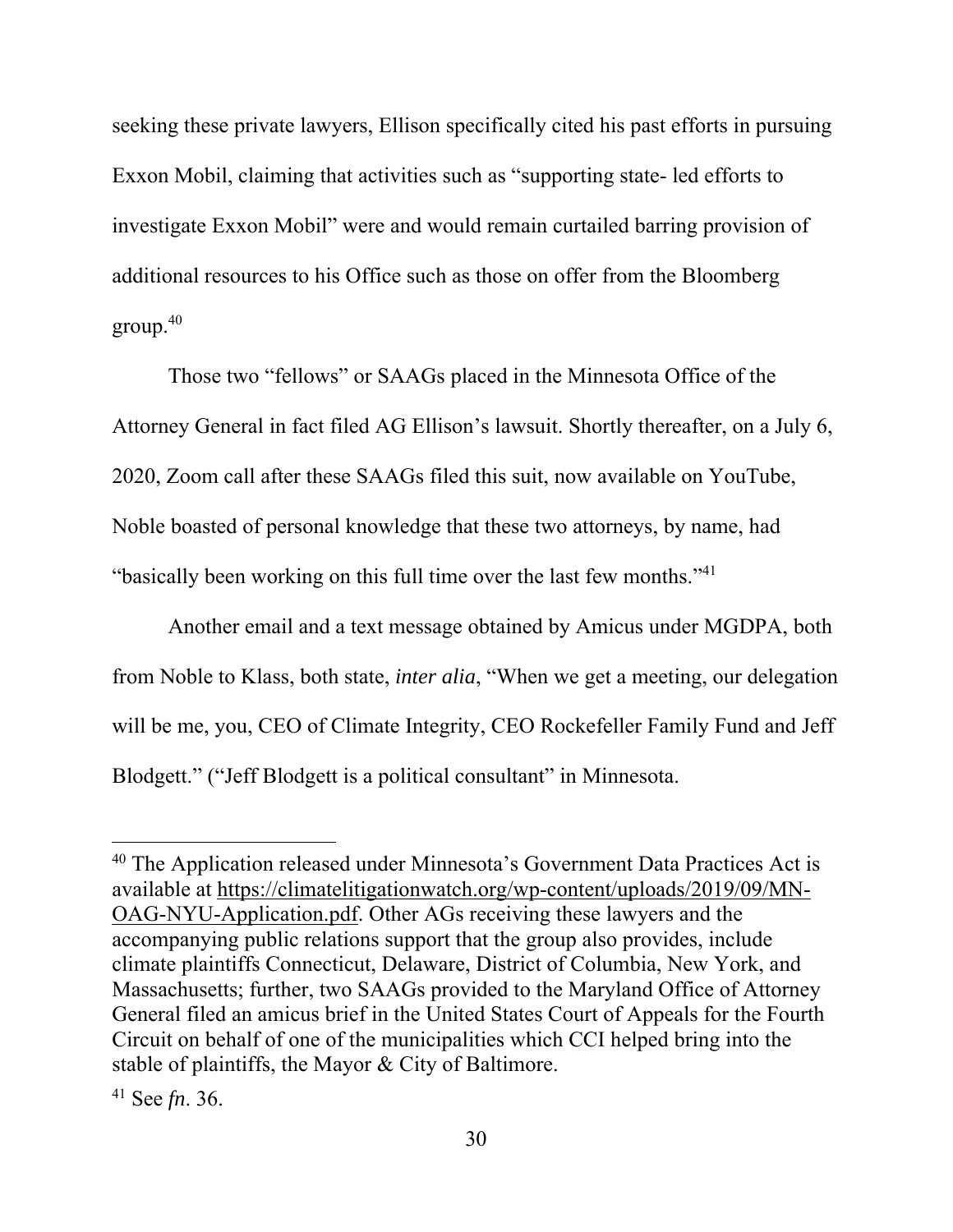https://ballotpedia.org/Jeff\_Blodgett (viewed August 27, 2021). Other public records obtained by Amicus under the Minnesota Government Data Practices Act ("MGDPA") show a meeting on this memorandum between Fresh Energy and OAG occurred on September 30, 2019, with Noble, Ellison, his Chief of Staff Donna Cassutt and 3 OAG attorneys including the two Bloomberg-provided SAAGs, described in the scheduling email as "AG Meet w/ Michael Noble RE Climate Change/Fossil/Fuels [sic] (Donna)".42

The climate plaintiffs' importation and arrangement for 'local color'/cutouts affirms that these cookie-cutter suits are part of a "nationwide" campaign, retooling failed federal claims in state courts. There is no reason to believe this case-study of the principals' method of operation is illustrative of only the several Minnesota or Maryland suits the same parties are documented as instigating and assisting. The evidence strongly suggests that the campaign of litigation that Texas businesses are facing are all of a coordinated part deriving from the same outside instigators.

<sup>42</sup> Text and email both released by University of Minnesota under MGDPA are available, respectively, at https://climatelitigationwatch.org/wpcontent/uploads/2021/07/Klass-Noble-texts.pdf-redacted.pdf and https://climatelitigationwatch.org/wpcontent/uploads/2021/08/aklass\_SchillingEPA\_21-258\_20210617-SD-SMCK-LBK Redacted.pdf.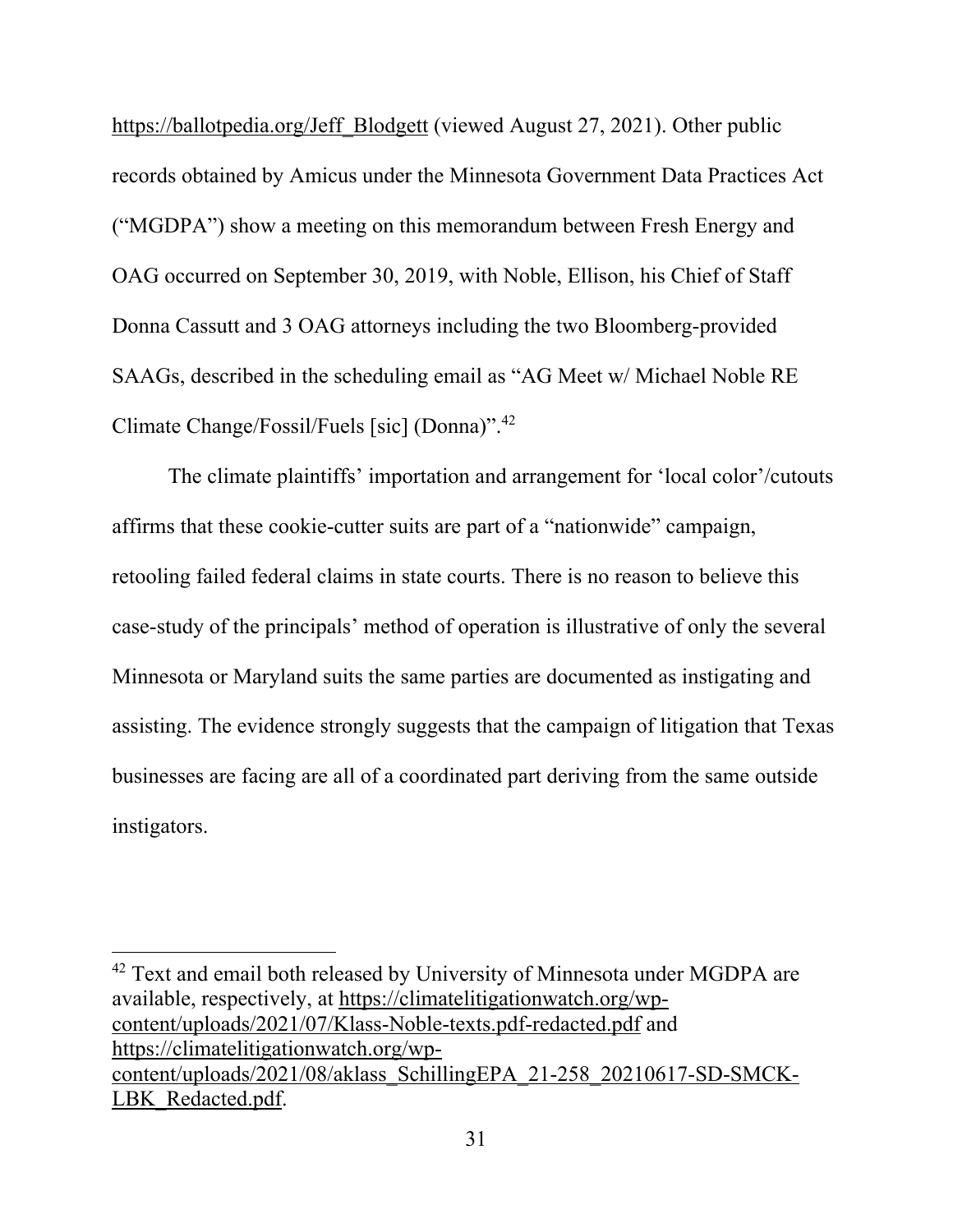All of this raises numerous legal and ethical questions for taxpayers and local courts, but it also makes plain for this Court that the suits instigated by the Appellees here against Texas businesses, like other suits instigated by the same private donor/coordinators and filed by the same attorneys, is a national affair instigated by private donors, in great part to impact national policy through government litigation against private parties and extract hundreds of billions of dollars from Texas companies.

 A reasonable fact finder might inquire as to when and how these plaintiffs became aware of their claimed losses in the tens of billions of dollars, and of the magnitude of that loss. In this series of cases, the plaintiffs have generally been made aware of their spectacular claimed losses by outside activists who whisper, via influential institutions and political donors, tort lawyers and attorney general Gmail accounts and in meetings at the Rockefeller family mansion (*infra*), that such suits are the key to obtaining "new streams of revenue" and a "sustainable funding stream."

 This Court must allow Texas businesses to protect themselves in their home courts in the face of an onslaught of improper suits being brought for improper purposes in out-of-state courts.

32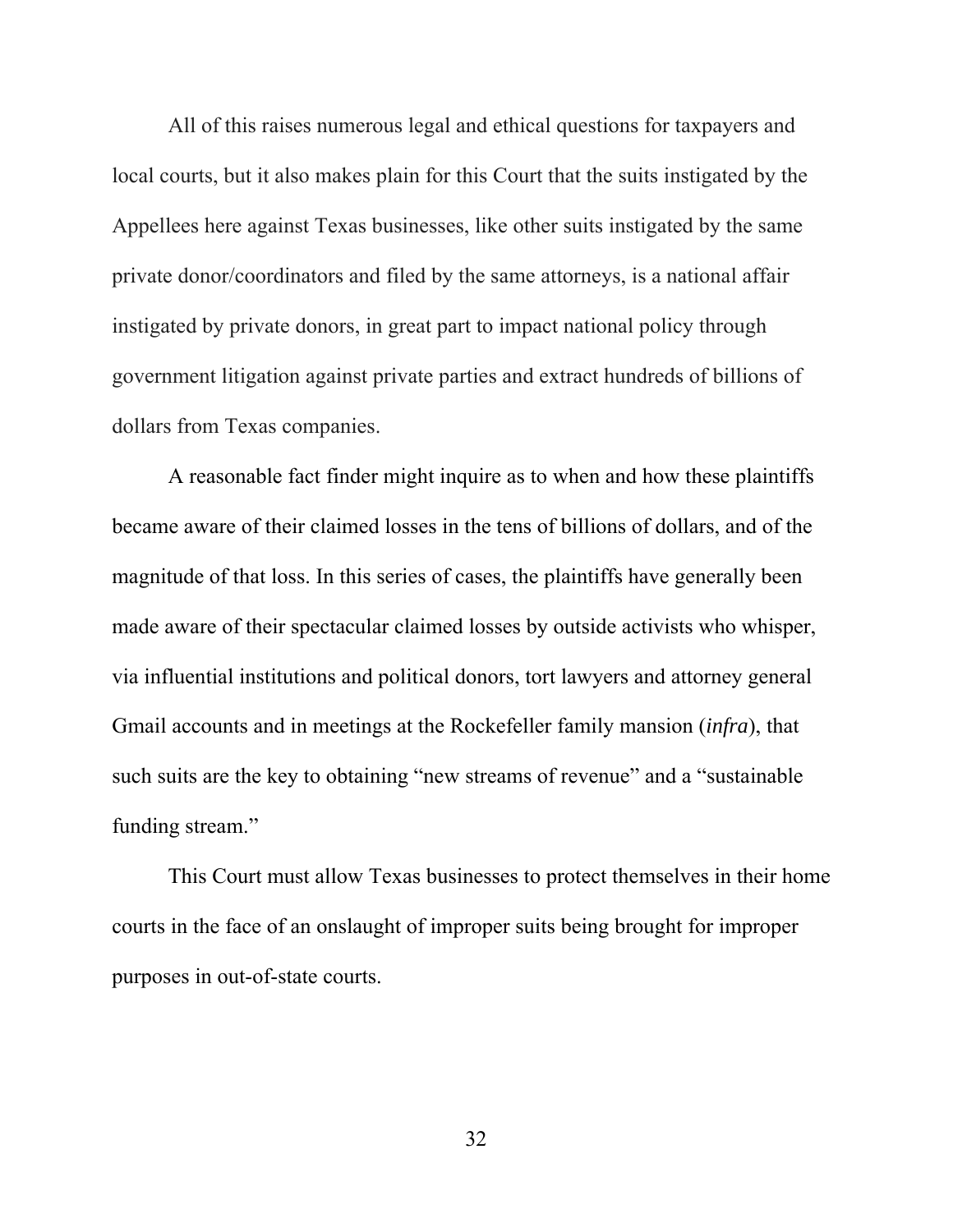# **b) This Suit and Others Like it Represent an Attempt to Extract Billions of Dollars in Settlements From a Texas Industry Through Improper Means.**

As Judge R.H. Wallace, Jr. of the District Court of Tarrant County, Texas wrote in Findings of Fact issued April 24, 2018, the wave of state court claims brought against the energy industry even as of that time appeared to have as its goal "to obtain leverage over these companies… that could eventually lead to… support for legislative and regulatory responses to global warming." Judge Wallace also found that, *e.g*., "Even if your ultimate goal might be to shut down a company, you still might be wise to start out by asking for compensation for injured parties."43 Citing to documents written by the parties' and their advisors' own hands, Judge Wallace noted that the plaintiffs in this new breed of state court action also appear driven by a desire to punish pro-energy speech.

Using public records laws, Amicus EPA has documented that the objectives are in fact several fold, but that there can be no denying the suits are instigated by a private party orchestrating a media, lobbying and legal campaign to convince allies to make these claims, instigating the use of police powers and other governmental

<sup>43</sup> *In re Exxon Mobil Corporation*, Cause No. 096-297222-B (Tarrant Co., Tex. Dist. Ct.), Findings of Fact and Conclusions of Law (April 24, 2018),  $\P\P$  6-10. Available at https://eidclimate.org/wp-content/uploads/2018/07/Findings-Fact-Climate-Lawsuit-Conspiracy.pdf.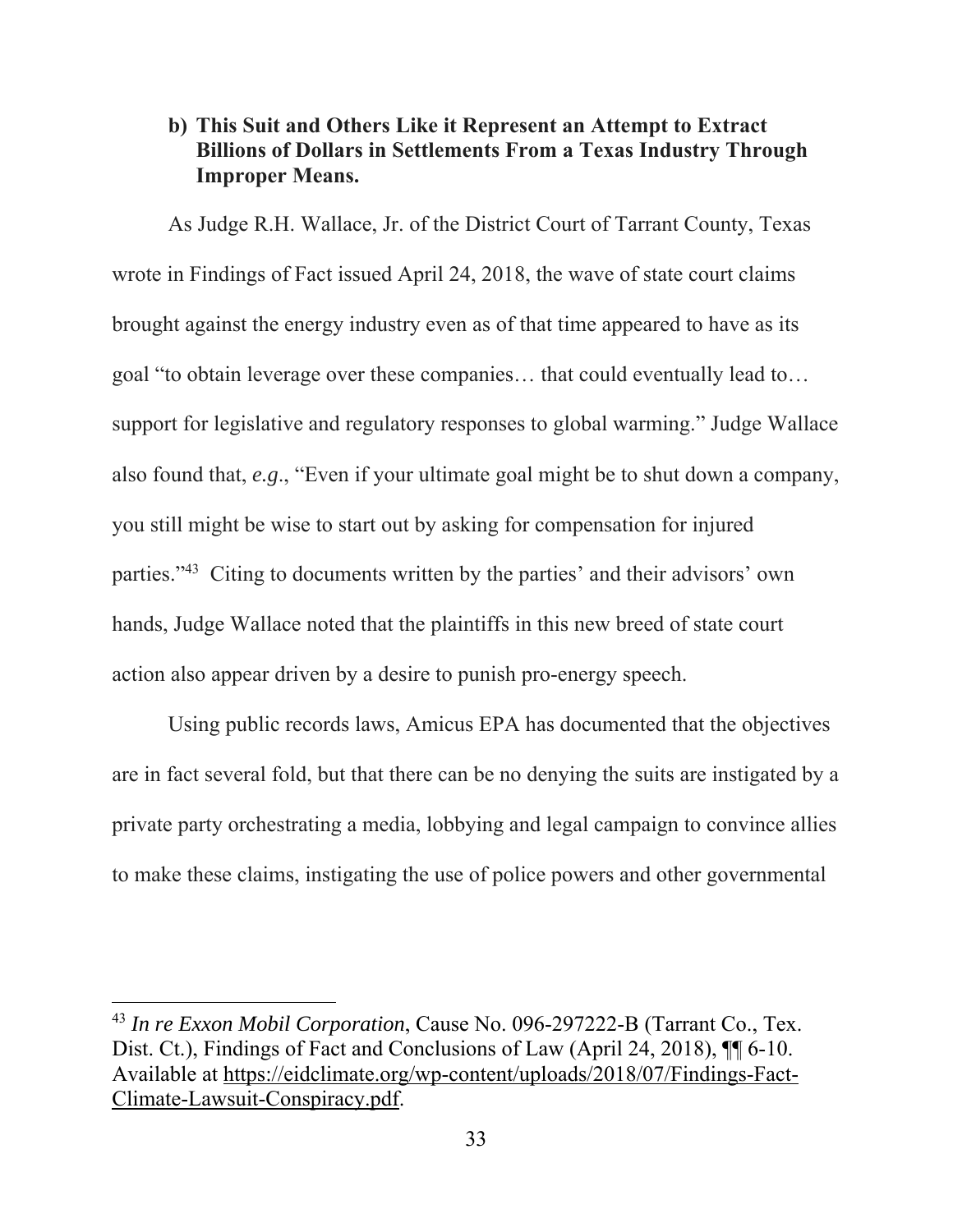litigation to advance the private party's activist cause against traditional energy industries.

For example, further affirming the use of these suits as leverage in coercing Texas companies to support the national policy agenda of various activists, Amicus EPA obtained an email from Boulder, Colorado, a municipal climate plaintiff against the instant Texas company/Appellant, in which a City official admits the City's position in filing its suit, specifically that "the pressure of litigation could also lead companies...to work with lawmakers on a deal" about climate policies.<sup>44</sup> Former Connecticut Attorney General Richard Blumenthal is similarly quoted in the *Wall Street Journal*, saying about *American Electric Power v. Connecticut*, 564 U.S. 410, 426 (2011), which suit he brought, "My hope is that the court case will provide a powerful incentive for polluters to be reasonable and come to the table…We're trying to compel measures that will stem global warming regardless of what happens in the legislature."45

<sup>44</sup> January 5, 2018, email from Boulder Chief Sustainability & Resilience officer Jonathan Koehn to Alex Burness of the Boulder Daily Camera, Subject: RE: Follow-up to council discussion. Available at

https://climatelitigationwatch.org/boulder-official-climate-litigation-is-tool-tomake-industry-bend-a-knee/.

<sup>45</sup> Editorial, "The New Climate Litigation," Wall Street Journal, December 28, 2009,

https://www.wsj.com/articles/SB1000142405274870347870457461215062125742 2.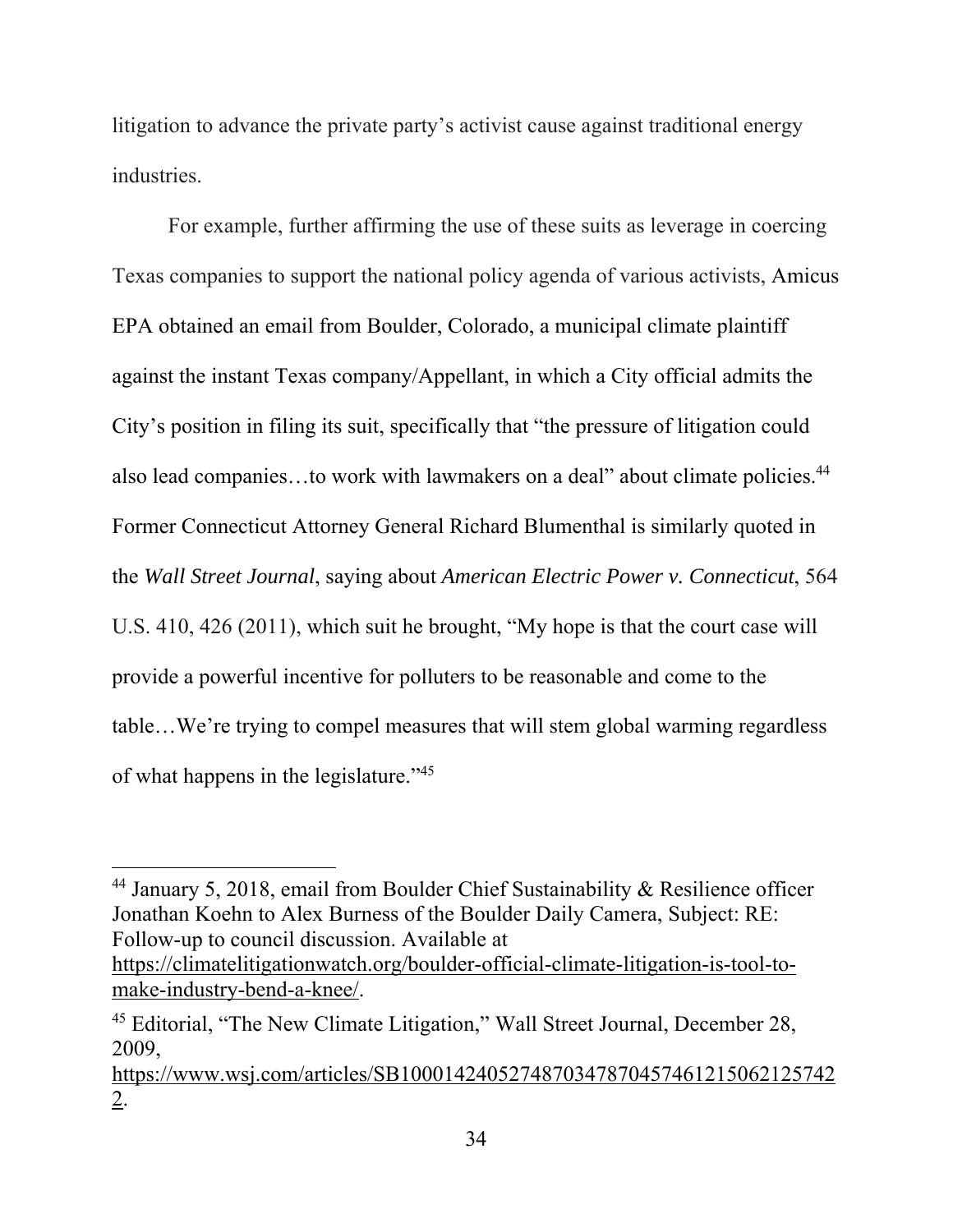This Court should not bar the use of the State's judicial system from examining the use of out-of-state courts to target Texas businesses in an organized effort to coerce these businesses into supporting national legislative change or into settling to escape coordinated, vexatious multi-front litigation. The federal courts have previously recognized the dangers of the latter, in the context of an energy company fighting back against such a litigation campaign. In *Chevron Corp. v. Donziger,* 974 F. Supp. 2d 362, 475 (S.D.N.Y. 2014), the U.S. District Court for the Southern District of New York held that the plaintiff attorney's "multi-front strategy thus [had as its object] to leverage the expense, risks, and burden to Chevron of defending itself in multiple jurisdictions to achieve a swift recovery, most likely by precipitating a settlement." Justice is not served by turning a blind eye as history repeats itself with another wave of coordinated multi-front litigation, by aligned interests again targeting some of the same defendants targeted in *Donziger*.

Then there is the further improper use of the courts to raise revenues to satisfy governmental spending ambitions but without taking responsibility for raising the taxes directly. In an email to Oregon Attorney General Ellen Rosenblum's Gmail account and obtained by Amicus EPA, the RFF extension the Center for Climate Integrity pitches these suits as a possible way to obtain "new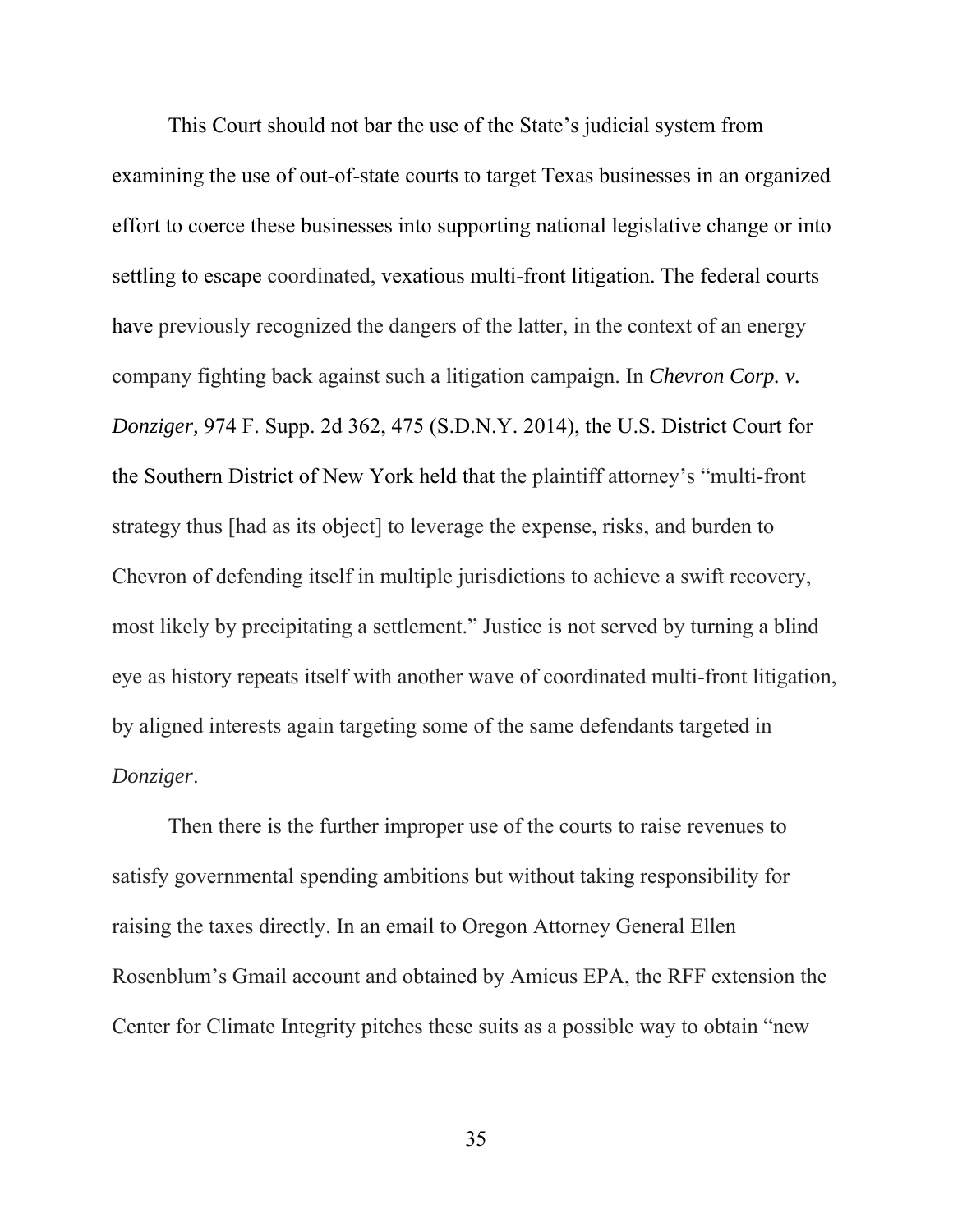streams of revenue."<sup>46</sup> That is to say, the private activists behind this governmental litigation wave largely against Texas companies have a new pitch, through the agents discussed herein, that governments can obtain revenues they are otherwise unable to obtain or unwilling to politically risk obtaining through the typical means of raising taxes. Similarly, the plaintiff Executive Branch in one of these suits, pending in the U.S. Court of Appeals for the First Circuit, *State of Rhode Island v. Shell Oil Prods. Co., et al.*, 1st Cir. Case No. 19-1818 (EPA Amicus Brief Filed April 3, 2020), is on record confessing that the ostensibly injured State's true goal in litigation was to obtain "a sustainable funding stream" by "suing big oil in state court" because the state's own legislature "do[es]n't care on env/climate."47

This admission is laid out in records Amicus EPA obtained from Colorado State University's Center for a New Energy Economy ("CNEE") under the Colorado Open Records Act (CORA). CNEE is run by a former Colorado governor and served as "Sherpa" for a two-day meeting in July 2019 hosted by the Rockefeller Brothers Fund (RBF) at the Rockefeller family mansion at Pocantico,

47 See petition-stage Amicus Brief of Energy Policy Advocates in *BP P.L.C. v. Mayor and City Council of Baltimore*, available at https://www.supremecourt.gov/DocketPDF/19/19- 1189/142726/20200430150640415\_39742%20pdf%20Hardin.pdf, and citations contained therein.

<sup>46</sup> Email available as released by the Oregon Department of Justice via https://climatelitigationwatch.org/wp-content/uploads/2021/04/Lewis-Clark-Event-Proposal-rev-14-Jan-2021.docx.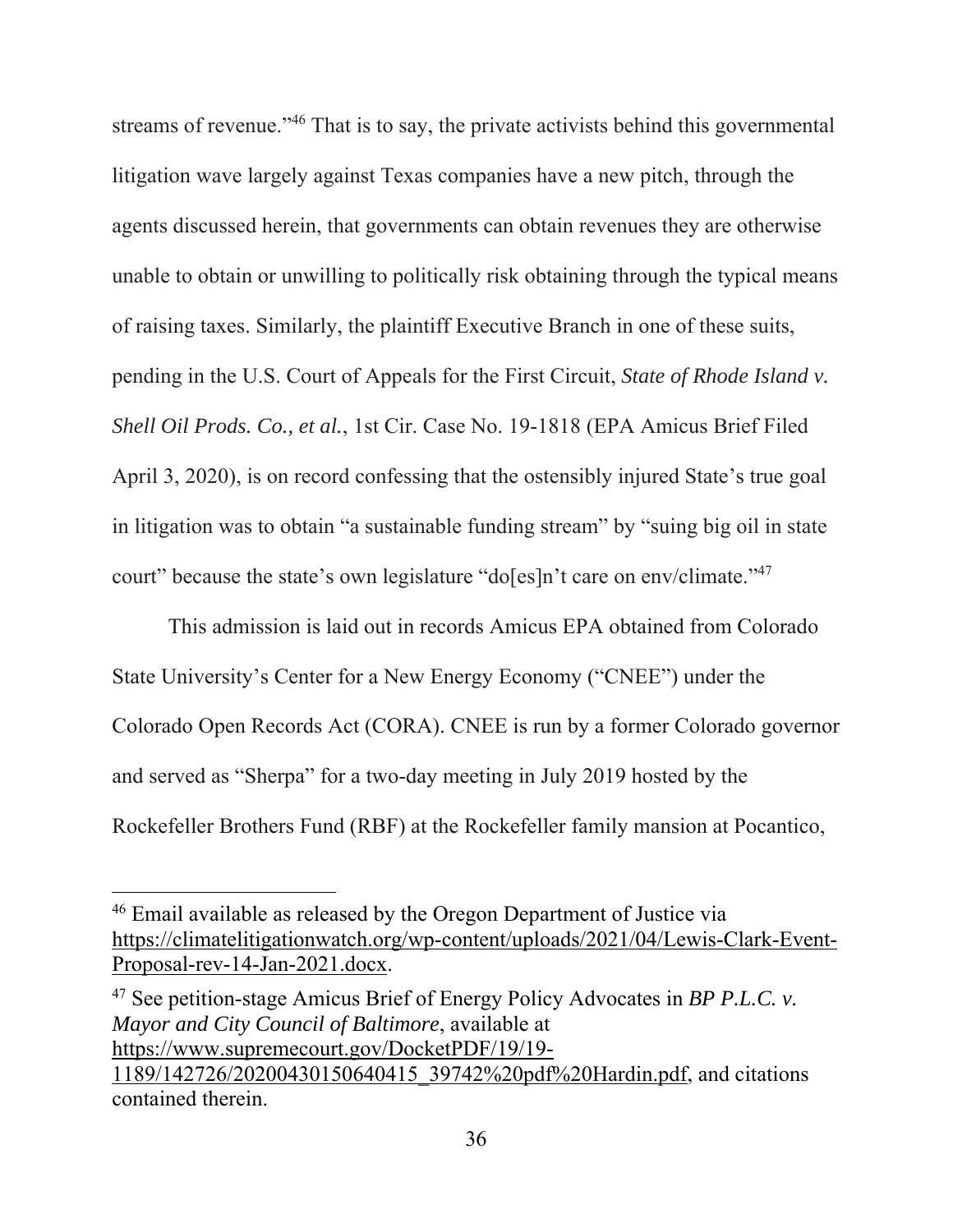NY. The records obtained from CSU include numerous emails, agendas and other materials. Most pertinent, they also include a set of handwritten notes and a second, corroborating set of typewritten notes. According to the public records themselves, the former was prepared by attendee Carla Frisch of the Rocky Mountain Institute (RMI), and the latter by attendee Katie McCormack of the Energy Foundation. This was a private event, styled "Accelerating State Action on Climate Change," if hosted as a forum for policy activists and a major donor to activist groups to coordinate with senior public employees, e.g., a governor's chief of staff and department secretaries and their cabinet equivalents from fifteen states. These states included First Circuit plaintiff the State of Rhode Island, represented at Pocantico by its Director of the Department of Environmental Management, Janet Coit.

 These notes purport to contemporaneously record the comments of Director Coit discussing Rhode Island's entry in this litigation campaign, among peers. One passage in each set of notes, both attributed to Director Coit and recorded almost verbatim in both, is particularly striking and relevant, affirming two points that have become obvious and which should inform key decisions confronting the judiciary in this "climate nuisance" litigation campaign.

37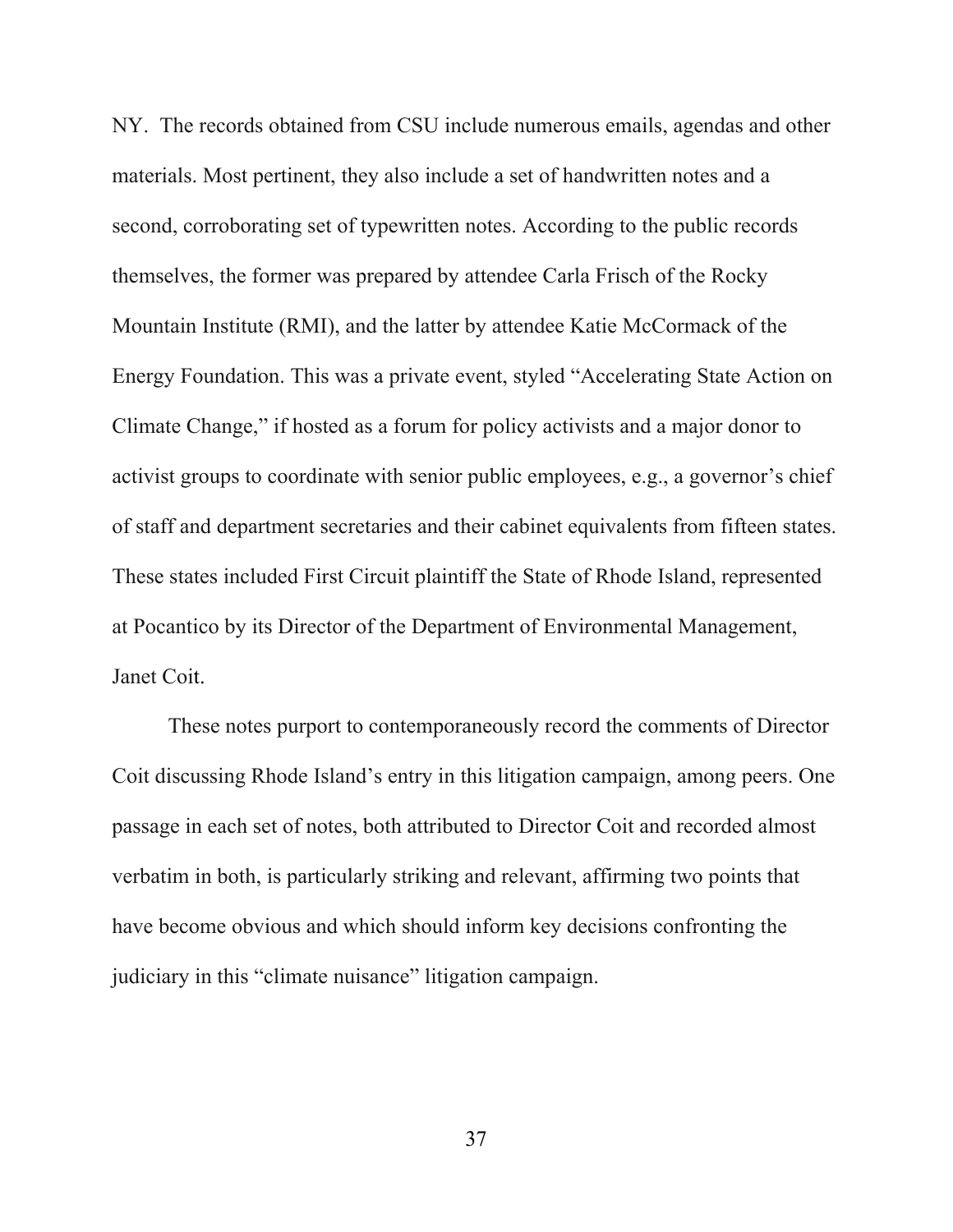The records show RMI's Frisch recorded Director Coit speaking to that state's litigation.<sup>48</sup> Ms. Frisch recorded Director Coit as saying, about this suit:

RI - Gen Assembly D but doesn't care on env/climate looking for sustainable funding stream suing big oil for RI damages in state court

 The first line-item attributes to Director Coit the position that the Rhode Island legislature is not persuaded of the claims set forth by that State in its litigation. This reluctance to politically impose the revenue-raising measures (taxes) necessary for the level of "funding streams" they seek is shared among all "climate nuisance" plaintiffs. The entry appears to also reflect Director Coit's view of why the Rhode Island legislature has thereby declined to obtain from the taxpayer, and then appropriate to the State, the revenue streams that the plaintiff desires.

 These notes reflect a senior official confessing that Rhode Island's climate litigation, substantially similar to that filed by numerous governmental (and so far one private) plaintiffs targeting Texas industries and businesses, is in fact a product of Rhode Island's elected representatives lacking enthusiasm for politically enacting certain policies, including revenue measures. Thus the Ocean State is "looking for [a] sustainable funding stream", and so "suing big oil." Both sets of

<sup>48</sup> Ms. Frisch's notes are available in full at https://climatelitigationwatch.org/wpcontent/uploads/2020/03/Carla-Frisch-handwritten-notes-EPA\_CORA1505.pdf.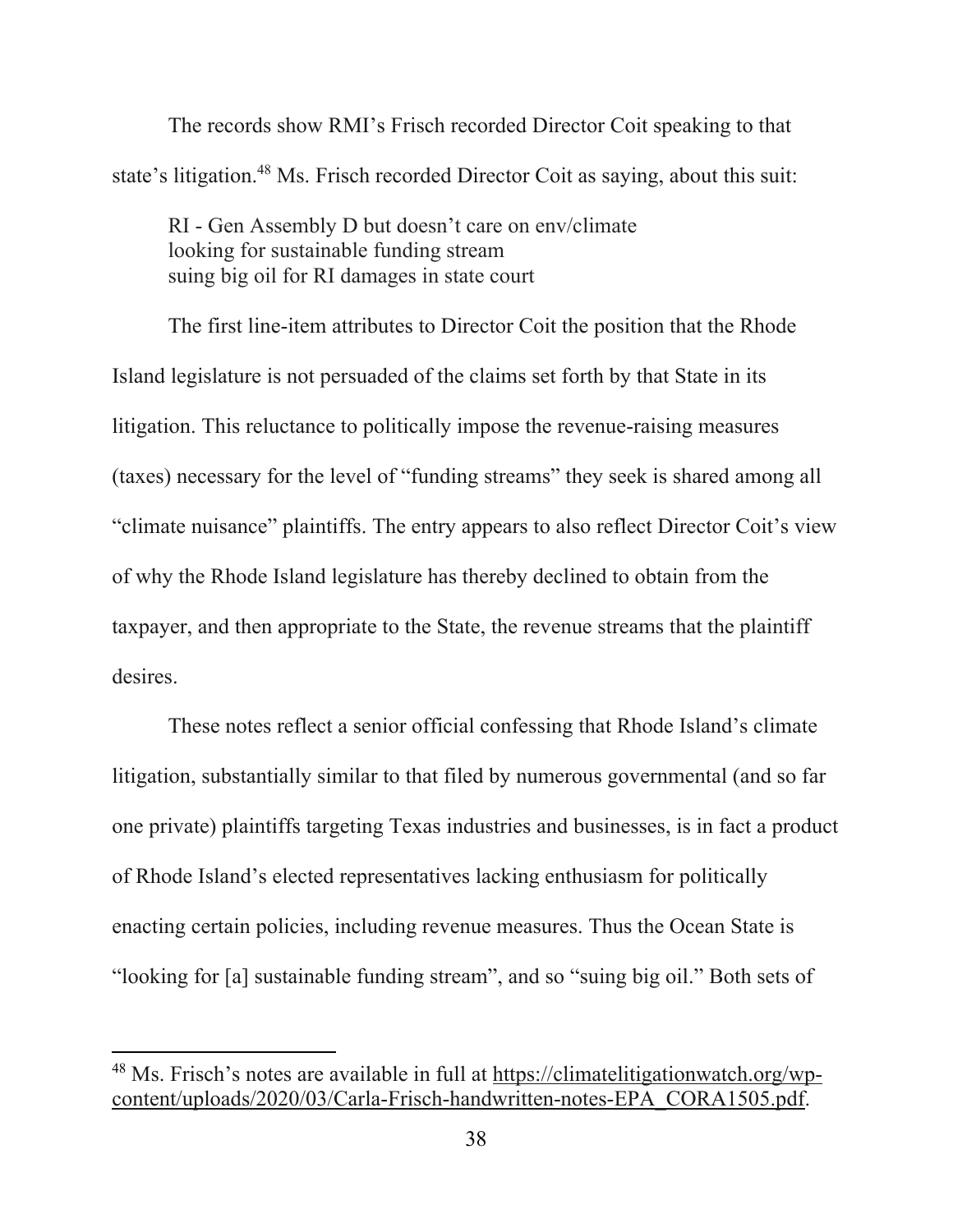notes reflect Ms. Coit's emphasis on using the State's own courts. This characterizes all such extant plaintiffs and suits, including those targeting Texas businesses.

 Fortunately, we can be confident that Ms. Frisch did not mishear Director Coit. The Energy Foundation's Katie McCormack provided RBF and ultimately CSU with a typewritten set of her own notes transcribing the proceedings, and CSU provided them to Amicus. To this Court's further benefit, Ms. McCormack's typewritten transcription of Director Coit's commentary reads almost verbatim as Ms. Frisch's.

Ms. McCormack recorded Director Coit as saying:<sup>49</sup>

"\* Assembly very conservative leadership - don't care about env't

- \* If care, put it in the budget
- \* Priority sustainable funding stream
- \* State court against oil/gas"

 These notes on their face both affirm two realities that have become inescapable in recent years about this epidemic of "climate" litigation, all channeled into state courts after the first generation of suits foundered in federal

<sup>49</sup> Ms. McCormack's notes can be found in full at https://climatelitigationwatch.org/wp-content/uploads/2020/03/EF-Katie-McCormack-typed-notes-EPA\_CORA1542.pdf, and the email transmitting them at https://climatelitigationwatch.org/wp-content/uploads/2020/03/Katie-McCormacknotes-transmittal-email-EPA\_CORA1516\_Redacted.pdf.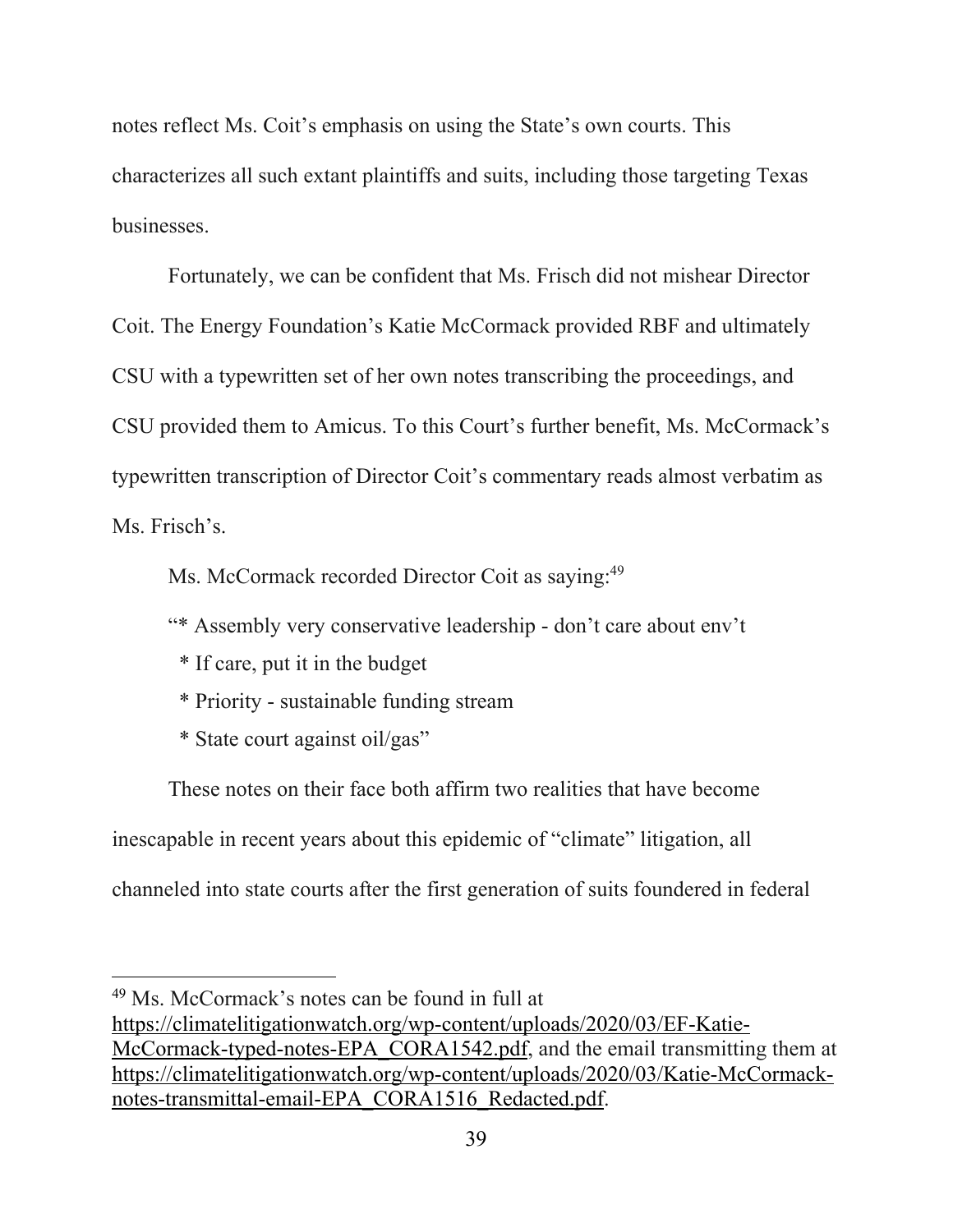court, and ultimately were terminated due to *American Electric Power v.* 

*Connecticut*, 131 S. Ct. 2527, 2539, 564 U.S. 410, 426 (2011). These suits seek to use the courts to stand in for policymakers on two fronts. First, these suits ask the courts to substitute their authority for that of the political branches of government on matters of policy. Second, these suits seek billions of dollars in revenues, again the province of the political branches, for distribution toward political uses and constituencies.

 On that first count of policymaking through the courts, the Rockefellermeeting notes ratify a comment made to The Nation magazine by Appellee Matt Pawa, the tort lawyer credited with inventing this wave of litigation. The magazine wrote, "At the end of his speech, Senator [Sheldon] Whitehouse [of Rhode Island] reminded his colleagues of their 'legislative responsibility to address climate change.' But it's clear that too many lawmakers have abdicated, thus the pressure to tackle the climate issue through existing regulations like the Clean Air Act, and through the courts. 'I've been hearing for twelve years or more that legislation is right around the corner that's going to solve the global-warming problem, and that litigation is too long, difficult, and arduous a path,' said Matthew Pawa, a climate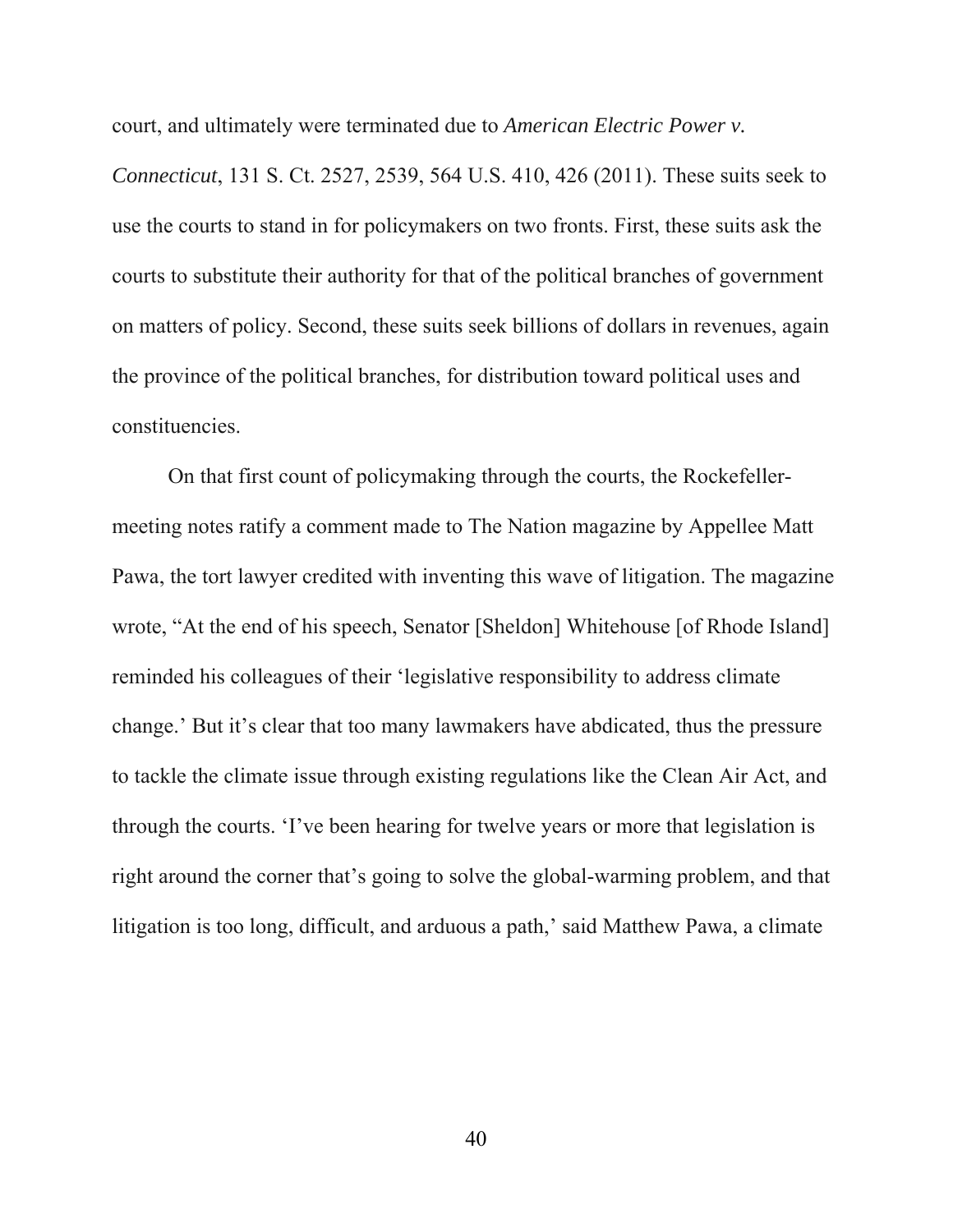attorney. 'Legislation is going nowhere, so litigation could potentially play an important role."<sup>50</sup>

 Such use of the courts is of course improper but also informs a conclusion that Texas courts should be empowered to protect the citizens and economy of Texas. Texas should protect its own businesses and citizens by empowering its state courts to protect against the improper use of other states' courts to target Texas, particularly in the face of vexatious, obviously coordinated multi-front litigation.

 The second conclusion affirmed by these twice-sourced assertions by climate-plaintiff Rhode Island, which shares plaintiff's counsel with Appellee municipalities, is that this type of litigation is a grab for revenues at the expense of Texas businesses, more properly sought through but denied to the plaintiffs by the political process. Like policy, such revenue-raising measures must be enacted by the voters' elected representatives or approved directly by voters. Instead, with the desire for more "funding streams," free from political accountability to the parties who ultimately pay the extraction of monies, we have plaintiffs rebuffed by the political process now circumventing that process through this litigation campaign.

<sup>50</sup> Zoe Carpenter, *The Government May Already Have the Law It Needs to Beat Big Oil*, The Nation (July 15, 2015), https://www.thenation.com/article/thegovernment-may-already-have-the-law-it-needs-to-beat-big-oil/ (Last viewed May 16, 2019).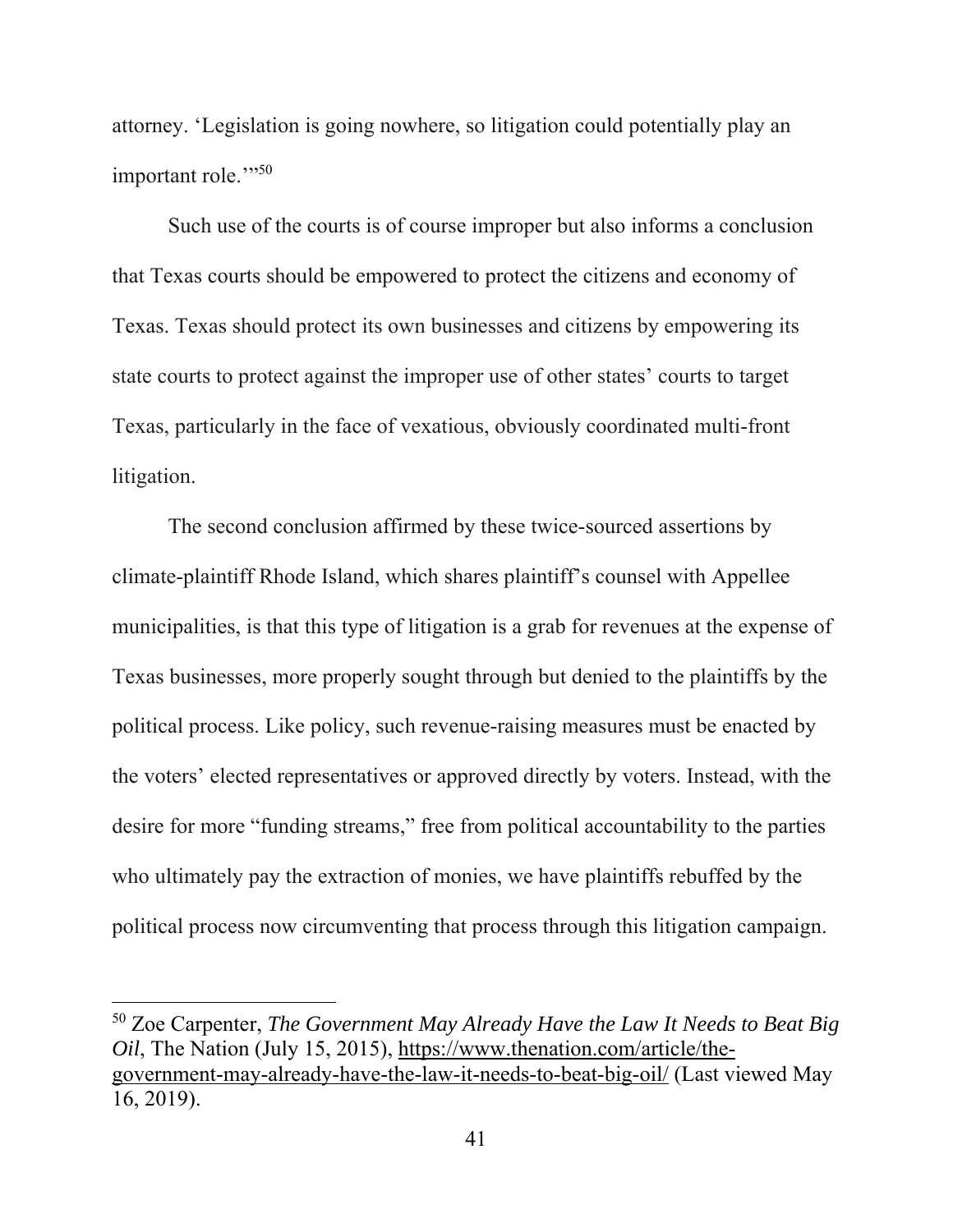That the desire for more governmental revenue was behind such litigation,

to avoid adopting the necessary direct taxes for which there can be a political price,

was suggested by the U.S. Chamber of Commerce in a 2019 report entitled

"Mitigating Municipality Litigation: Scope and Solutions," published by the

Chamber's Institute for Legal Reform. That report highlighted:

- "For instance, local government leaders may eye the prospect of significant recoveries as a means of making up for budget shortfalls."
- "Large settlements like those produced in the tobacco litigation are alluring to municipalities facing budget constraints."
- "Severe, persistent municipal budget constraints have coincided with the rise of municipal litigation against opioid manufacturers as local governments are promised large recoveries with no risk to municipal budgets by contingency fee trial lawyers.", and
- "Conclusion

A convergence of factors is propelling municipalities to file affirmative lawsuits against corporate entities.

There is the 'push' factor: municipalities face historic budgetary constraints and a public inundated with news reports on the opioid crisis, rising sea levels, and data breaches. And there is the 'pull' of potential multimillion-dollar settlements and low-cost, contingency fee trial lawyers. As a consequence, municipalities are pivoting to the courts by the thousands." 51

The National Association of Manufacturers' Center for Legal Action has

similarly argued that "The towns and lawyers have said that this litigation is solely

about money. The towns want funding for local projects, and their lawyers are

<sup>51</sup> United States Chamber of Commerce, "Mitigating Municipality Litigation: Scope and Solutions," U.S. Chamber Institute for Legal Reform, March 2019, https://www.instituteforlegalreform.com/uploads/sites/1/Mitigating-Municipality-Litigation-2019-Research.pdf, at p. 1, 6, 7 and 18, respectively.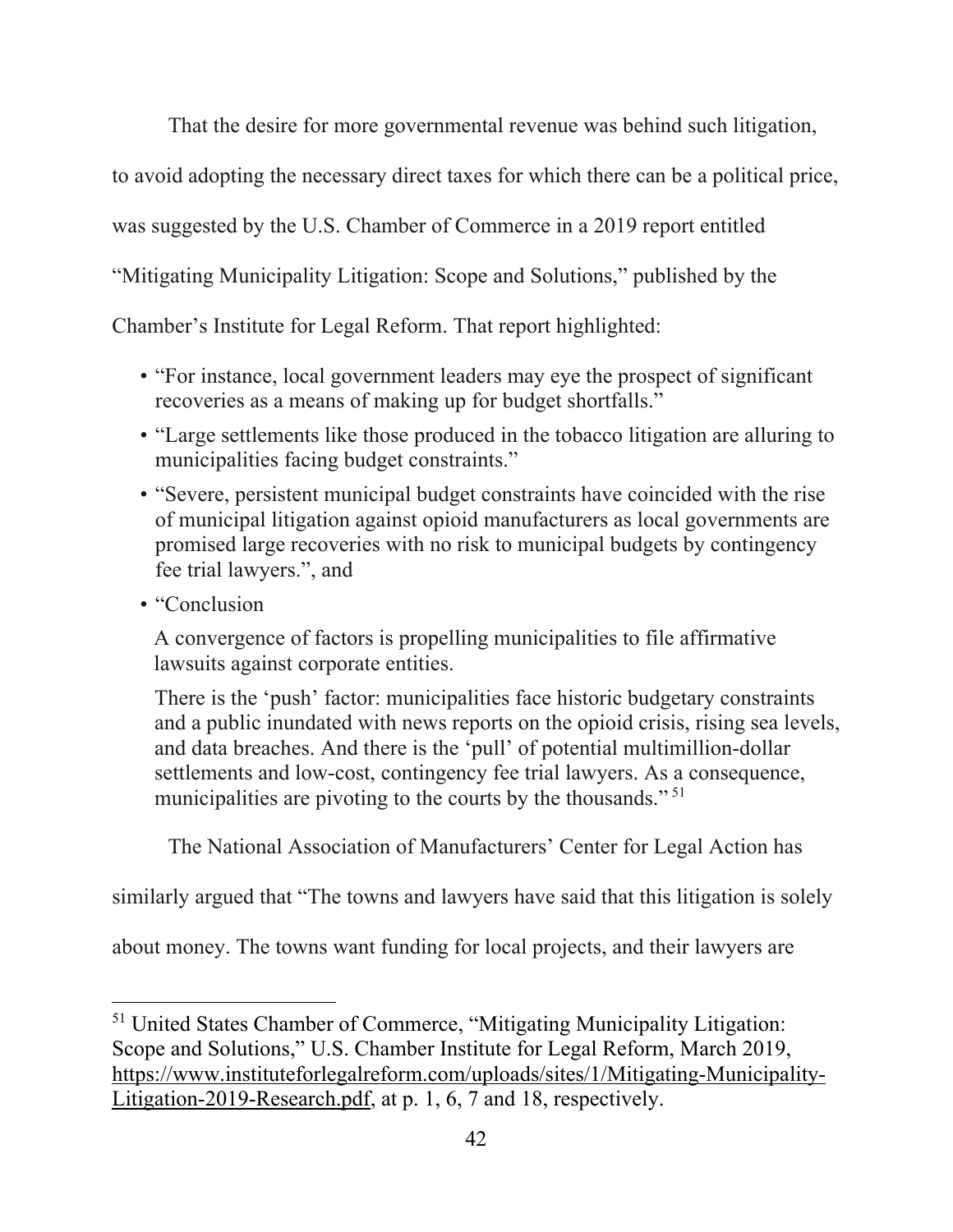working on a contingency fee basis, which means they aren't paid if they don't  $win.$ "<sup>52</sup>

 The records Amicus EPA has obtained now provide documentary evidence to support these concerns that out-of-state courts are being exploited to balance municipal/state budgets on the backs of Texas businesses and make policy decisions that legislators in those states, and at the federal level, have declined to make. In light of the fact that these out-of-state courts are being used to extract such revenues from Texas, however, Texas courts must be empowered to level the playing field.

In light of the court below's findings of fact, and information obtained by Amicus in the intervening years, it appears these suits are little more than a Trojan Horse in a battle to shut down a Texas industry. That the First Circuit plaintiff is documented in its admission that the state seeks to sue big oil mostly out of a desire to obtain revenue through means other than taxation and without legislative approval, an approach echoed in recruiting emails by none other than the "lawyers advising Rockefeller [F]amily [F]und" behind this and similar suits, should compel

52 Manufacturers' Accountability Project, "Beyond the Courtroom: Climate Liability Litigation in the United States," p. 2, https://mfgaccountabilityproject.org/wp-content/uploads/2019/06/MAP-Beyondthe-Courtroom-Chapter-One.pdf.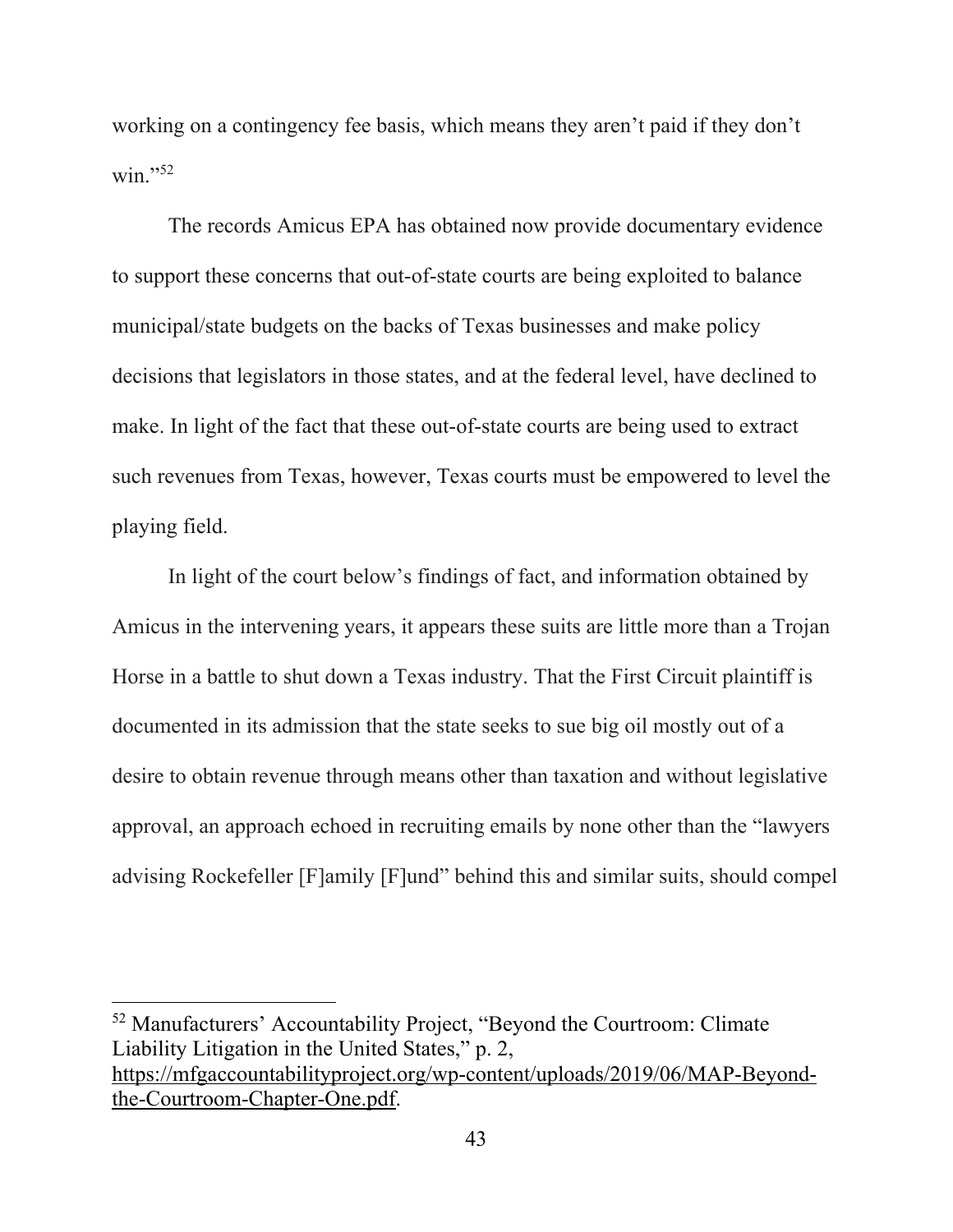this Court to allow Texas citizens the ability to use this State's judiciary to examine these campaigns and defend themselves.

## **II. DISCLOSURES WHICH UNDERMINE JUDICIAL ASSERTIONS IN RELATED LITIGATION IN FEDERAL COURT IN NEW YORK AFFIRM THE IMPORTANCE OF EXAMINING THIS CAMPAIGN.**

*Exxon Mobil Corporation v. Schneiderman*, 316 F. Supp. 3d 679 (S.D.N.Y. 2018), currently on appeal before the 2nd Circuit (Case No. 18-1170), was also an effort by Appellant to defend itself by exploring the true persons behind the assault by investigation and litigation. That suit bore the same background and context to the current suit at issue here, although it presented different legal claims and issues. There, Appellant raised serious First Amendment concerns that the State of New York and Commonwealth of Massachusetts, by and through their Attorneys General and others, were using novel legal claims to prosecute an out-of-state corporation for First Amendment protected activity (apparently falling under the advocates' definition of "climate denialism", see *supra*). Although Appellant eventually was the prevailing party in the related state-court prosecution, *People v. Exxon Mobil Corporation*, New York Co. Supreme Court Case No. 452044/2018, the federal district court dismissed Appellant's action claiming the assertions of a coordinated campaign which Amicus is now able to document, in detail, were simply unsupported. Exxon and other defendants have since been under the same continuous assault for one claimed climate-related offense or another, sometimes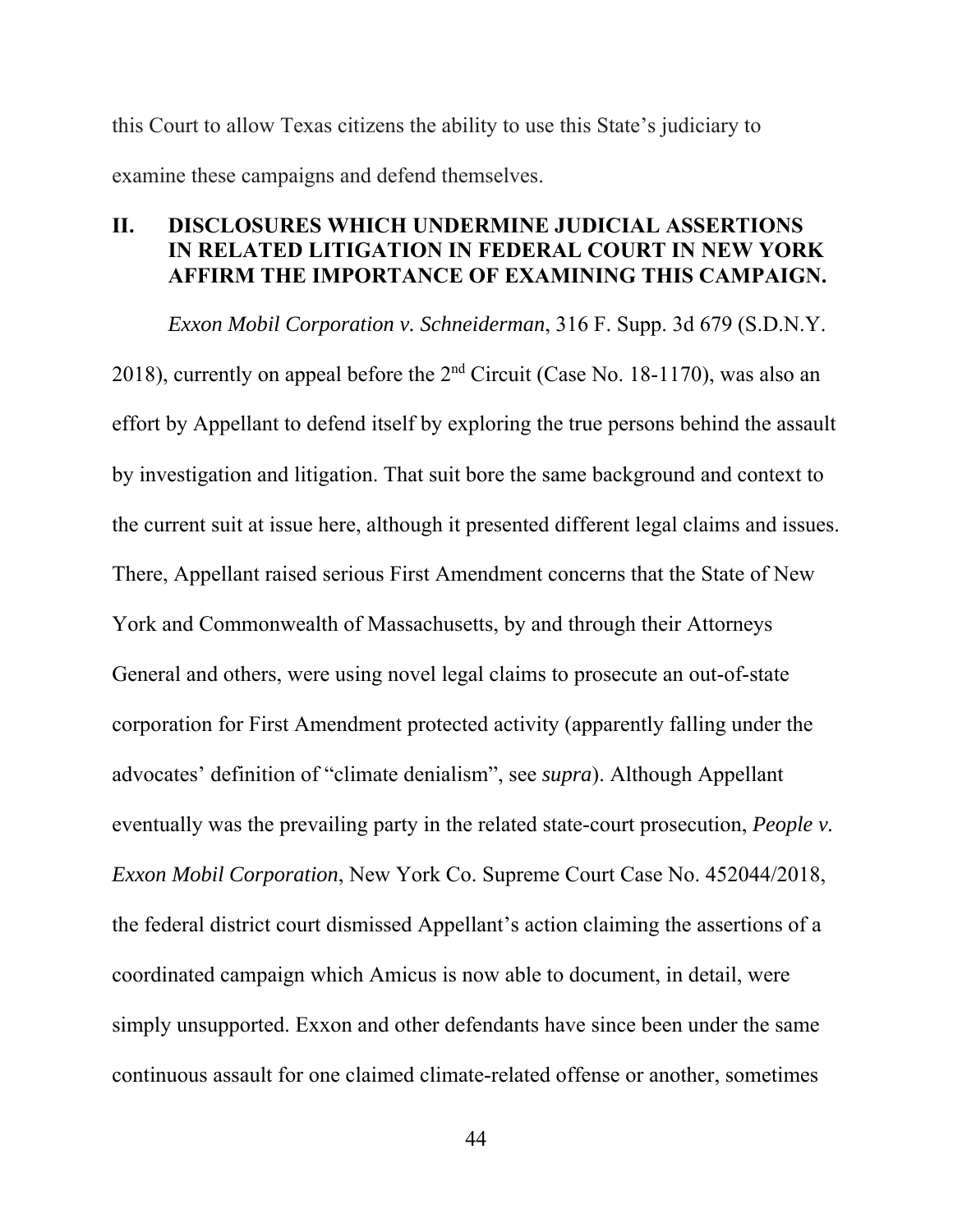repackaged but seemingly always originating with the same influential backer who has confessed to orchestrating the original media and lobbying campaign, RFF, which records show coordinated with the other real parties behind the wave of litigation of which Appellees' suits are part.

Because this campaign is demonstrably and even admittedly both coordinated and "nationwide," this Court should allow the targets of the campaign to examine the record underlying and revealing the true nature of the claims and controversies between the parties. This Court should allow the targets to review the origins, recognizing that these links inescapably tie together not just the activists and AGs but also the municipal plaintiffs with whom the AGs share the same California legal counsel, and with whom the climate plaintiffs including Appellees claim to share privilege and a common legal interest on these very matters (see *infra*).

In *Exxon Mobil Corporation v. Schneiderman,* Appellant in this matter Exxon Mobil presented to the U.S. District Court for the Southern District of New York, as plaintiff, evidence that tort lawyers, climate-change activists, donors and also state attorneys general were coordinating on litigation as a means to uncover internal, private-company documents regarding climate change and to, *e.g*., pressure fossil fuel companies like Exxon to change their stance on climate change policies. In that matter, more than three years ago, the District Court issued an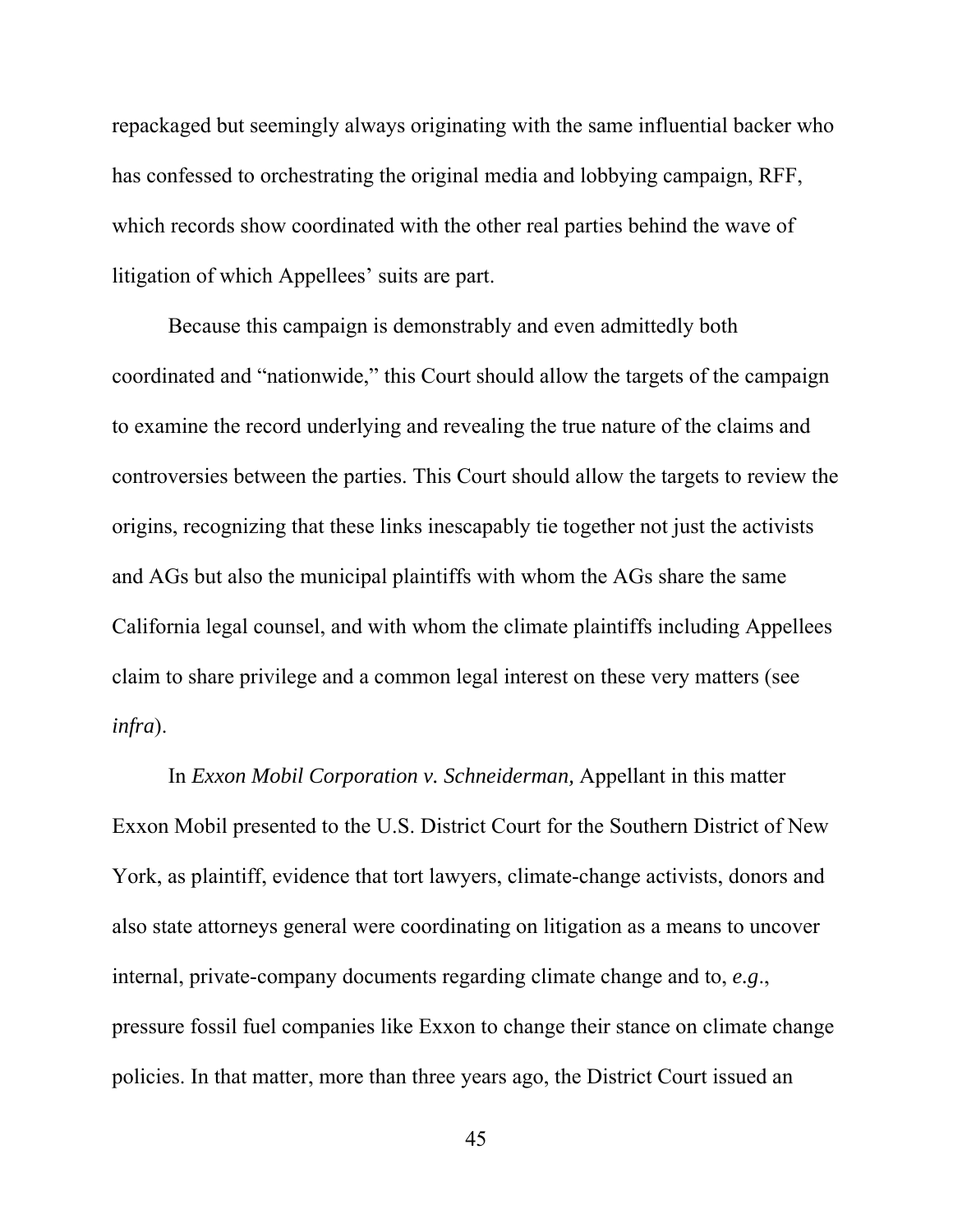opinion stating, *inter alia*, that "Exxon attempts to provide the missing link between the activists and the AGs by pointing to a series of workshops, meetings, and communications between and among [attorney and Appellee Matt] Pawa and [Union of Concerned Scientists' Peter] Frumhoff and other climate change activists and the AGs or their staffs," *Exxon Mobil Corp. v. Schneiderman*, 316 F. Supp 679 at 709 (S.D.N.Y. 2018). That court wrote, "There are no allegations that either the [New Yok Office of the Attorney General] or the [Massachusetts Office of the Attorney General] attended the La Jolla conference" (Id. at 39). That "La Jolla Conference" was a 2012 legal strategies meeting in La Jolla, California, convened to contemplate and develop a plan to compensate for the general failure of legislative efforts to impose this "climate" agenda nationally. However, Appellee Pawa, who before this Court minimizes his actions targeting Texas interests, was also a principal in the La Jolla litigation discussion. As noted, *supra*, Pawa has been quoted suggesting that the campaign to use the courts in this way was a response to advocates having failed to impose a policy agenda through the legislative process. The written summary of the relevant part of the La Jolla meeting stated, *inter alia*, "State attorneys general can also subpoena documents, raising the possibility that a single sympathetic state attorney general might have substantial success in bringing key internal documents to light. In addition, lawyers at the workshop noted that even grand juries convened by a district

46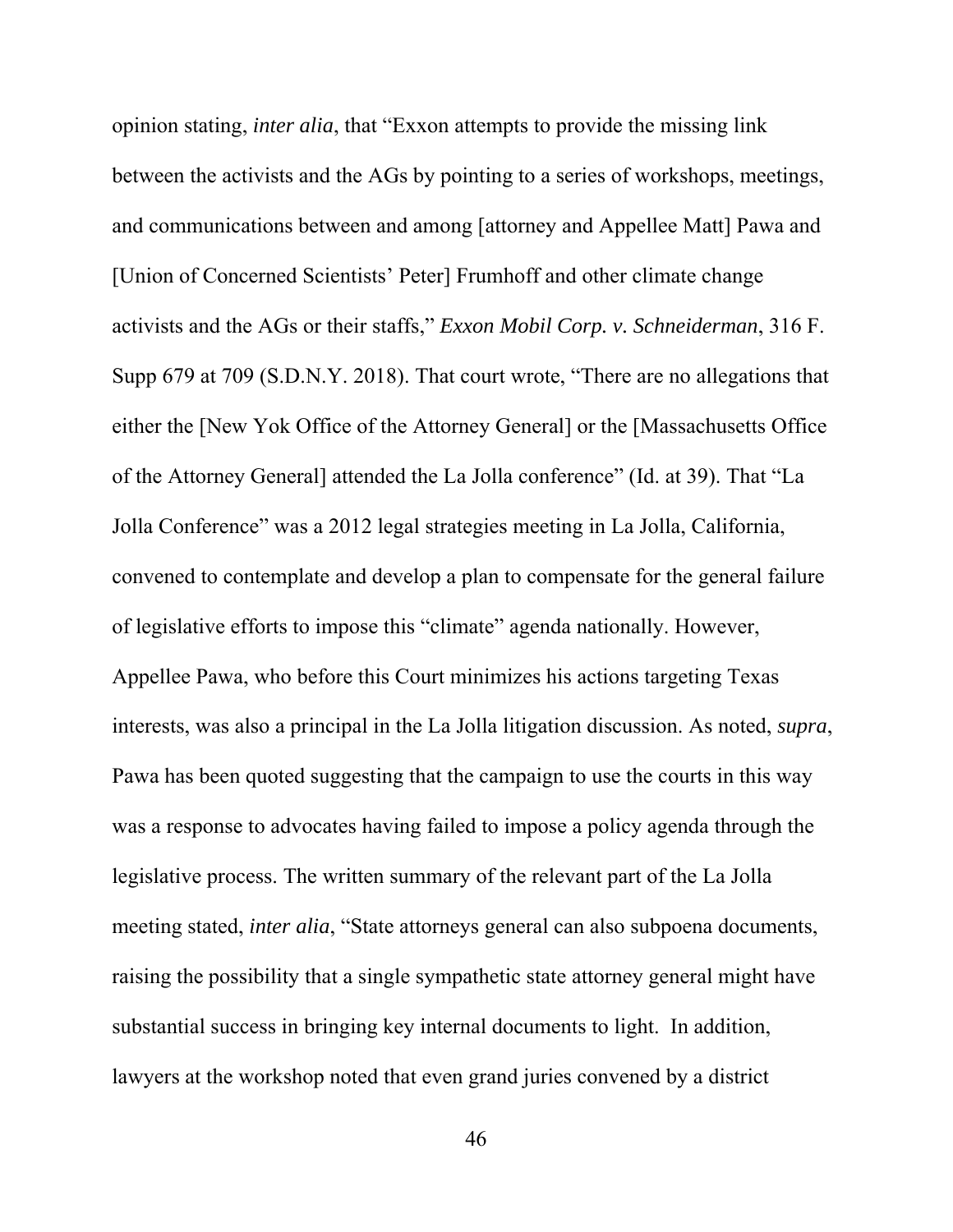attorney could result in significant document discovery."53 The same report also stated, "Equally important was the nearly unanimous agreement on the importance of legal actions, both in wresting potentially useful internal documents from the fossil fuel industry and, more broadly, in maintaining pressure on the industry that could eventually lead to its support for legislative and regulatory responses to global warming."54

In the intervening period Amicus EPA and others have obtained vast quantities of information about how this effort proceeded. Among the revelations are the material involvement in that La Jolla meeting, from the planning stage, of at least one state attorney general's office — a fact not previously known because it was removed from the final, public version of the meeting's report. Specifically, then-California State Attorney General Kamala Harris's Supervising Deputy Attorney General Coordinator, Global Warming Initiatives, Janill Richards, was involved in organizing for the La Jolla event. Indeed, emails among the organizers

53 Climate Accountability Institute and Union of Concerned Scientists, *Establishing Accountability for Climate Change Damages: Lessons from Tobacco Control* 11 (Oct. 2012),

http://www.climateaccountability.org/pdf/Climate%20Accountability%20Rpt%20 Oct12.pdf (Summary of the Workshop on Climate Accountability, Public Opinion, and Legal Strategies).

<sup>54</sup> Id. at 27.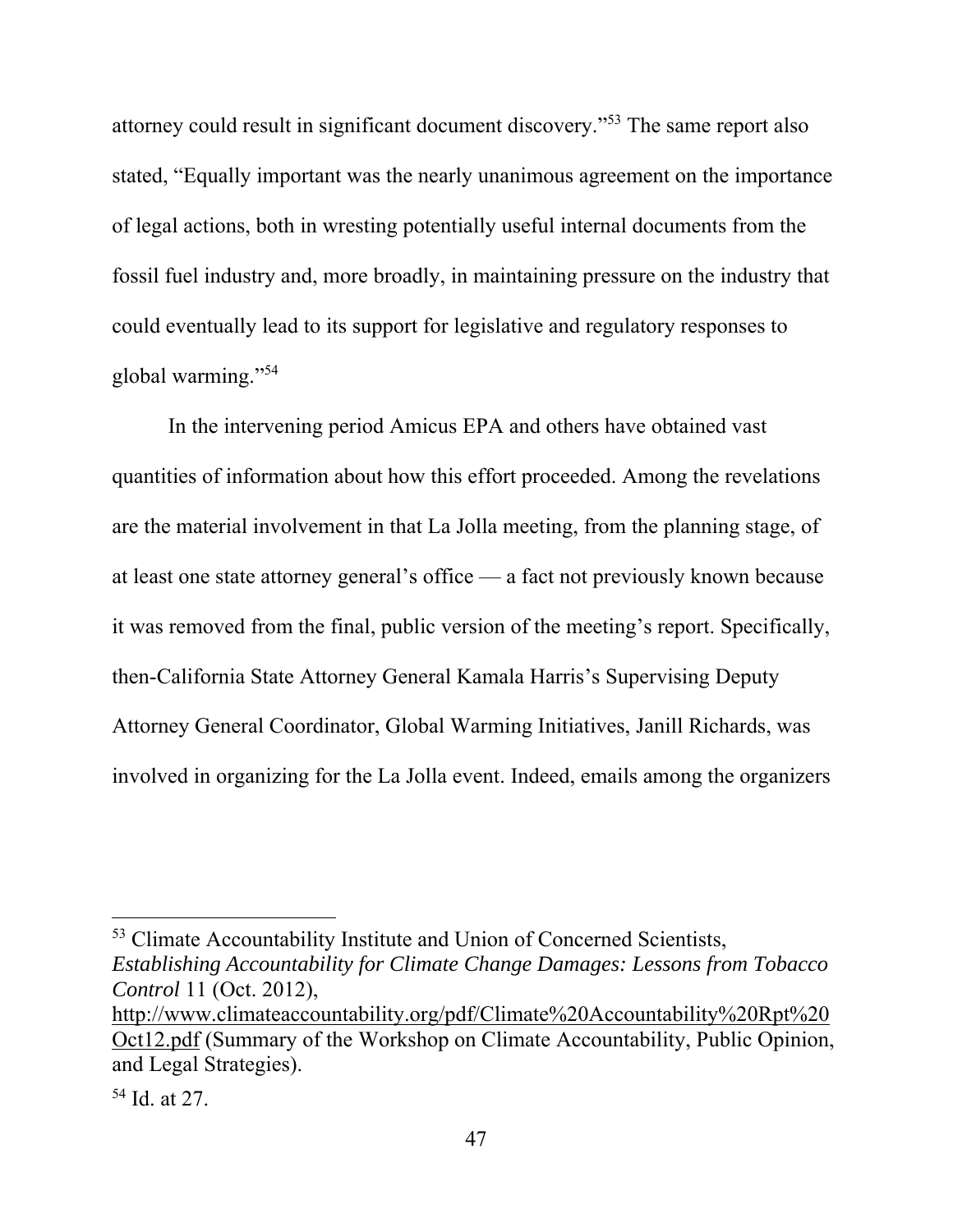at the Union of Concerned Scientists<sup>55</sup> show the hosts asking Richards "to lead the discussion" of the tort litigation presentations calling for recruitment of AGs on June 14-15, 2012.

We'd like the lead discussants to be: Janill Richards, Joe Mendelson, Ana Unruh-Cohen. We will turn to you for reaction to the panel before opening the session up for general discussion.<sup>56</sup>

That was on May 24, 2012. Ms. Richards also was listed among La Jolla

participants in the internally circulated June 4, 2012, list of Workshop Participants,

and on June 11, 2012.57

At the time an 18-year veteran in a senior role, Ms. Richards' involvement

cannot be explained away as casual participation due to proximity; her office was

located in Oakland, nearly 500 miles from La Jolla. *Id*.

<sup>55</sup> See, e.g., see e.g., https://climatelitigationwatch.org/emails-suggest-ucusa-unionof-concerned-scientists-is-at-the-center-of-the-climate-litigation-industry/.

<sup>56</sup> See https://climatelitigationwatch.org/wp-content/uploads/2020/09/Janill-Richards-CA-OAG-La-Jolla-Pawa-Chronology.pdf or the entire record production posted at https://climatelitigationwatch.org/wp-content/uploads/2019/03/Oregon-Wood-Combined-Files-Redacted.pdf, pp. 359-360; see also pp. 58-59, Workshop Participants. These records were released to the Competitive Enterprise Institute by the University of Oregon under that state's public records law.

<sup>57</sup> See, respectively, https://climatelitigationwatch.org/wpcontent/uploads/2020/02/Janill-Richards-a-Workshop-Participant-as-of-6.4.12.png and https://climatelitigationwatch.org/wp-content/uploads/2020/08/6.11.12-email-Janill-Richards-a-Workshop-Participant-as-of-6.11.12.jpg.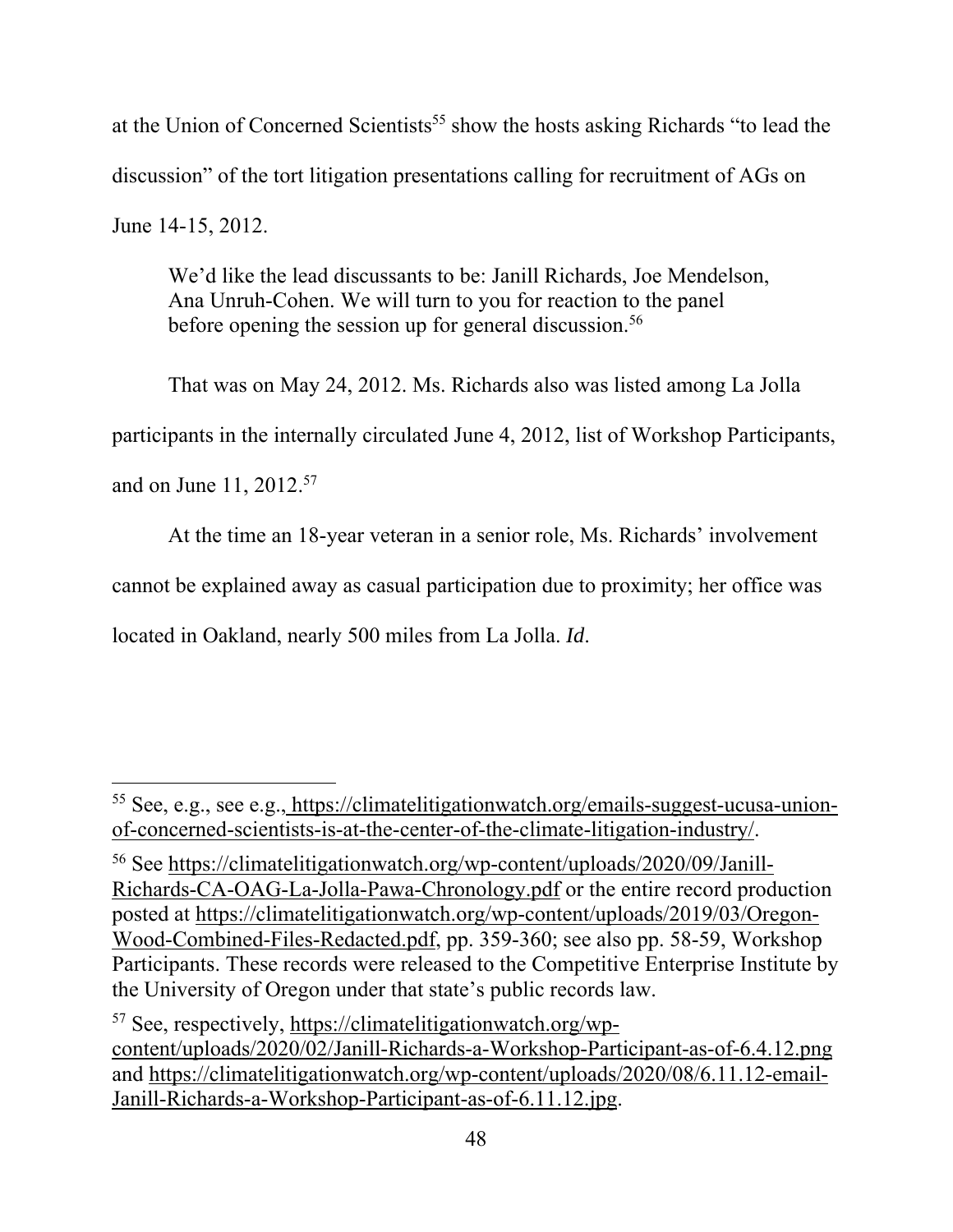The report published by co-host Union of Concerned Scientists ("UCS") chronicling the La Jolla meeting did not thank Ms. Richards. This document was written for UCS's "primary audience [of]...colleagues in the community scholars, practitioners, and funders — who were not able to attend", according to a production of public records attributing this description to UCS's Peter Frumhoff.58

But Frumhoff also reflected participants' and organizers' concern that the report might nonetheless get out. As it did. Frumhoff noted in an email, "We will not be posting this report on the web, or otherwise releasing it publicly, and ask that you share the report with key colleagues with these limited distribution goals in mind. These goals notwithstanding, there's always the prospect of broader than intended circulation and readership."59 Removing the participation of California's Attorney General's Office from the published version suggests that possibly UCS (and/or AG Harris's Office) did not wish to record an AG's involvement in this scheming should the report make its way out as Frumhoff warned it might. Regardless, this is now documented.

<sup>58</sup> October 17, 2012 email from Peter Frumhoff to participants, Subject: Workshop Report on Establishing Accountability for Climate Change Damageshttps://climatelitigationwatch.org/wp-content/uploads/2020/09/Janill-Richards-CA-OAG-La-Jolla-Pawa-Chronology.pdf.

<sup>59</sup> Id. See also emails at https://climatelitigationwatch.org/missing-link-claim-dealtanother-blow-new-emails-show-ag-kamala-harris-office-helped-plan-la-jollaclimate-litigation-conference/.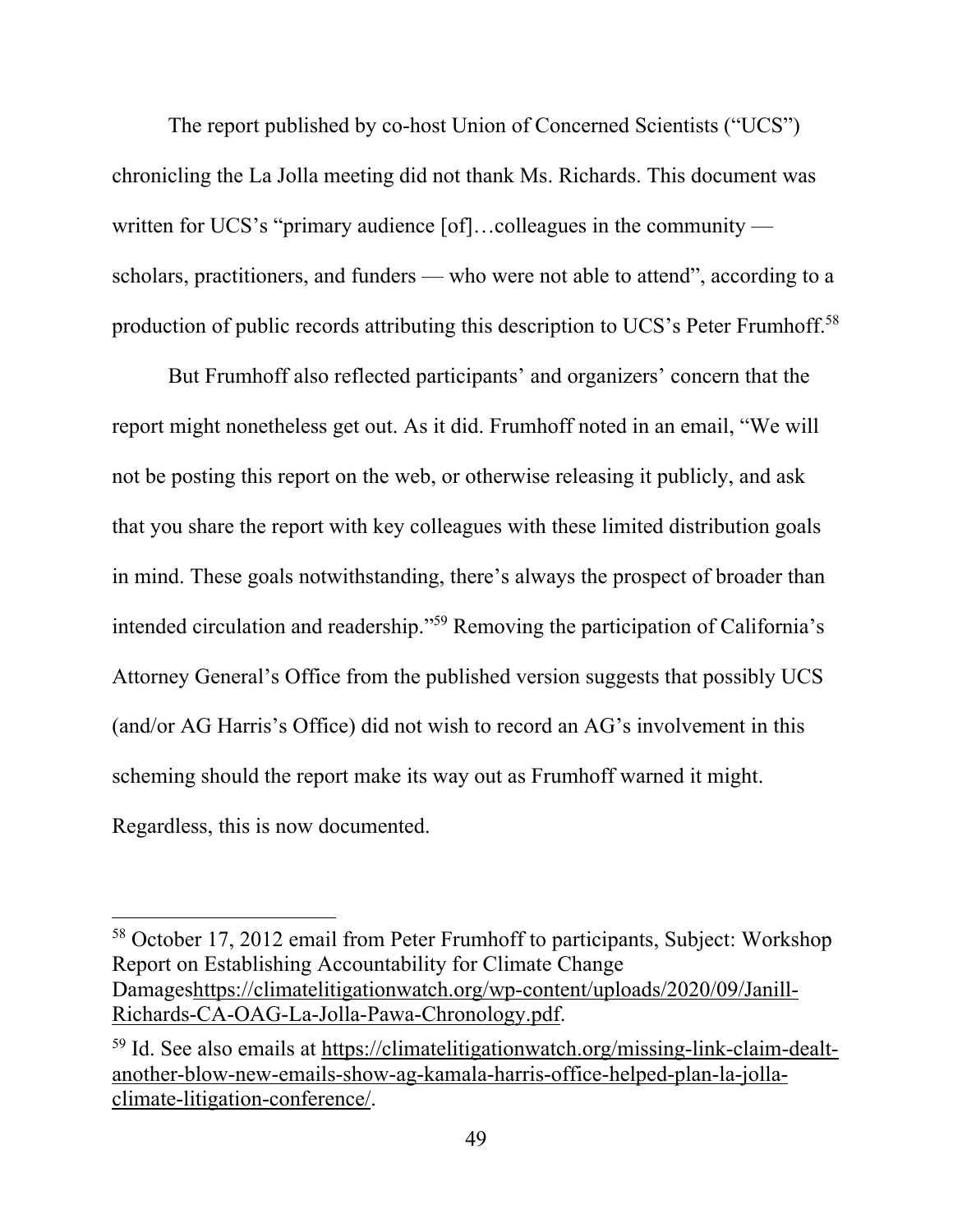The timing of the 2012 La Jolla meeting is also telling in that the push to enlist state attorneys general to assist anticipated climate litigation such as that pursued by Appellees came as a result of the ruling in *AEP v. Connecticut* 564 U.S. 410 (2011), in which the Supreme Court held that regulating CO2 emissions is the U.S. Environmental Protection Agency's job, and that the Clean Air Act displaces "any federal common-law right to seek abatement of carbondioxide emissions from fossil-fuel fired power plants," as Justice Ruth Bader Ginsburg wrote for the unanimous Court. A new plan had to be hatched, hence the La Jolla planning session, the report chronicling which also stated:

"Equally important was the nearly unanimous agreement on the importance of legal actions, both in wresting potentially useful internal documents from the fossil fuel industry and, more broadly, in maintaining pressure on the industry that could eventually lead to its support for legislative and regulatory responses to global warming."<sup>60</sup>

 The litigation campaign began with two attorneys general, specifically two whose offices received briefings requesting just that from Appellee Pawa (New York and Massachusetts). Pawa lobbied the New York Attorney General to take up Pawa's cause, after which that office did investigate and prosecute Appellant Exxon Mobil, if without success. *People of the State of New York v. Exxon Mobil Corporation* (452044/2018, N.Y. Sup. Ct.). Related, emails show that one Illinois OAG aide, after speaking to a major political donor named Wendy Abrams, wrote

<sup>60 &</sup>quot;Establishing Accountability for Climate Change Damages," at 28.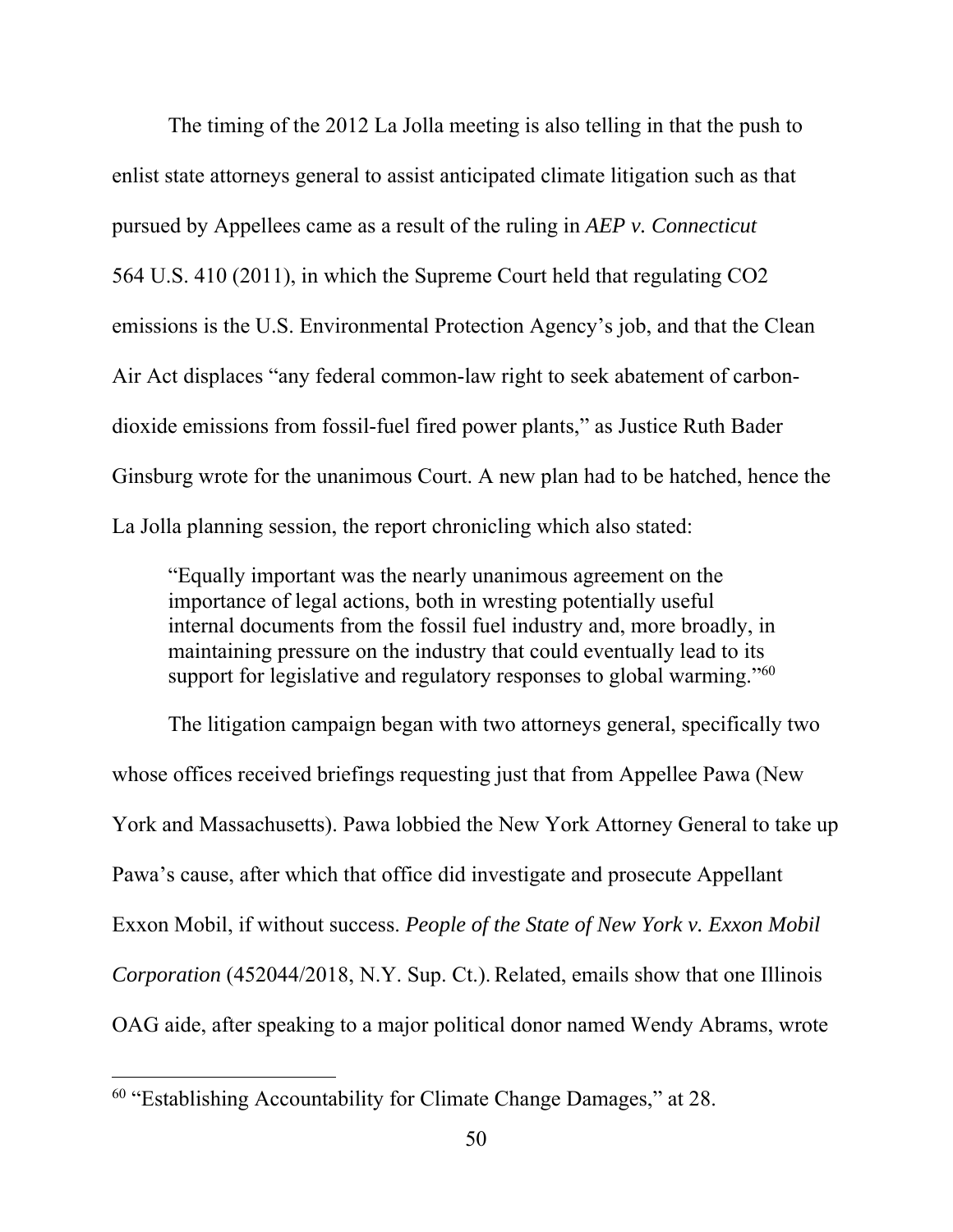to a colleague with whom she was corresponding about arranging a Pawa presentation on "What Exxon Knew". About Abrams, the aide wrote, "The NY AG is investigating the company and she [Abrams] wanted to know if this was something the AG may be interested in supporting or signing on to…She would like to bring in a lawyer named Matt Pawa, who has offices in Boston and DC. Wendy says he may have been the one to go to the NY AG's office about Exxon."61 Pawa also affirmatively recruited and pitched numerous other offices of attorneys general to file similar suits.62

 Also, for example, correspondence obtained from the Massachusetts Office of Attorney General under that state's open records law show that Mr. Pawa wrote to that Office, *inter alia*, "I have been in discussions with Brad Campbell of CLF [Conservation Law Foundation] about the Exxon issue and we are coordinating on this."63 With and through CLF, Campbell advocates for and has developed,

<sup>61</sup> February 26, 2016, email from Eva Station to Ali Khadija Courtney Levy, and Kirsten Holmes; Subject, RE: Phone call. Available at https://climatelitigationwatch.org/wp-content/uploads/2018/08/FN-147-Abramssays-Pawa-may-have-brought-investigation-to-NYOAG-copy.pdf.

 $62$  Other public records show Mr. Pawa's firm gave this "What Exxon Knew—and What It Did Anyway" presentation to, e.g., California's OAG on January 14, 2016, Illinois OAG on March 21, 2016, Connecticut OAG on April 19, 2016, Maryland AG Brian Frosh on February 18, 2016, Massachusetts OAG on January 11, 2016, and to many AGs on March 29, 2016.

<sup>63</sup> January 4, 2016, email from Pawa to OAG's Christophe Courchesne and Melissa Hoffer, Subject: global warming, released under Massachusetts' open records law.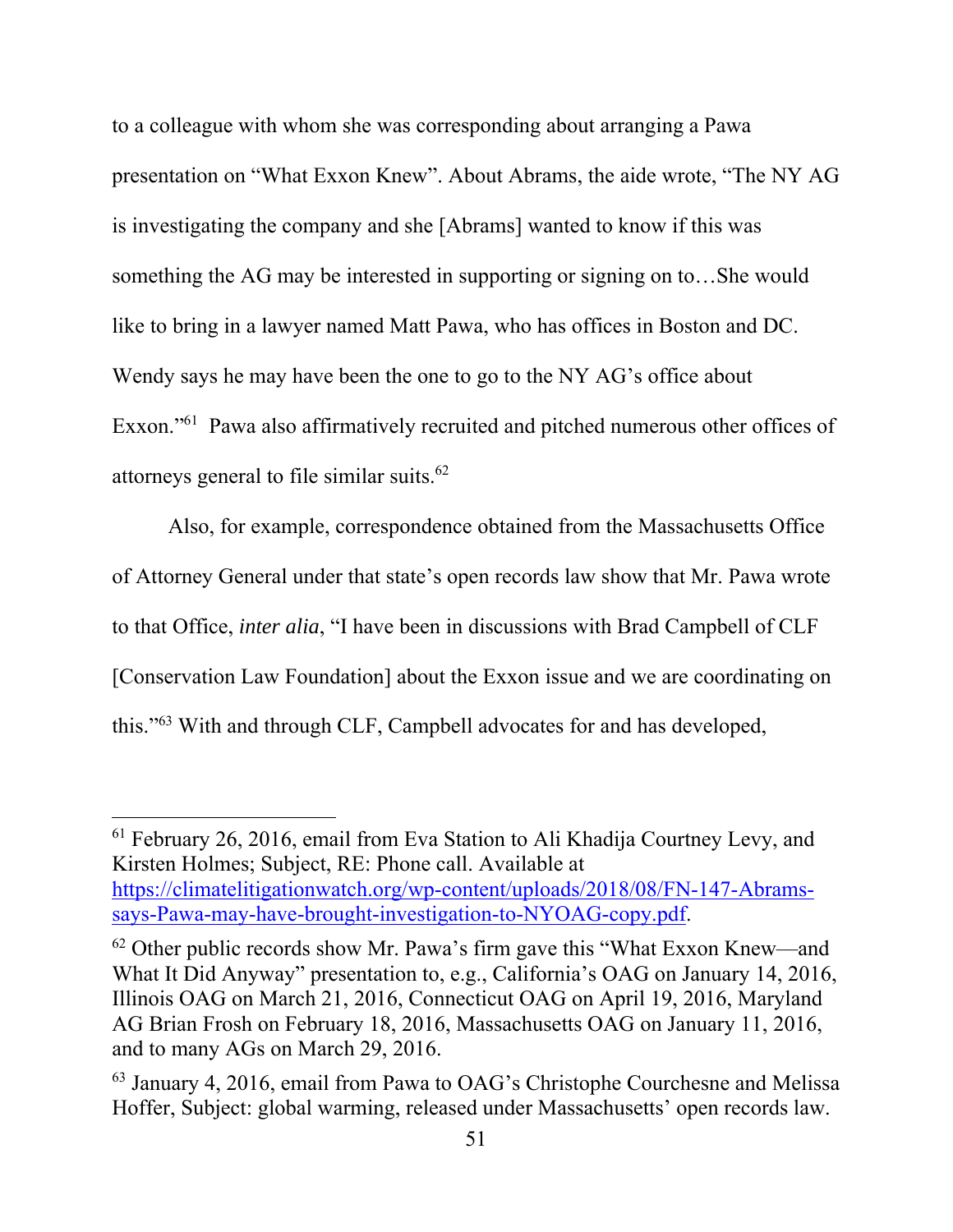assisted, and encouraged attorneys general investigations of private parties for alleged offenses related to claimed catastrophic man-made climate change. Like Pawa, UCS and others who continue appearing in the record of these nationwide affairs, Campbell was an attendee at the meeting at RFF's offices that called for allies to "delegitimize" and "create scandal" involving various industry participants.64

 The records indicate that the "this" which Pawa referred to in that email was Pawa's pitch to the attorneys general to enlist them in the tort campaign which Appellees helped launch, titled, "What Exxon Knew—And What It Did Anyway." Mr. Pawa described his slide show as being about "documents that recently came to light",<sup>65</sup> "a mini trial-type presentation on what Exxon knew about global warming, when it knew it and what it did anyway in the next 20 plus years."<sup>66</sup> This

https://climatelitigationwatch.org/wp-content/uploads/2019/10/Pawa-OAGrecruiting-emails-Records-9-10-19.pdf.

<sup>64</sup> See, generally, Plaintiff's Second Amended Complaint and this Court's March 29, 2018, Opinion and Order, in *Exxon v. Schneiderman*, Case No. 17-cv-02301.

<sup>65</sup> December 1, 2015, email from Pawa to Massachusetts OAG's Christophe Courchesne and Melissa Hoffer, Subject: global warming. See also, e.g., March 31, 2016, email from Matt Pawa to Perry Zinn-Rowthorn, Matthew Levine and Kimberly Massicotte of the Connecticut OAG, Subject: Climate Change. https://climatelitigationwatch.org/wp-content/uploads/2019/10/Pawa-OAGrecruiting-emails-Records-9-10-19.pdf.

<sup>66</sup> December 1, 2015, email from Pawa to Massachusetts OAG's Christophe Courchesne and Melissa Hoffer, Subject: global warming.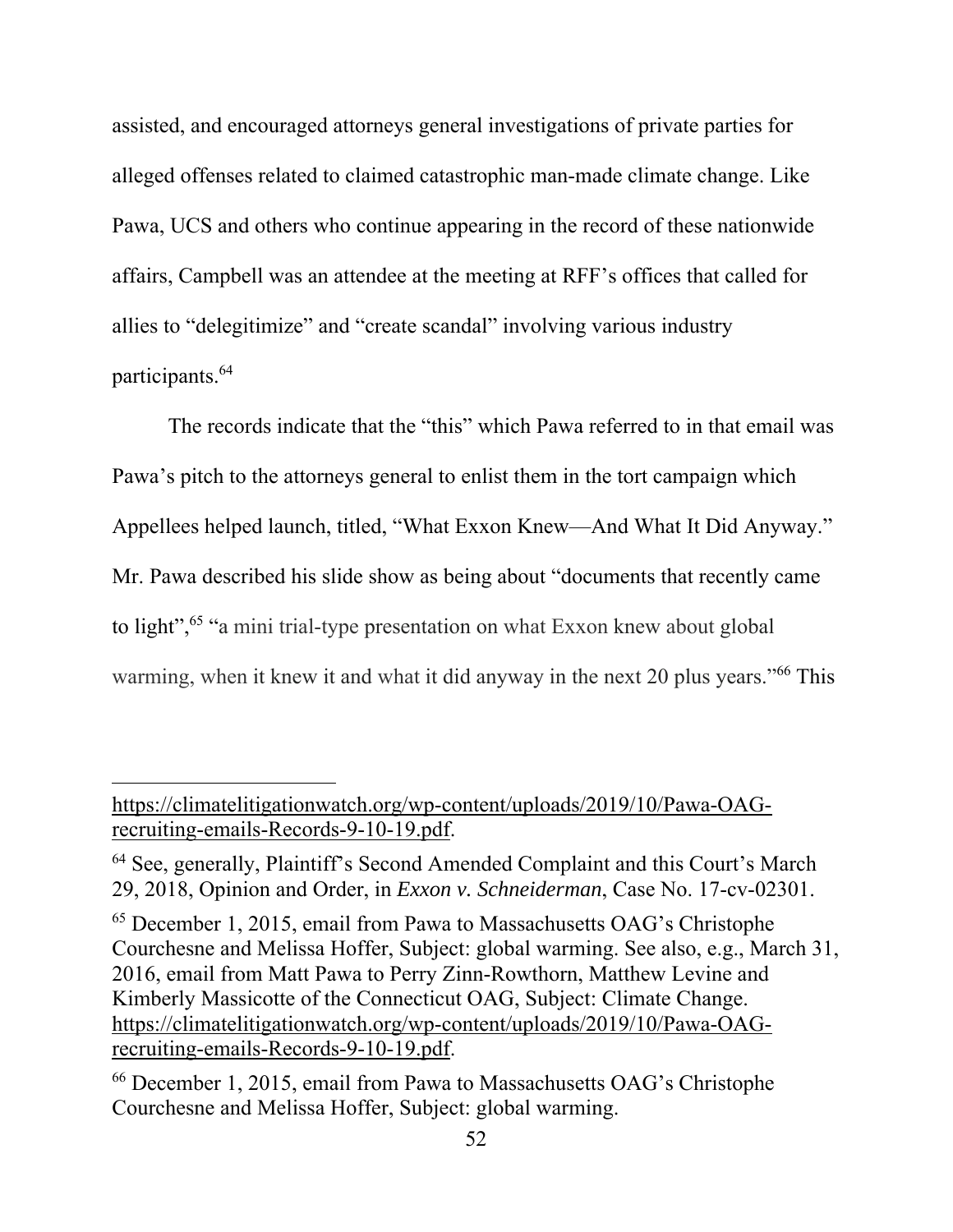correspondence that specifies those "documents that recently came to light" were

simply public news stories that, the public record also shows, were arranged for by

Rockefeller Family Fund.67

https://climatelitigationwatch.org/wp-content/uploads/2019/10/Pawa-OAGrecruiting-emails-Records-9-10-19.pdf.

<sup>67</sup> *See, e.g.*, Jess Delaney, *Lee Wasserman Fights Climate Change with Rockefeller Funds*, Institutional Investor (Apr. 18, 2016),

https://www.institutionalinvestor.com/article/b14z9ppfj9nlv4/lee-wassermanfights-climate-change-with-rockefeller-funds. Lee Wasserman is the Director of the Rockefeller Family Fund, where he focuses on initiatives fighting climate change. Although Mr. Wasserman at first denied RFF had singled Exxon out when it granted about \$25,000 to *InsideClimate News*, he later appeared, with Valerie Rockefeller Wayne of the Rockefeller Brothers Fund, on CBS This Morning with Charlie Rose and confirmed they funded those groups with the explicit purpose of writing the original #ExxonKnew pieces.

https://www.cbsnews.com/news/rockefeller-family-feud-with-exxon-mobil-fossilfuels-global-warming-climate-change/ He then wrote in the New York Review of Books, with David Kaiser, that the groups did fund those groups with the explicit purpose of writing the original #ExxonKnew pieces.

https://www.nybooks.com/articles/2016/12/08/the-rockefeller-family-fund-vsexxon/ Both Wasserman and Kaiser then wrote in the New York Review of Books that they met with New York Attorney General Eric Schneiderman and pressured him to launch an investigation.

https://www.nybooks.com/articles/2016/12/22/rockefeller-family-fund-takes-onexxon-mobil/. Records obtained in Freedom of Information Law (FOIL) litigation in New York State show his involvement with that State's Attorney General organizing an investigation of energy companies at least nine months before NY OAG issued any subpoenas. *See* Respondent's Exemption Logs in *Energy & Env't Legal Inst. v. The Attorney General of New York*, N.Y. Sup. Ct. Index No. Index No.101678/2016 (Bannon, J.),

https://iapps.courts.state.ny.us/nyscef/ViewDocument?docIndex=/4gV1PMC\_PLU S\_ri7oT5KbMKdnw==.and *Energy & Env't Legal Inst. v. The Attorney General of New York*, N.Y. Sup. Ct. Index No. 101759/2016 (Mendez, J.),

https://iapps.courts.state.ny.us/nyscef/ViewDocument?docIndex=3s1\_PLUS\_ag7V 3BP6D3XR8qklcA==.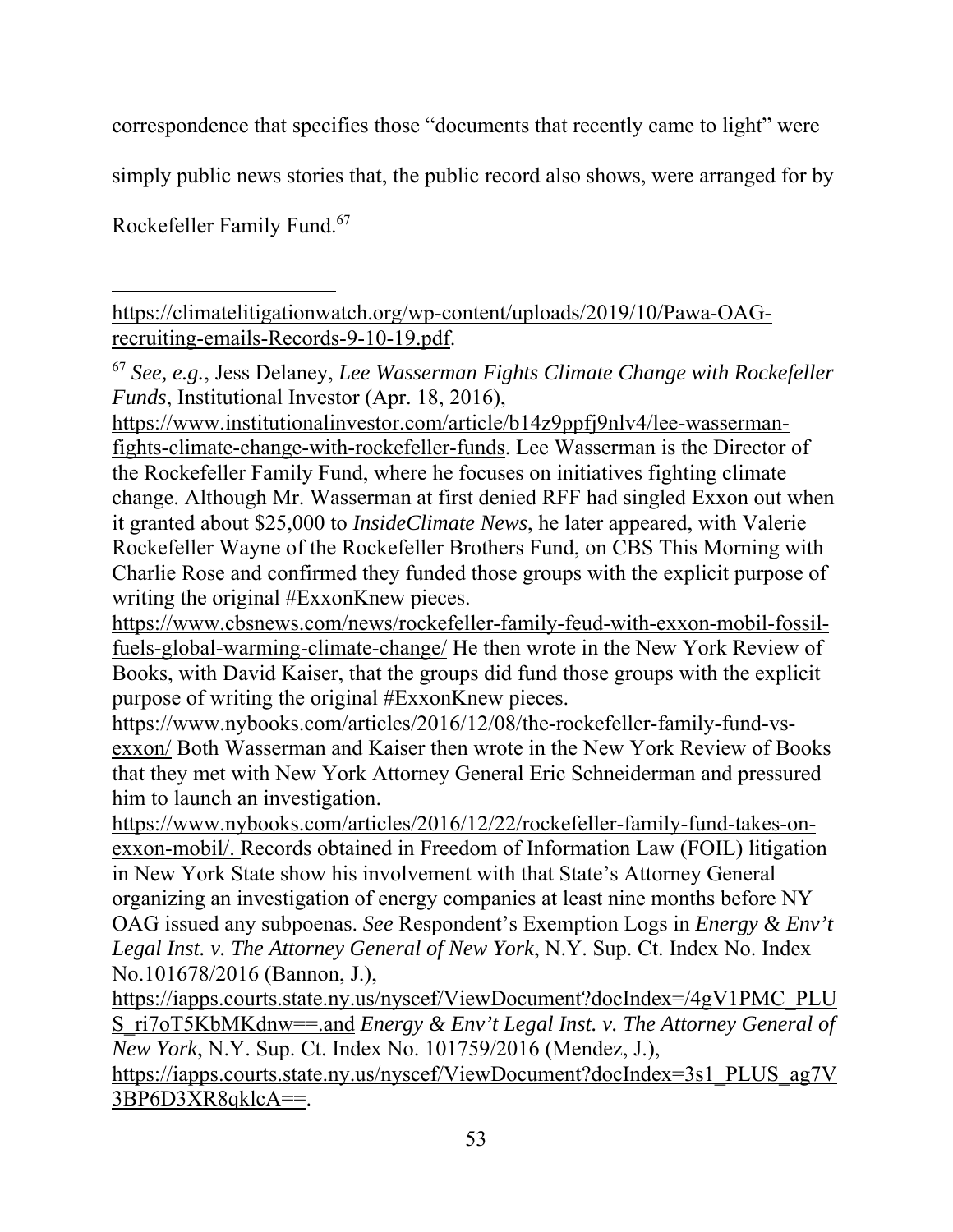Soon after Pawa's January 2016 briefing of the Massachusetts OAG, that Office did initiate such an investigation against Appellant.68 Mr. Campbell and his organization then sued the same company the next month.<sup>69</sup> Public records show that the litigation AG Healey subsequently filed against Appellant at Pawa's urging was also pitched to OAG by the UCLA Emmett Institute's Cara Horowitz, author of the infamous email to a major donor about "going after climate denialism along with a bunch of state and local prosecutors nationwide", at that meeting in Cambridge, Massachusetts which was attended by five OAG attorneys.70

 Two months after his Massachusetts in-office briefing, and moments after Pawa gave his March 29, 2016, presentation to a larger group of attorneys general including Massachusetts AG Healey in a secret, pre-press conference briefing that March,<sup>71</sup> Healey emerged to declare her verdict at the press conference. As the Tarrant County court below put it:

<sup>68</sup> See https://www.mass.gov/lists/attorney-generals-office-exxon-investigation. 69 See https://www.clf.org/newsroom/clf-sues-exxonmobil/.

<sup>70</sup> A March 17, 2016, email from OAG's Melissa Hoffer to Harvard Law School's Shaun Goho, Subject: RE: SAVE THE DATE—HLS/UCS Meeting on April 25, 2016, listed Andy Goldberg, Glenn Kaplan, Christophe Courchesne, Richard Johnson as OAG lawyers who would attend the meeting in addition to herself. https://climatelitigationwatch.org/wp-content/uploads/2019/10/MA-AAG-Hofferto-HLS-on-MA-OAG-attendees.pdf.

 $71$  In an order transferring a case from the Northern District of Texas to the Southern District of New York, Judge Kinkeade of the Northern District Court noted "[t]he day after the closed door meeting, on March 30, 2017, Mr. Pawa emailed the Office of the New York Attorney General to ask how he should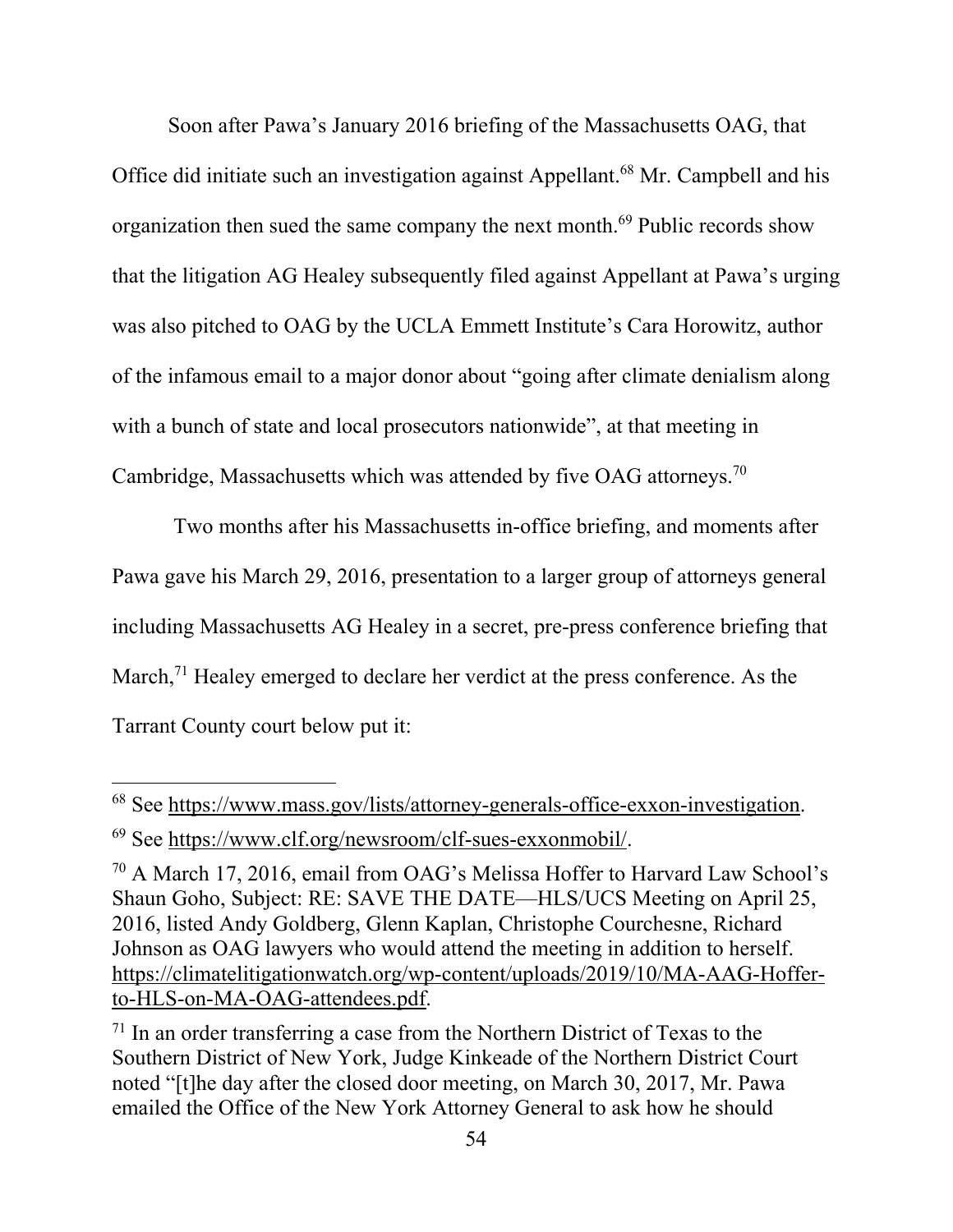"[S]he disclosed that she too had begun investigating ExxonMobil and concluded, before receiving a single document from ExxonMobil," that "Fossil fuel companies that deceived investors and consumers about the dangers of climate change should be, must be, held accountable. That's why I, too, have joined in investigating the practices of ExxonMobil. We can all see today the troubling disconnect between what Exxon knew, what industry folks knew, and what the company and industry chose to share with investors and with the American public."<sup>72</sup>

We now also know from public records of an April 25, 2018, agreement

between at least five AGs whose offices Appellee Pawa briefed in seeking to

recruit them to his cause, including New York and Massachusetts (as well as

California, Connecticut, and Maryland), in which the climate-plaintiff states all

claimed a common legal interest in his cases — lawsuits that none of these AGs

respond if asked by a reporter from *The Wall Street Journal* whether he attended the closed door meeting with the attorneys general. The Office of the New York Attorney General responded by instructing Mr. Pawa 'to not confirm that you attended or otherwise discuss the event.' Does this reluctance to be open suggest that the attorneys general are trying to hide something from the public?" *Exxon v. Healey*, Civil Action No. 4:16-CVK-469-K (N.D. TX, Mar. 29, 2017) at 8. See also, Sean Higgins, *NY atty. general sought to keep lawyer's role in climate change push secret*, Washington Examiner (Apr. 18, 2016), http://www.washingtonexaminer.com/ny-atty-general-sought-to-keep-lawyersrole-in-climate-change-push-secret/article/2588874; Terry Wade, *U.S. state prosecutors met with climate groups as Exxon probes expanded*, Reuters (Apr. 15, 2016), http://www.reuters.com/article/us-exxonmobil-states/u-s-state-prosecutorsmet-with-climate-groups-as-exxon-probes-expanded-idUSKCN0XC2U2.

<sup>72</sup> *In re Exxon Mobil Corporation*, Cause No. 096-297222-B (Tarrant Co., Tex. Dist. Ct.), Findings of Fact and Conclusions of Law (April 24, 2018),  $\P\P$  6-10. Available at https://eidclimate.org/wp-content/uploads/2018/07/Findings-Fact-Climate-Lawsuit-Conspiracy.pdf. See also, https://ag.ny.gov/press-release/agschneiderman-former-vice-president-al-gore-and-coalition-attorneysgeneral-across.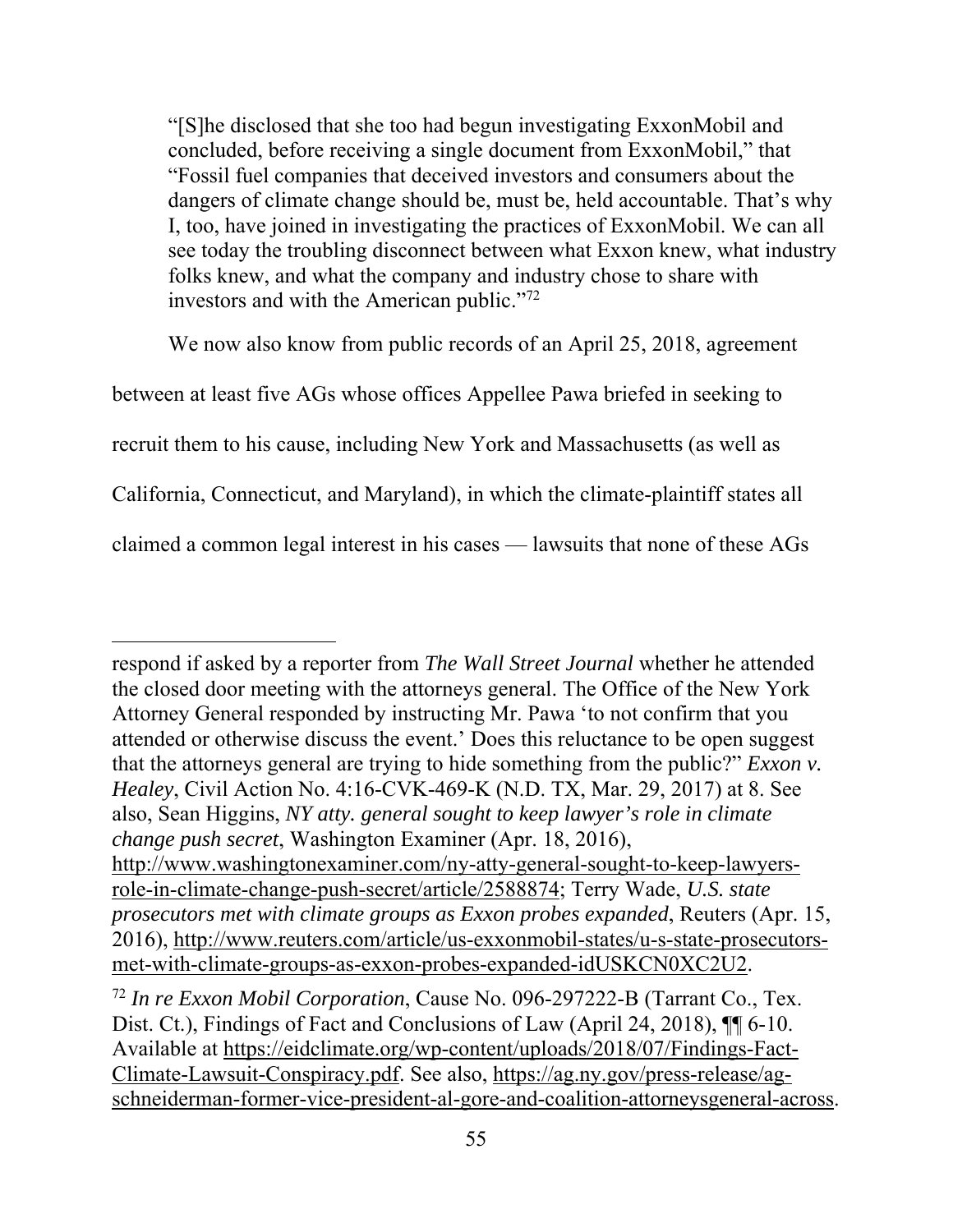were, are or ever will be party to and have no actual common legal interest. This is yet another "tell" about the national, coordinated nature of this litigation campaign against Appellant and other Texas companies. In fact, of the three cases specifically cited in the agreement, "*City of Oakland, et al. v. BP P.L.C. et al*. (N.D. Cal. 17-cv-06011), *City and County of San Francisco, et al. v. BP P.L.C., et al.* (N.D. Cal. 17-cv-06012) and *San Mateo v. Chevron Corp.* (N.D. Cal. 17-cv-04929), and any appeals arising from those matters," two involved Appellant and were Pawa's clients at the time.<sup>73</sup> Nine of these AGs then filed an amicus brief in the Fourth Circuit on behalf of the Mayor & City of Baltimore in their "nuisance" case, entered into that docket by two of the Bloomberg-provided "SAAGs" (*supra*).

 We are now also aware of a different, October 2020 "Common Interest Agreement Regarding the Sharing of Information Related to State Lawsuits Against Fossil Fuel Companies for Deceptive Acts and Practices and Other State

<sup>&</sup>lt;sup>73</sup> "Common Interest Agreement Regarding the Sharing of Information In Anticipation Of Judicial Or Administrative Actions To Require The Federal Government (Or Private Parties) To Take Action (Or To Defend The Federal Government's Authority To Take Action) To Reduce Or Limit Emissions Of Greenhouse Gases That Cause Climate Change," signed by (ultimately) fourteen attorneys general and obtained under the open records statutes of New Mexico and Minnesota. Available at https://climatelitigationwatch.org/wpcontent/uploads/2021/04/Climate-Change-Public-Nuisance-Litigation-CIA.pdf and its amended version at https://climatelitigationwatch.org/wpcontent/uploads/2021/04/Climate-Change-Public-Nuisance-Litigation-CIA-Amendment.pdf.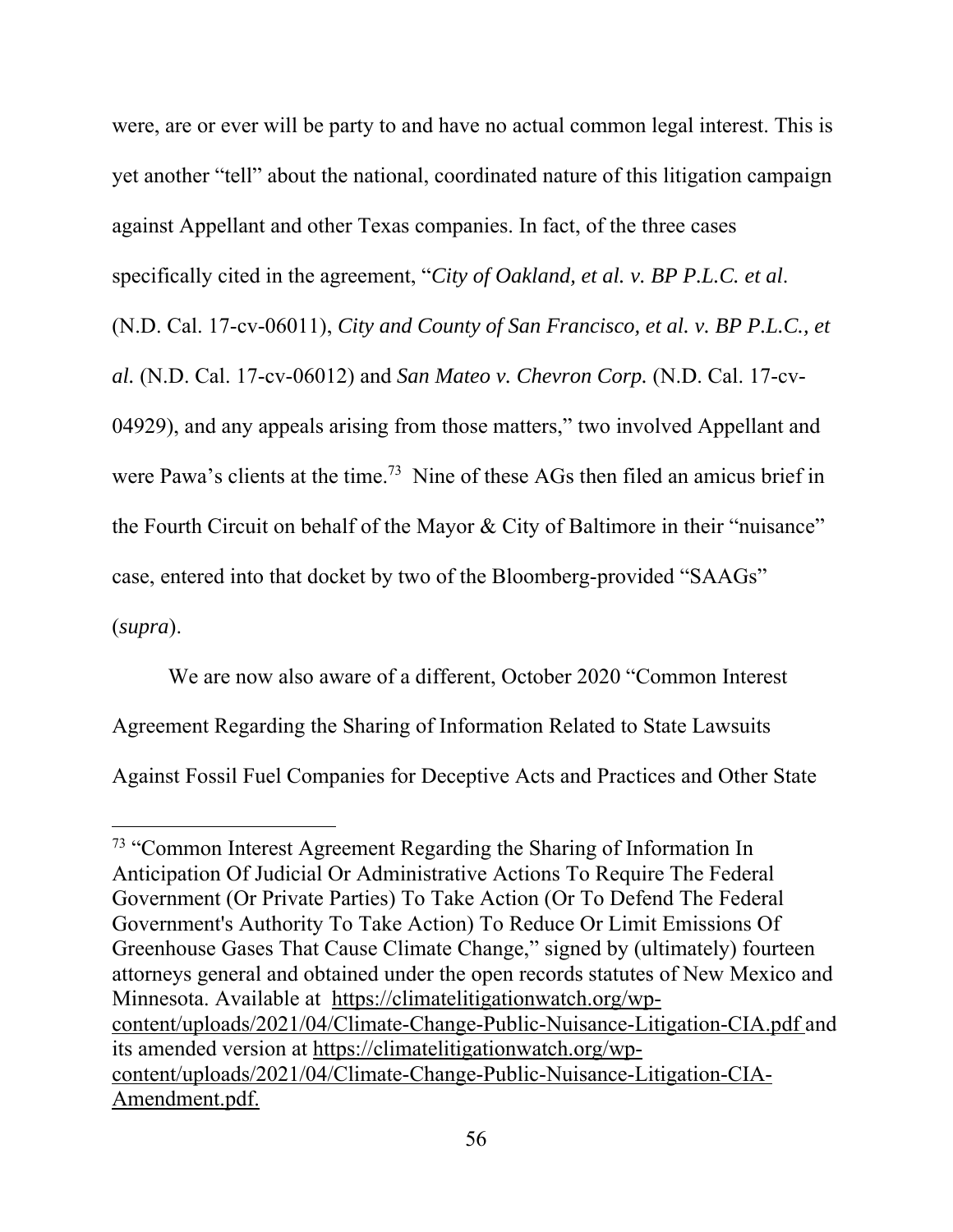Law Claims," among AGs for the District of Columbia, Massachusetts and Minnesota (plus recent climate plaintiffs Connecticut and Delaware<sup>74</sup>) all of which share legal counsel with the Appellees in this case, Sher Edling, LLP. Sher Edling has brought over a dozen similar lawsuits against the same or similar energy companies across the country aimed at curtailing fossil fuel use, and has "reportedly received at least \$1.75 million in grants from Resources Legacy Fund, a San Francisco-based organization focused on curbing the production and sale of fossil fuels through advocacy." Brief of Defendants in Opposition to Plaintiff's Motion to Remand, *District of Columbia v. Exxon Mobil Corp., et al.,* D.C.D.C. 1:20-cv-01932, p. 7 (citations omitted)).

 This latter agreement among climate-plaintiff AGs claims "a common interest in the successful prosecution of their respective State Litigations given the commonalities of fact, law, and purpose. The Parties would benefit from the sharing of information, including but not limited to legal and factual analyses, litigation strategies, draft briefs and other draft court filings, and other documents among the Parties." Common Interest Agreement Regarding the Sharing of Information Related to State Lawsuits Against Fossil Fuel Companies for Deceptive Acts and Practices and Other State Law Claims, at p. 1.

<sup>74</sup> https://climatelitigationwatch.org/wp-content/uploads/2021/07/Fossil-Fuel-Misrepresentation-CIA.pdf obtained by Amicus EPA from the Minnesota Office of the Attorney General.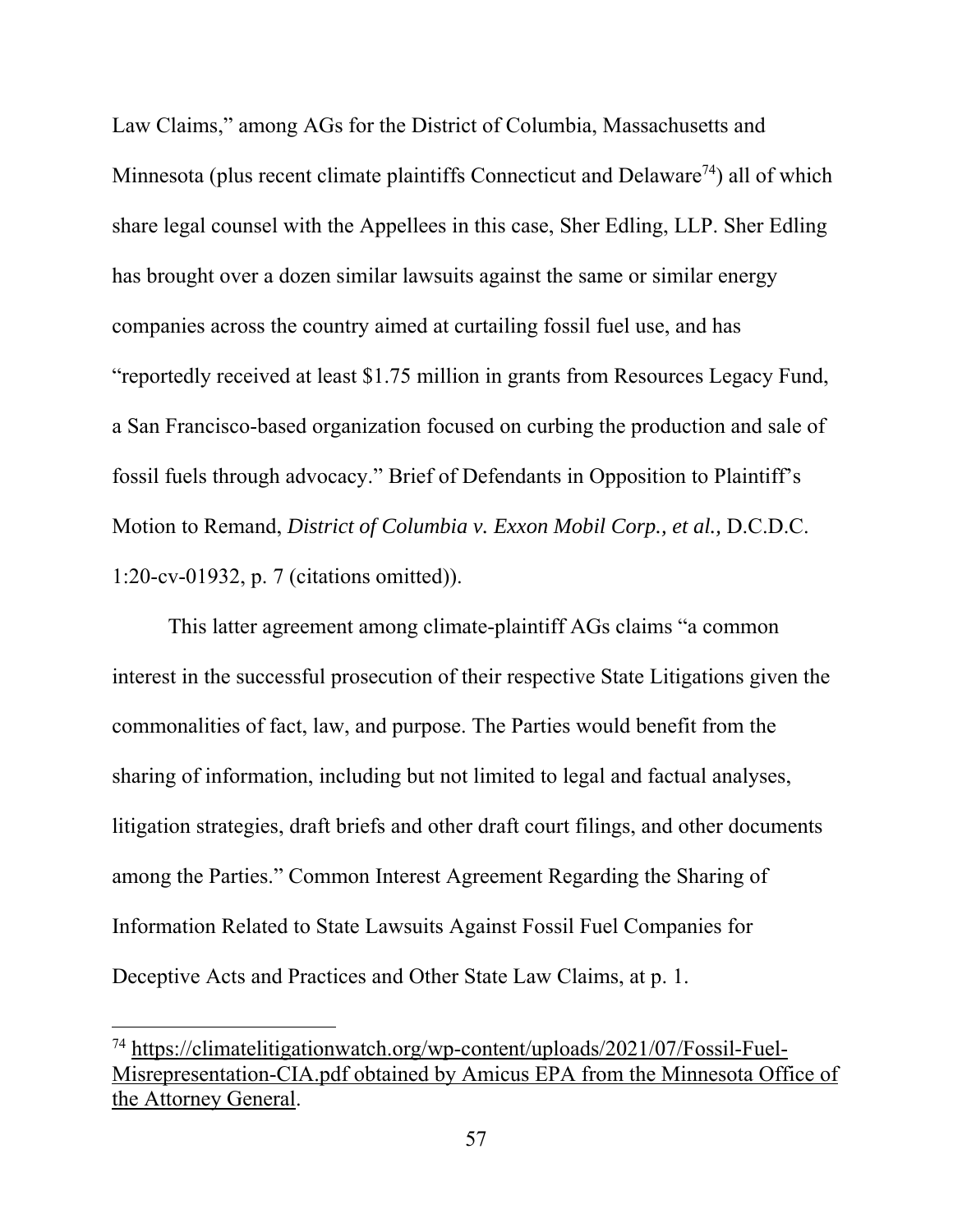This purported confidentiality pact further shows the municipalities' and now states' litigation campaign is indeed a coordinated, national effort that flowed from much "additional conduct" beyond the mere act of filing suit. Further, in the past week, Amicus has received a screen shot from the Michigan Department of the Attorney General provided it by one of the Bloomberg-provided SAAGs in the Minnesota AG office, Peter Surdo, who with another SAAG filed that state's lawsuit against, inter alia, Appellant Exxon Mobil. That screen shot<sup>75</sup> is of Mr. Surdo's computer network folders and reveals, under "Division Share (N:) -> 75 -> .Common Interest Agreements (confidential)," a subfolder titled "Related Agreements". Amicus states on information and belief that this suggests the existence of other agreements related to this litigation campaign.

 This campaign involved launching — not merely *attempting* to launch contemporaneous assaults by numerous "sympathetic attorneys general" to target industry parties whose behavior the coordinating parties view as actionable behavior and call "climate denialism". Simply put, whatever concern other courts may have had in 2018 that there was a "missing link" of coordination between activists and others in the wave of lawsuits against Appellant and other Texas targets, has now been put to rest. The "link" is overwhelming not just in the

<sup>75</sup> Available at https://climatelitigationwatch.org/wpcontent/uploads/2022/02/Screen-Shot-2022-01-26-at-10.04.59-AM-copy.jpg.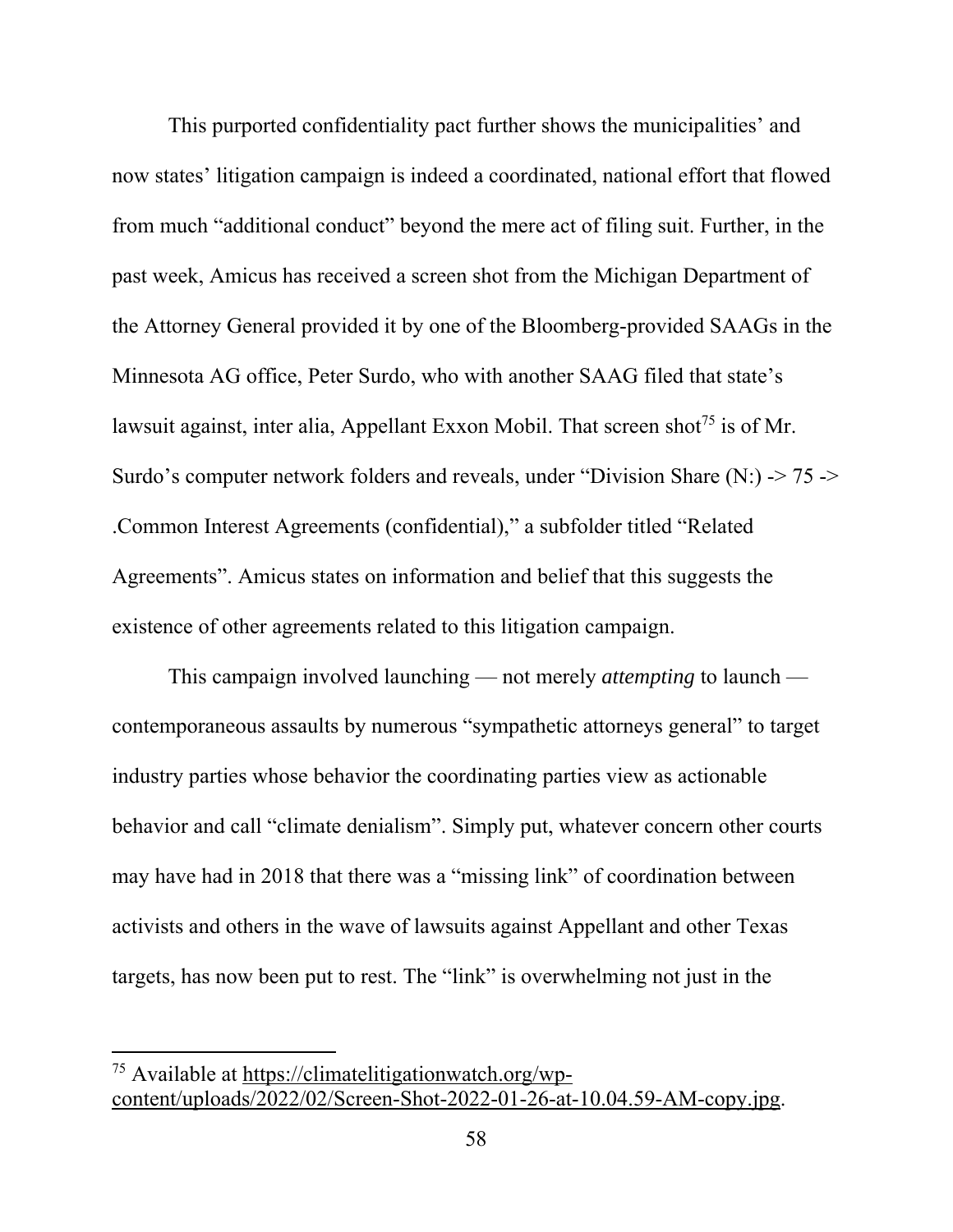conduct but in the filing, *seriatim*, of often copycat suits<sup>76</sup> (despite rather odd denials thereof<sup> $77$ </sup>), and the serial failure of such lawsuits to bear fruit for the plaintiffs who then clumsily repackage the causes of action as purportedly entirely different causes of action, give rise to serious concerns about whether such lawsuits instead have an ulterior or improper motive to, e.g., coerce opponents of a national policy agenda "to the table", or finance state executive branch spending ambitions after lawmakers decline the opportunity.

This does not end the inquiry but justifies the Texas-company targets' desired ability to investigate further. And this Court should empower Texas courts to enable Texas industry to so defend themselves.

The efforts undertaken by those who so excitedly targeted Texas businesses to now hide what were previously admitted to be federal, environmental claims, and an effort to impose federal policy, under the guise of state court "consumer protection" lawsuits, is deliberate, vexatious, and should not be indulged further.

<sup>76</sup> See, e.g., William Allison, "Four Things To Know About Washington, D.C.'s New Climate Lawsuit," Energy in Depth, June 25, 2020, https://eidclimate.org/four-things-to-know-about-washington-d-c-s-new-climatelawsuit/.

<sup>77</sup> See, e.g., "O, What a Tangled Web They Weave," Climate Litigation Watch, August 11, 2021, https://climatelitigationwatch.org/o-what-a-tangled-web-theyweave/; see also, Christin Nielsen, "Evidence of coordination in climate litigation is eroding AG arguments for keeping cases in state court, watchdog says," Legal Newsline, August 27, 2021, https://legalnewsline.com/stories/606856062 evidence-of-coordination-in-climate-litigation-is-eroding-ag-arguments-forkeeping-cases-in-state-court-watchdog-says.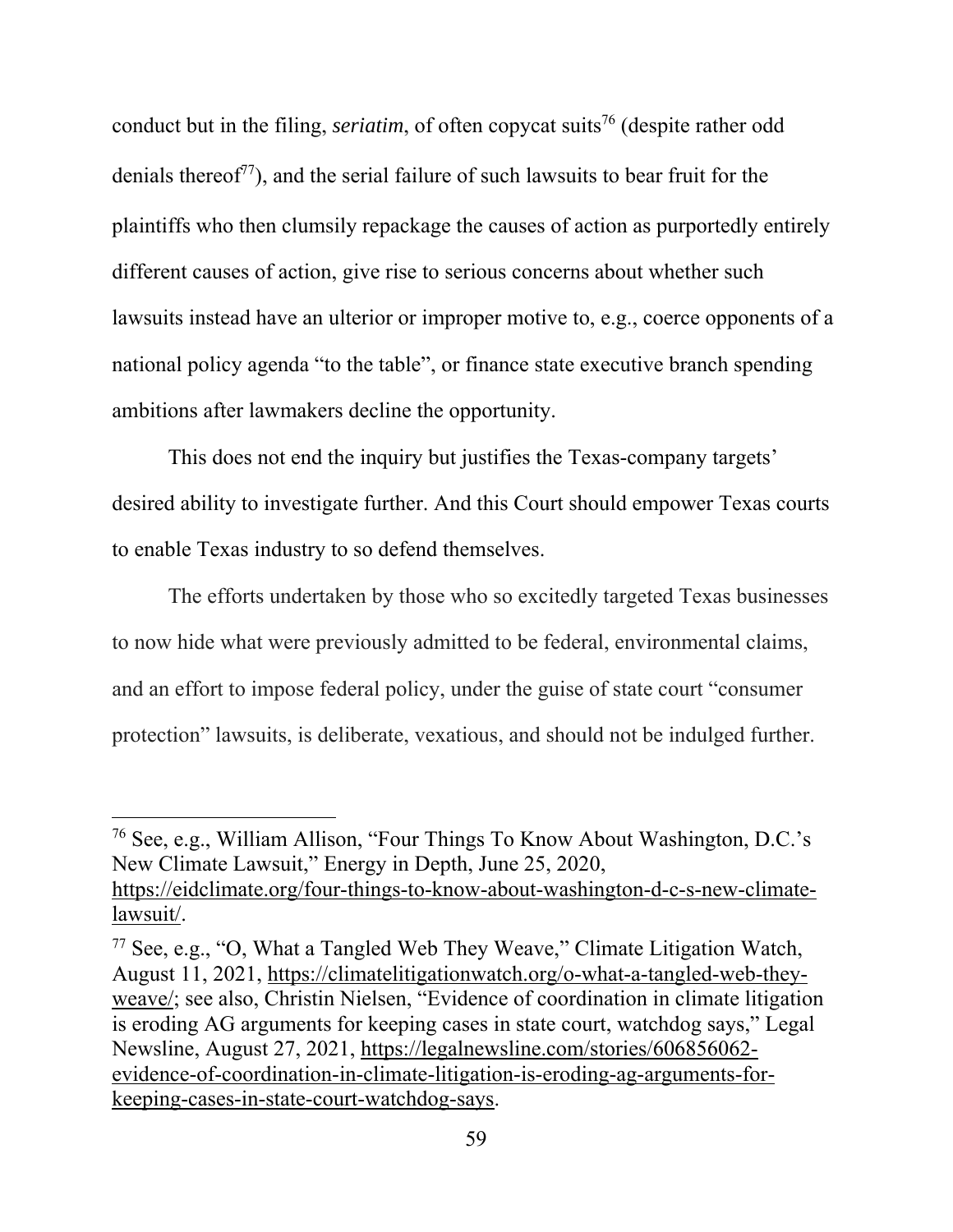Regardless, Texas businesses targeted by this campaign that is surely unprecedented should be permitted to protect themselves in Texas when faced with the specter of state court bias in a matter so plainly seeking "new sources of revenue," to be channeled to other states by targeting Texas citizens.

#### **CONCLUSION**

 The wave of out-of-state litigation against Texas interests began when financiers and activists dedicated themselves and their substantial resources to orchestrating the filing of federal suits and, when federal suits were continually dismissed, then state and local tort and now "consumer protection" suits by governmental entities seeking similar relief under ostensibly state law theories, coordinated and nationwide. The instant matter represents an attempt by a Texas business to protect itself from this nationwide litigation campaign which is targeting Texas' interests. Amicus EPA has obtained volumes of information revealing the deeply troubling origins and orchestration of this campaign. Amicus respectfully requests this Court consider the information detailing this nowexposed genesis and orchestration of these suits as the information pertains to the instant matter, all of which represent improper uses of the judiciary and other public institutions instigated by deeply troubling means, and conclude that Texas courts have the power to protect Texas businesses when their rights are threatened by improper use of the courts in other states to extract revenue from Texas.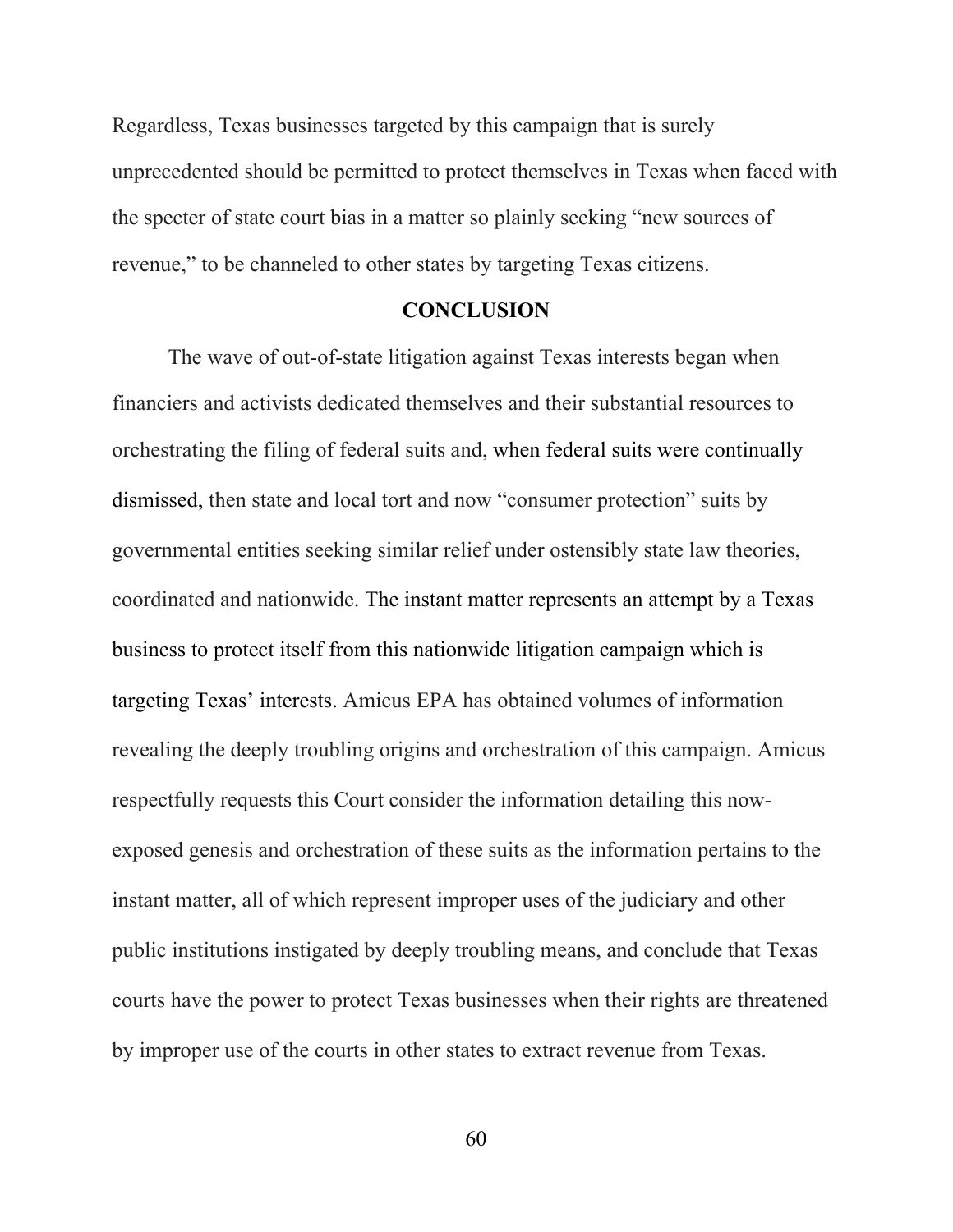Dated: February 9, 2022 Respectfully submitted,

*/s/ Michael E. Lovins*  Michael E. Lovins (Tex. Bar No. 24032555) Lovins Trosclair, PLLC 1301 So. Capital Of Texas Highway Building A, Suite 136 Austin, TX 78746 michael@lovinslaw.com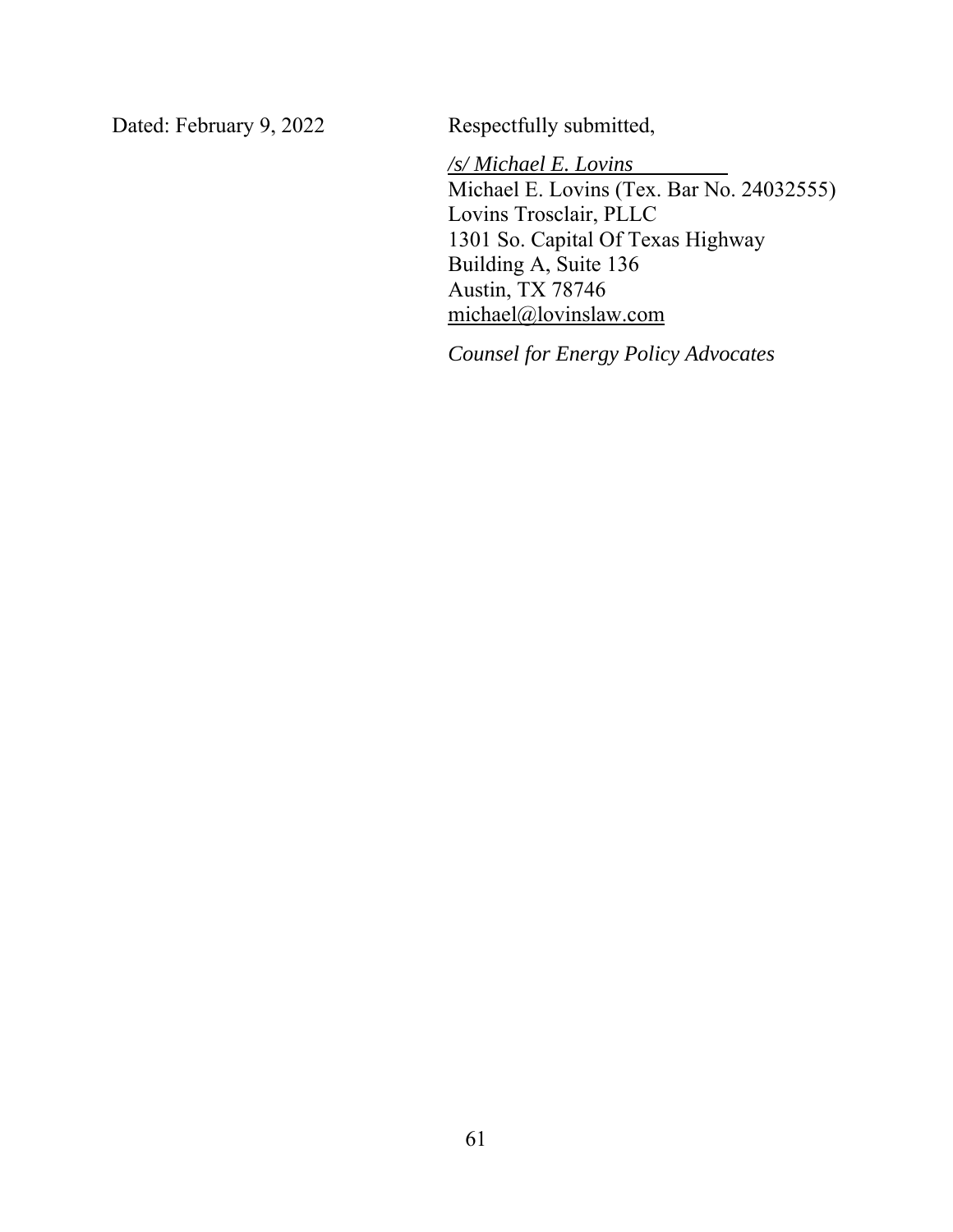### **CERTIFICATE OF COMPLIANCE**

 I, Michael Lovins, hereby certify that pursuant to Rule 9.4 of the Texas Rules of Appellate Procedure, the enclosed *Amicus Curiae* Brief of Energy Policy Advocates is produced using 14-point Roman type, including footnotes and, per Rule 9.4(i)(2)(B), contains 13,892 words, which is less than the total words permitted by the rules of Court. Counsel relies on the word count of the computer program used to prepare this brief.

Dated: February 9, 2022 Respectfully submitted,

*/s/ Michael E. Lovins*  Michael E. Lovins michael@lovinslaw.com